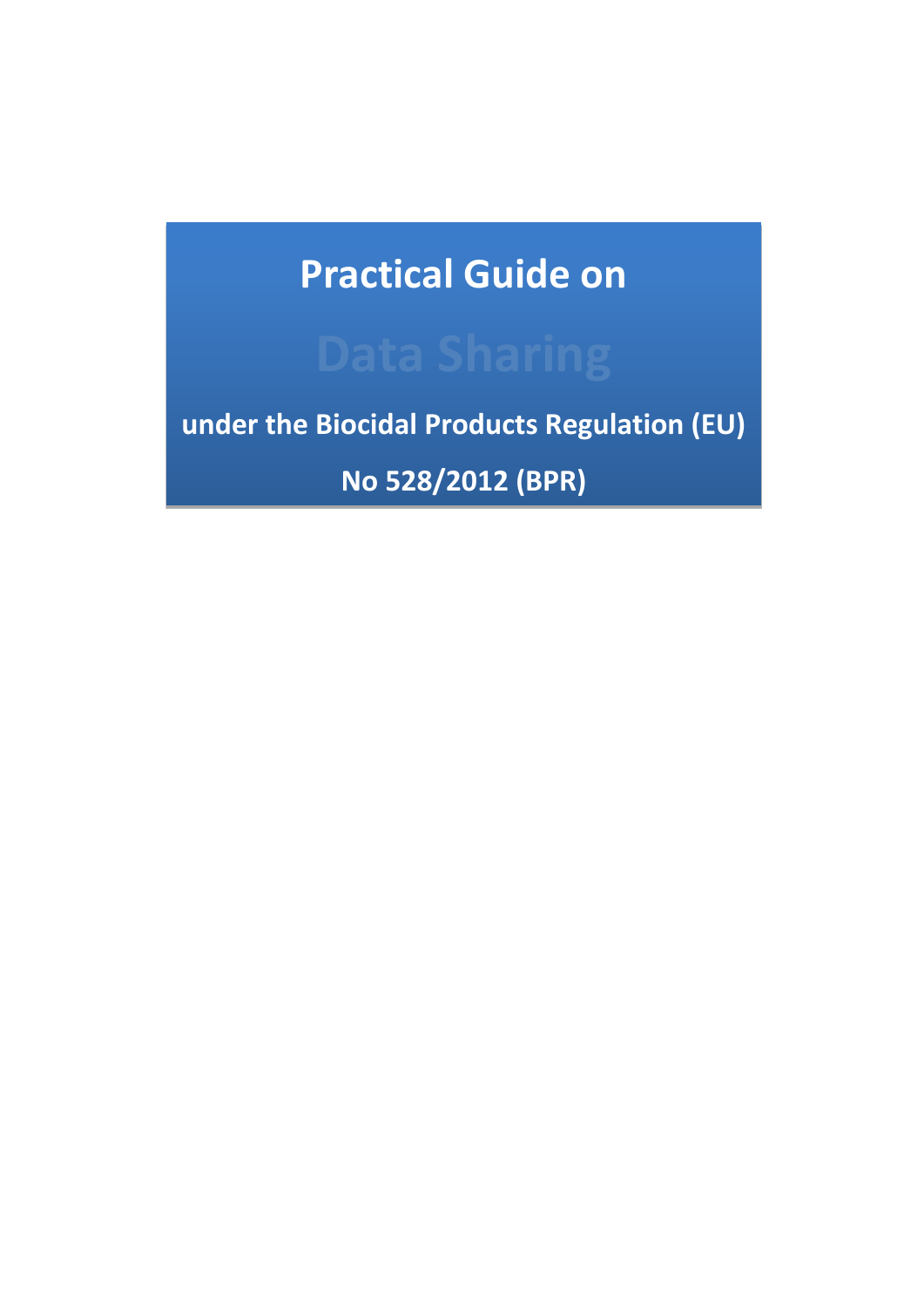#### **Preface**

This Guide provides an overview of the Biocidal Products Regulation (EU) No 528/2012, the **BPR**, and explains data sharing in that context. It is accompanied by three sister guides on Data Sharing, Letters of Access and Consortia. Each of the Guides has been discussed with a sample of SMEs, the European Chemicals Agency (the **"Agency**"), the Member State Competent Authorities (the "**MSCAs**"), representative associations, and law firms and technical consultancies.

This Guide should not be read in isolation. Other guidance documents are available from the Agency and reference to them is encouraged.

#### **Legal Notice**

This document contains background guidance on the BPR in the context of data sharing. Users of the guidance are reminded that the text of the BPR is the only authentic legal reference and that the information in this document does not constitute legal advice. Usage of the information remains under the sole responsibility of the user. The European Chemicals Agency and the European Commission do not accept any liability with regard to the use that may be made of the information contained in this document.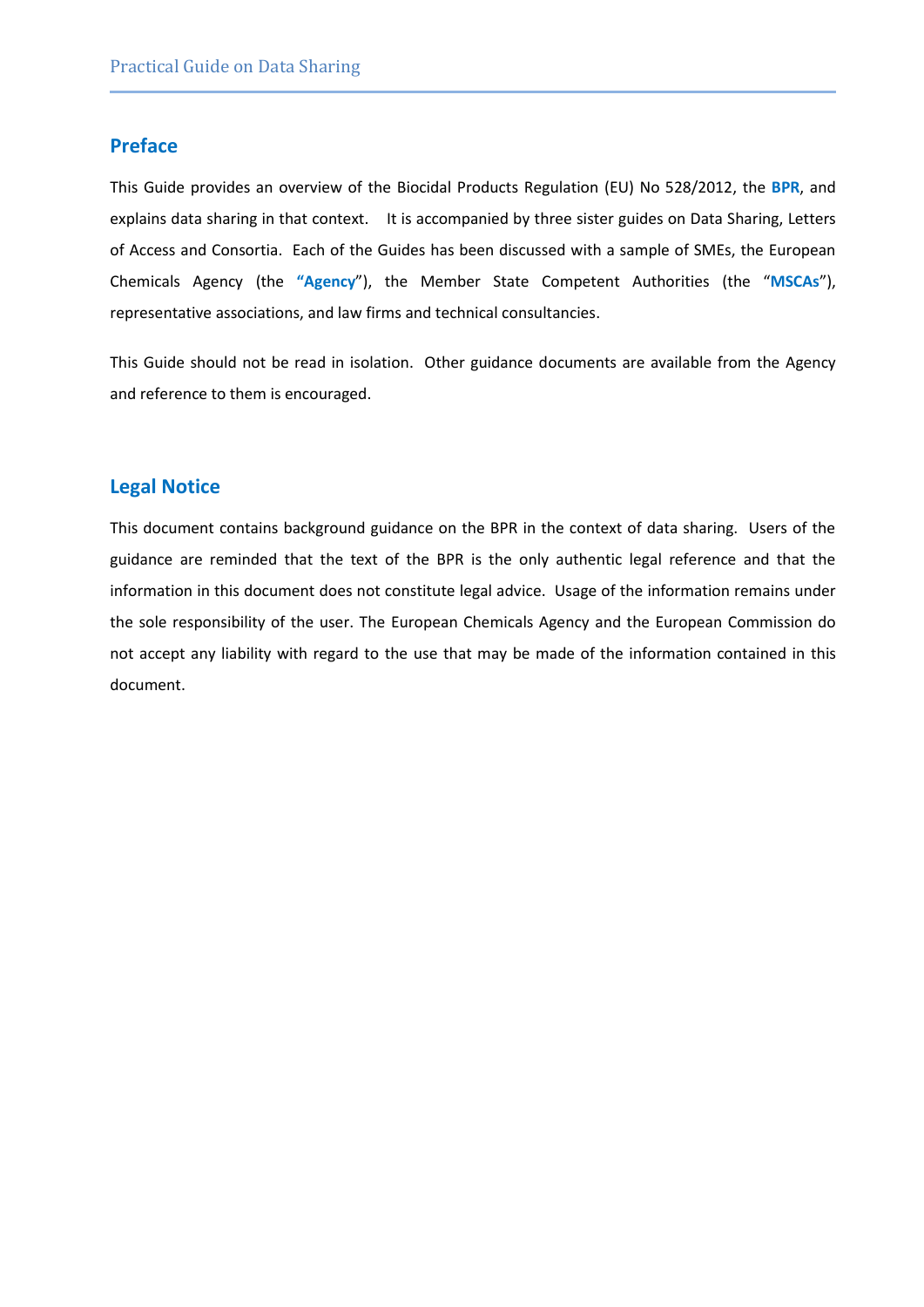# **Table of Contents**

| 1. |                                                                                       |                                                                             |  |
|----|---------------------------------------------------------------------------------------|-----------------------------------------------------------------------------|--|
| 2. | The data sharing rules: what practical steps the Prospective Applicant and Data       |                                                                             |  |
|    | 2.1                                                                                   |                                                                             |  |
|    | 2.2                                                                                   | The Data Owner/Data Submitter: suggested preparations in advance of         |  |
|    | 2.3                                                                                   |                                                                             |  |
| 3. | The data sharing rules: the type of negotiations that the parties must enter into and |                                                                             |  |
|    | 3.1                                                                                   | Type of negotiation that can take place: Fast Track vs Standard Track 20    |  |
|    | 3.2                                                                                   |                                                                             |  |
|    | 3.3                                                                                   | During the negotiations, the principles of compensation calculation 28      |  |
|    | 3.4                                                                                   | General rules of thumb under Article 63 of the BPR: the typical costs basis |  |
|    | 3.5                                                                                   | Beyond compensation, other typical terms and conditions of data sharing39   |  |
| 4. |                                                                                       |                                                                             |  |
| 5. |                                                                                       |                                                                             |  |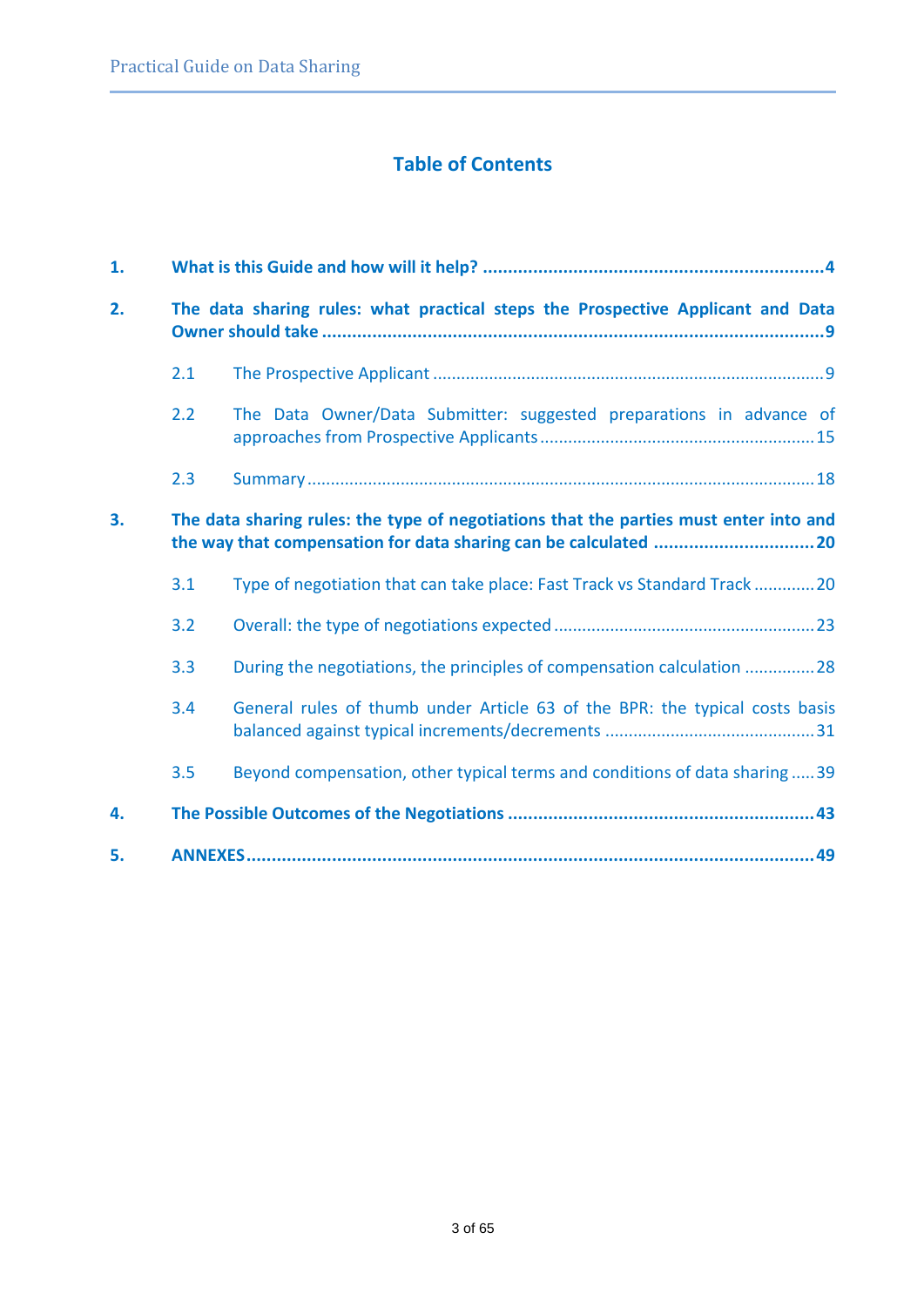#### **LIST OF ABBREVIATIONS**

# <span id="page-3-0"></span>**The following text conventions are used throughout the Practical Guide**

| Abbreviation | <b>Explanation</b>                                                                                                                                                                                       |
|--------------|----------------------------------------------------------------------------------------------------------------------------------------------------------------------------------------------------------|
| <b>AH</b>    | Authorisation holder                                                                                                                                                                                     |
| <b>BPD</b>   | Directive 98/8/EC of the European Parliament and of the Council of 16 February<br>1998 concerning the placing of biocidal products on the market (Biocidal Products<br>Directive)                        |
| <b>BPR</b>   | Regulation (EU) No 528/2012 of the European Parliament and of the Council of 22<br>May 2012 concerning the making available on the market and use of biocidal<br>products (Biocidal Products Regulation) |
| <b>CAR</b>   | Competent Authority Report, also known as the assessment report.                                                                                                                                         |
| <b>EU</b>    | <b>European Union</b>                                                                                                                                                                                    |
| <b>AS</b>    | Active substance                                                                                                                                                                                         |
| <b>BPF</b>   | <b>Biocidal product family</b>                                                                                                                                                                           |
| <b>CAR</b>   | <b>Competent Authority Report</b>                                                                                                                                                                        |
| LoA          | Letter of access                                                                                                                                                                                         |
| <b>MSCAs</b> | Member State Competent Authorities responsible for the application of the<br>BPR, designated under Article 81 of the BPR                                                                                 |
| R4BP         | <b>Register for Biocidal Products</b>                                                                                                                                                                    |
| <b>SBP</b>   | Same biocidal product                                                                                                                                                                                    |
| <b>SMEs</b>  | <b>Small and Medium Sized Enterprises</b>                                                                                                                                                                |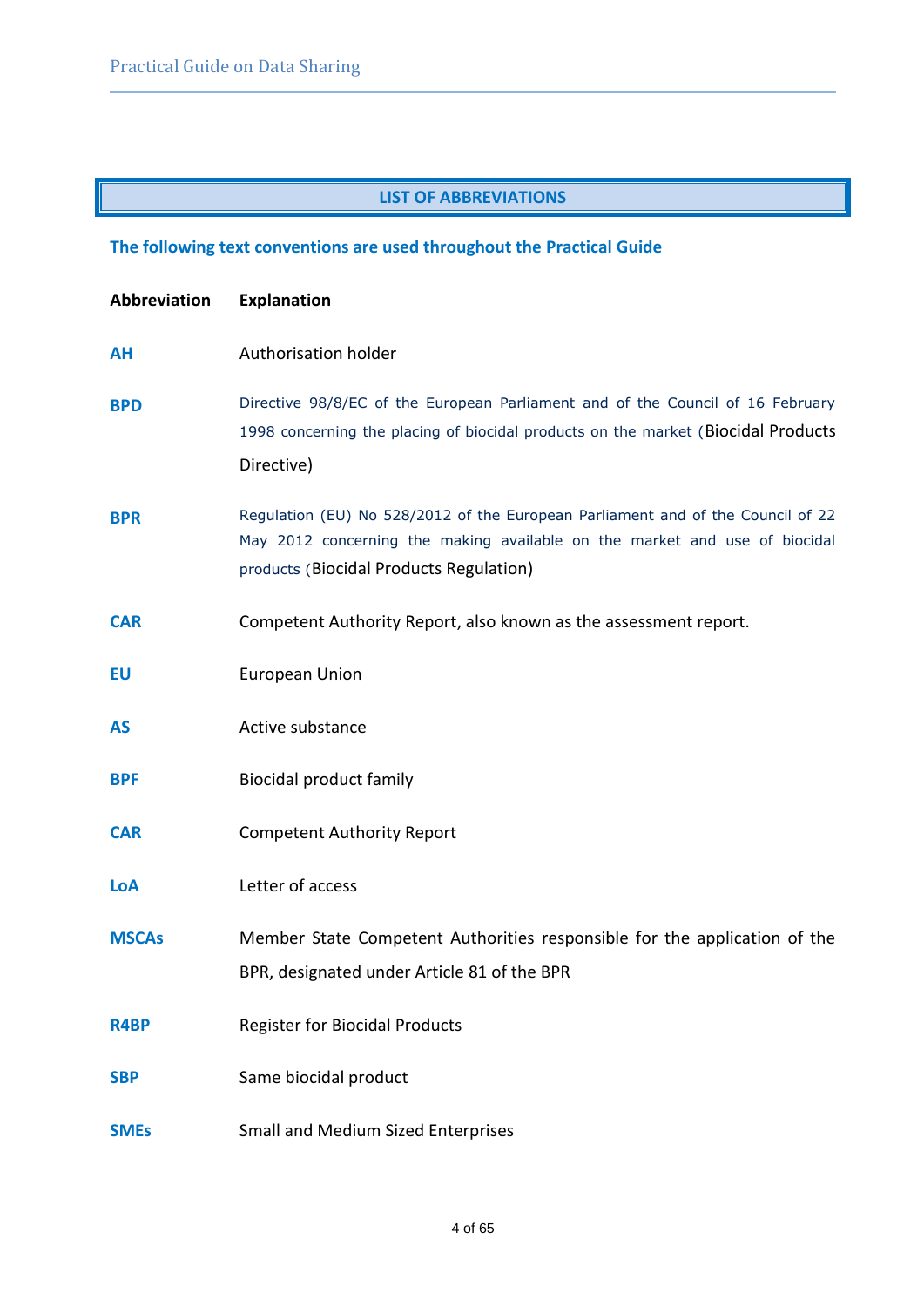#### **PT** Product Type

**REACH** Regulation (EC) No 1907/2006 of the European Parliament and of the Council of 18 December 2006 concerning the Registration, Evaluation, Authorisation and Restriction of Chemicals (REACH)

#### **LIST OF TERMS AND DEFINITIONS**

**For the purposes of the Practical Guides, the definitions in Article 3(1) of the Biocidal Products Regulation (EU) No 528/2012 (BPR) apply. The most relevant definitions are reproduced below, together with other standard terms used in the Practical Guides.**

#### **Standard Term Explanation**

- **Access** The term is used to means the right to refer to data/studies when submitting applications under the BPR, further to an agreement reached with the data owner. Depending on the content of the data sharing agreement, it can also mean the right to inspect hard copies of studies and/or the right to obtain hard copies of studies.
- **Agency** European Chemicals Agency, established under Article 75 of REACH

Article 95 List The list of relevant substances and suppliers published by the Agency under Article 95(1) of the BPR

Biocidal product A group of biocidal products having (i) similar uses; (ii) the same active **family** substances; (iii) similar composition with specified variations and (iv) similar levels of risk and efficacy (Article 3(1)(s) BPR)

**Chemical similarity** A check which can be made prior to the adoption of the approval decision for an active substance, which assesses the substance identity and chemical composition of an active substance originating from one source with the aim of establishing its similarity regarding the chemical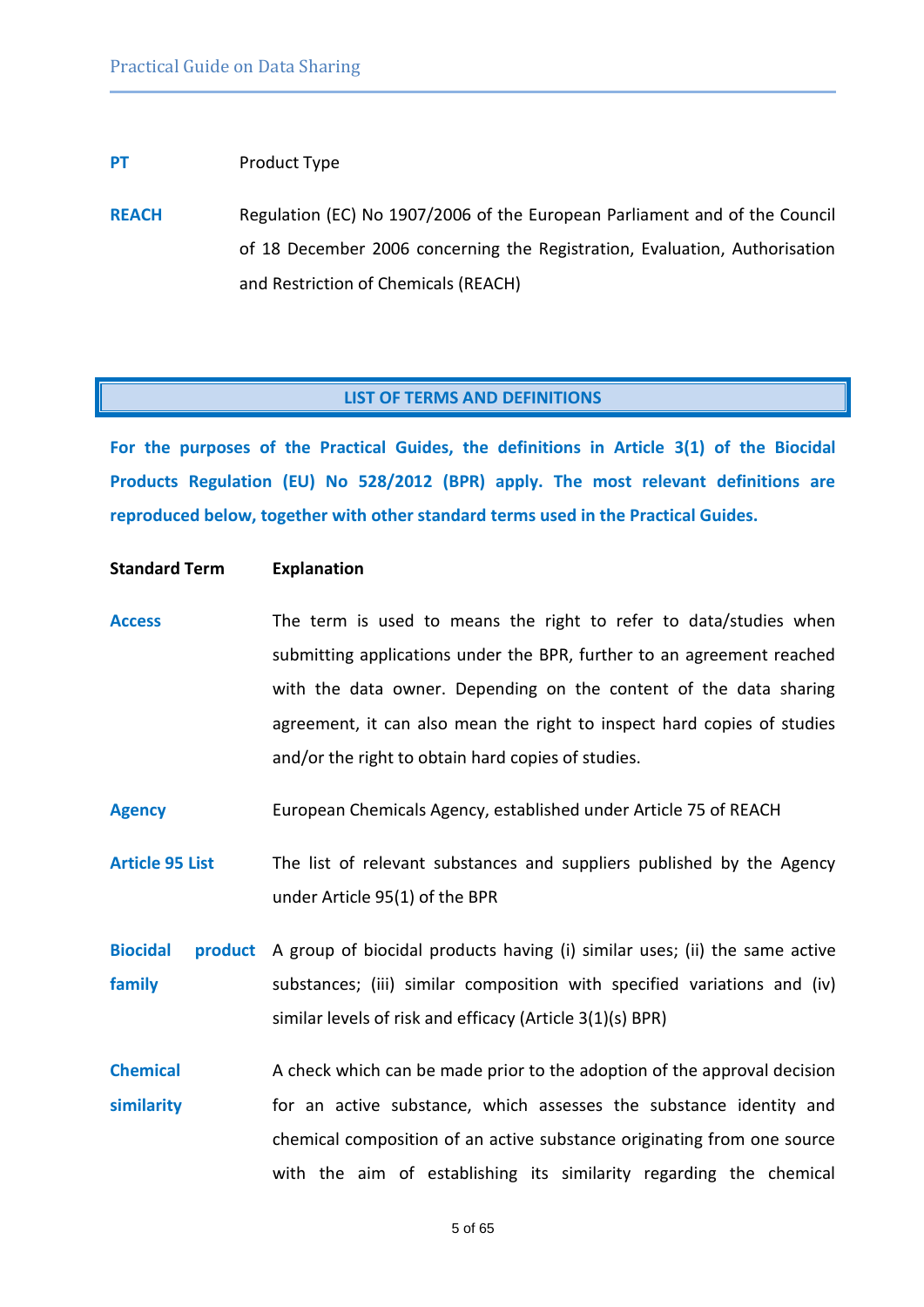composition of the same substance originating from a different source.

- **Data submitter** The company/person which submits the data to the Agency/MSCA in connection with an application under the BPD or BPR
- **Every effort** The level of diligence required when negotiating the sharing of data according to Article 63(1) of the BPR
- **Existing substance** active A substance which was on the market on 14 May 2000 as an active substance of a biocidal product for purposes other than scientific or product and process-orientated research and development (Article 3(1)(d) BPR)
- **Fast track** One method of obtaining an LoA for Article 95 purposes which envisages limited negotiations and a short written data sharing agreement. Also described as an *"over-the- counter"* transaction
- Letter of access an original document, signed by the data owner or its representative, which states that the data may be used for the benefit of a third party by competent authorities, the Agency, or the Commission for the purposes of the BPR (Article 3(1)(t) BPR)
- **New active**  A substance which was not on the market on 14 May 2000 as an active **substance** substance of a biocidal product for purposes other than scientific or product and process-orientated research and development (Article 3(1)(d) BPR)
- **Prospective applicant** Any person which intends to perform tests or studies for the purposes of the BPR (Article 62(1) BPR)
- **Review Programme** The work programme for the systematic examination of all existing active substances contained in biocidal products referred to in Article 89 of the BPR

**Related reference** In the context of an SBP authorisation, this is the biocidal product or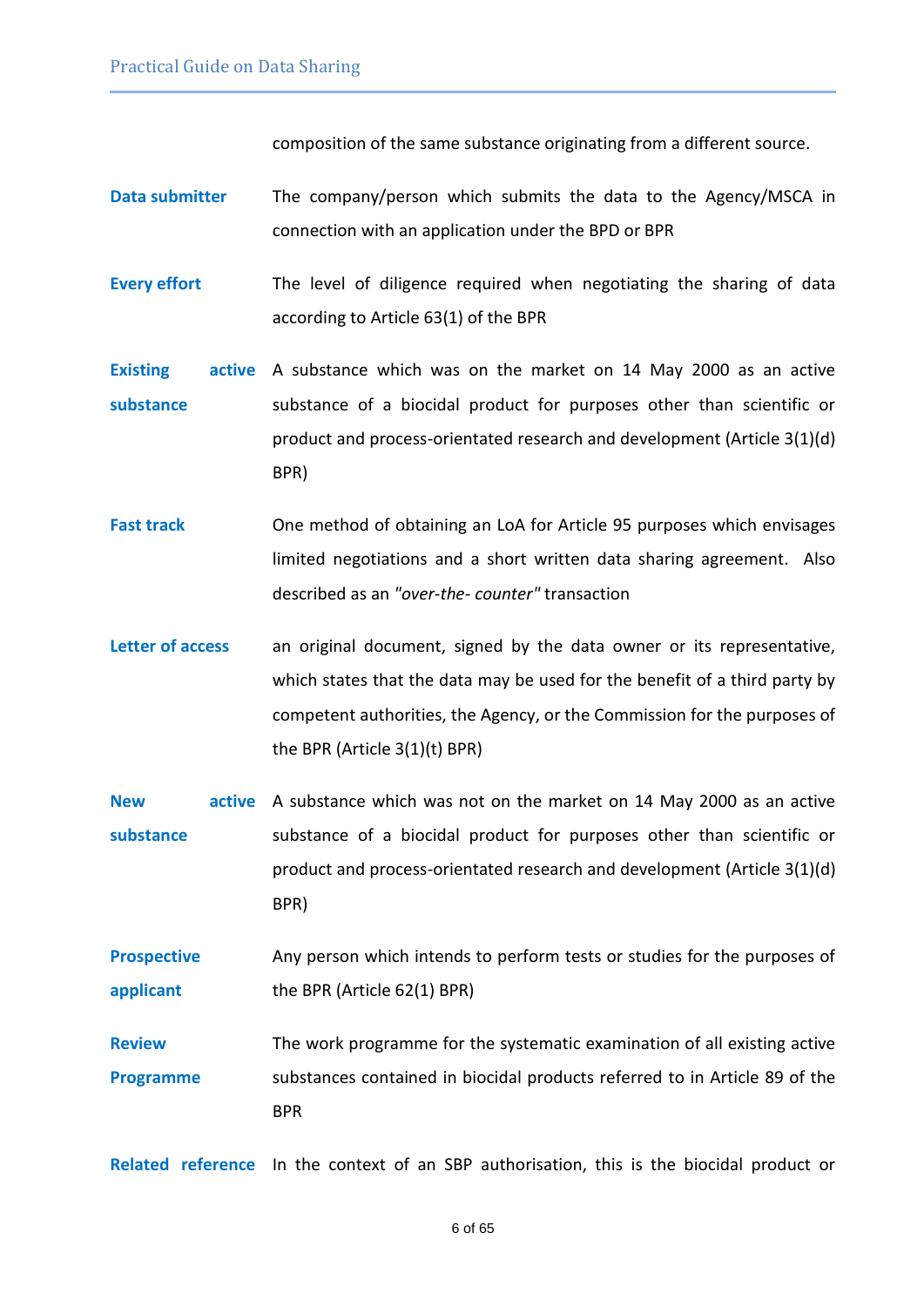- **product product** product family which has already been authorised, or for which the application has been made, which the SBP is identical to
- **Right to refer** Means the right to refer to data/studies when submitting applications under the BPR, further to an agreement reached with the data owner (the right is usually granted through an LoA). This right to refer can also be granted by the Agency following a data sharing dispute under Article 63(3) BPR.
- Same **biocidal** A biocidal product/family which is identical to a related reference **product** product/family, as per Commission Implementing Regulation (EU) No 414/2013 of 6 May 2013 specifying a procedure for the authorisation of same biocidal products in accordance with Regulation (EU) No 528/2012 of the European Parliament and of the Council
- **Standard Track** One method of obtaining an LoA which envisages detailed discussions on the rights covered by the LoA, together with a detailed written data sharing agreement
- **Technical Equivalence**  Mean similarity, as regards the chemical composition and hazard profile, of a substance produced either from a source different to the reference source, or from the reference source but following a change to the manufacturing process and/or manufacturing location, compared to the substance of the reference source in respect of which the initial risk assessment was carried out, as established in Article 54 of the BPR (Article 3(1)(w) BPR). Technical equivalence is a requirement for a product authorisation application but is not a requirement for an application under Article 95 of the BPR and is not a legal pre-requisite for data sharing under Article 62 and Article 63 of the BPR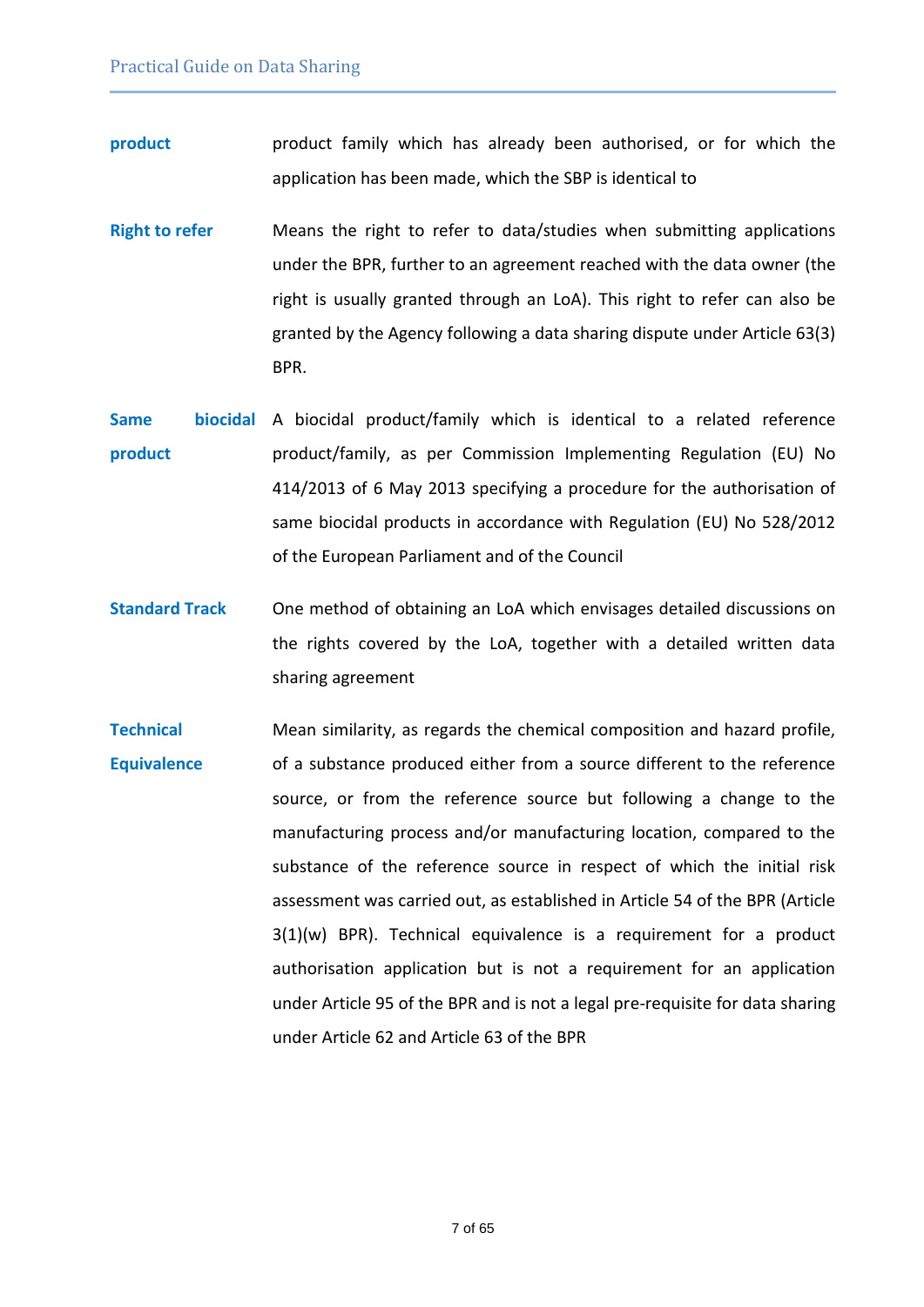# **1. What is this Guide and how will it help?**

- (a) This Guide provides practical guidance on one of the core issues that underpins the whole EU biocides regulatory system: data sharing**.** Specifically, it explains the following:
	- What prospective applicants and data owners should do in practice to prepare themselves for data sharing;
	- The way that negotiations should be conducted between parties; and
	- The possible outcomes of the negotiations.
- (b) The principal aim of this Guide is to provide assistance to all parties involved in data sharing under the BPR so that they may come to data sharing agreements. The BPR places parties under an obligation to use every effort – in good faith – to reach an agreement on the sharing of data. If no agreement is reached, in certain circumstances for certain types of data, the Agency can help prospective applicants by granting permission to refer to the requested data. This Guide provides tips and guidance on how parties can conduct their every effort negotiations successfully so that an agreement on a fair, transparent and non-discriminatory sharing of data and their costs is reached.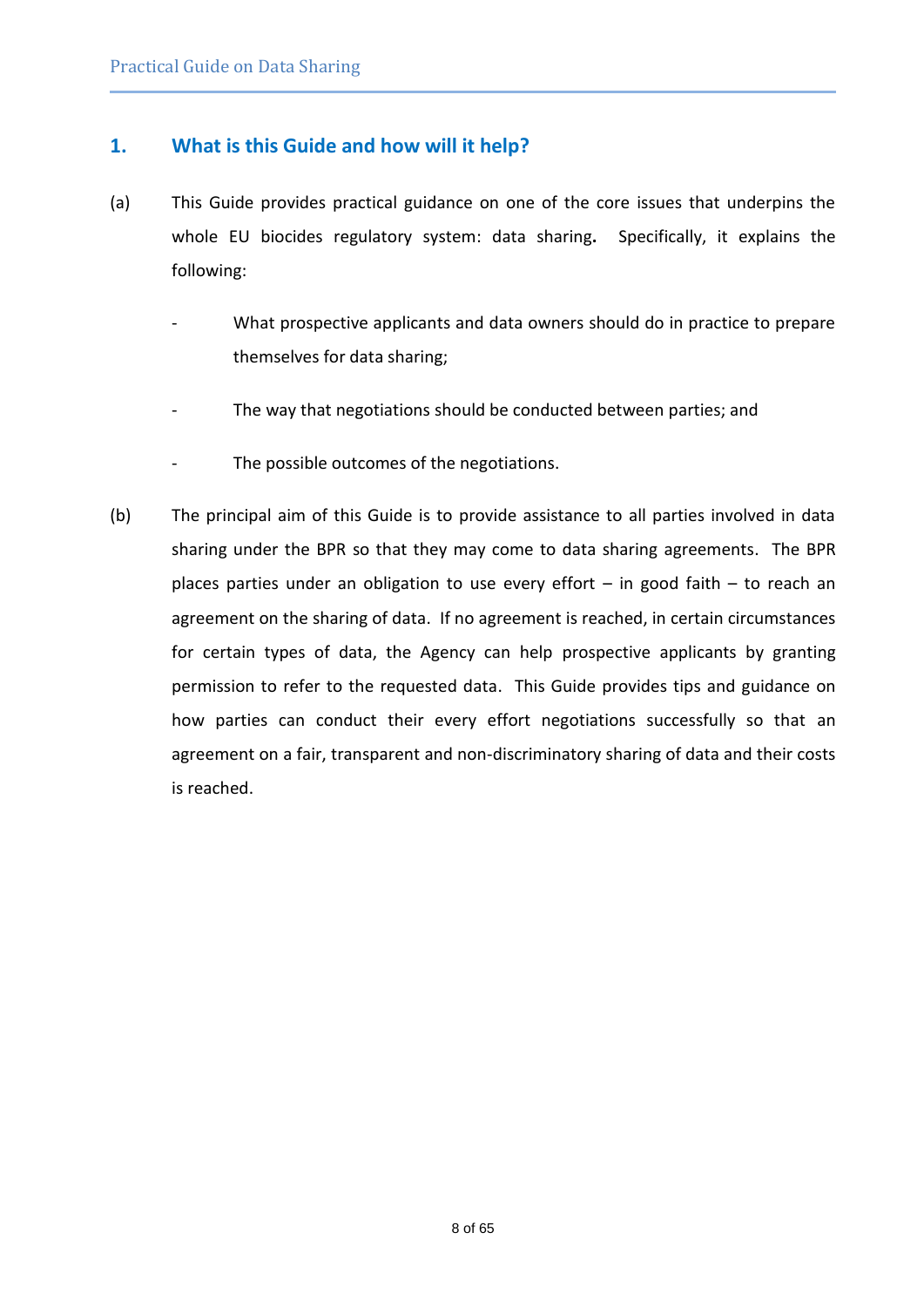# <span id="page-8-0"></span>**2. The data sharing rules: what practical steps the Prospective Applicant and Data Owner should take**

In this section, the following are addressed:

- For the prospective applicant, (a) what to do to identify the relevant data and (b) once identified, what happens next.
- For the data owner, suggested preparations in advance of potential approaches from prospective applicants.

#### <span id="page-8-1"></span>**2.1 The Prospective Applicant**

The BPR sets out the specific data that is required for the various processes. The following section sets out the steps an applicant can make to identify what data it needs, what data it is lacking and how to initiate negotiations.

If a prospective applicant has no data, they may consider contacting directly the data owner/submitter and request the list of the data submitted and to which it would be interested to have access. This would be particularly relevant for companies seeking Article 95 listing, and may be interested to have the right to refer to the entire data set submitted by the participant in the review programme.

#### .**(a) Identification of the data lacking**

Article 63(4) of the BPR states that the prospective applicant is only required to share the costs of information that it is required to submit for the purposes of the BPR. The starting point for any prospective applicant is therefore to ask oneself: "*what data am I lacking?*" both in terms of actual data missing and possibly improvements that could be made to the quality/robustness of the data that the prospective applicant has. As the right to refer to the data is granted on a per company/individual basis, in order to find the answer, prospective applicants will need to go through the following steps: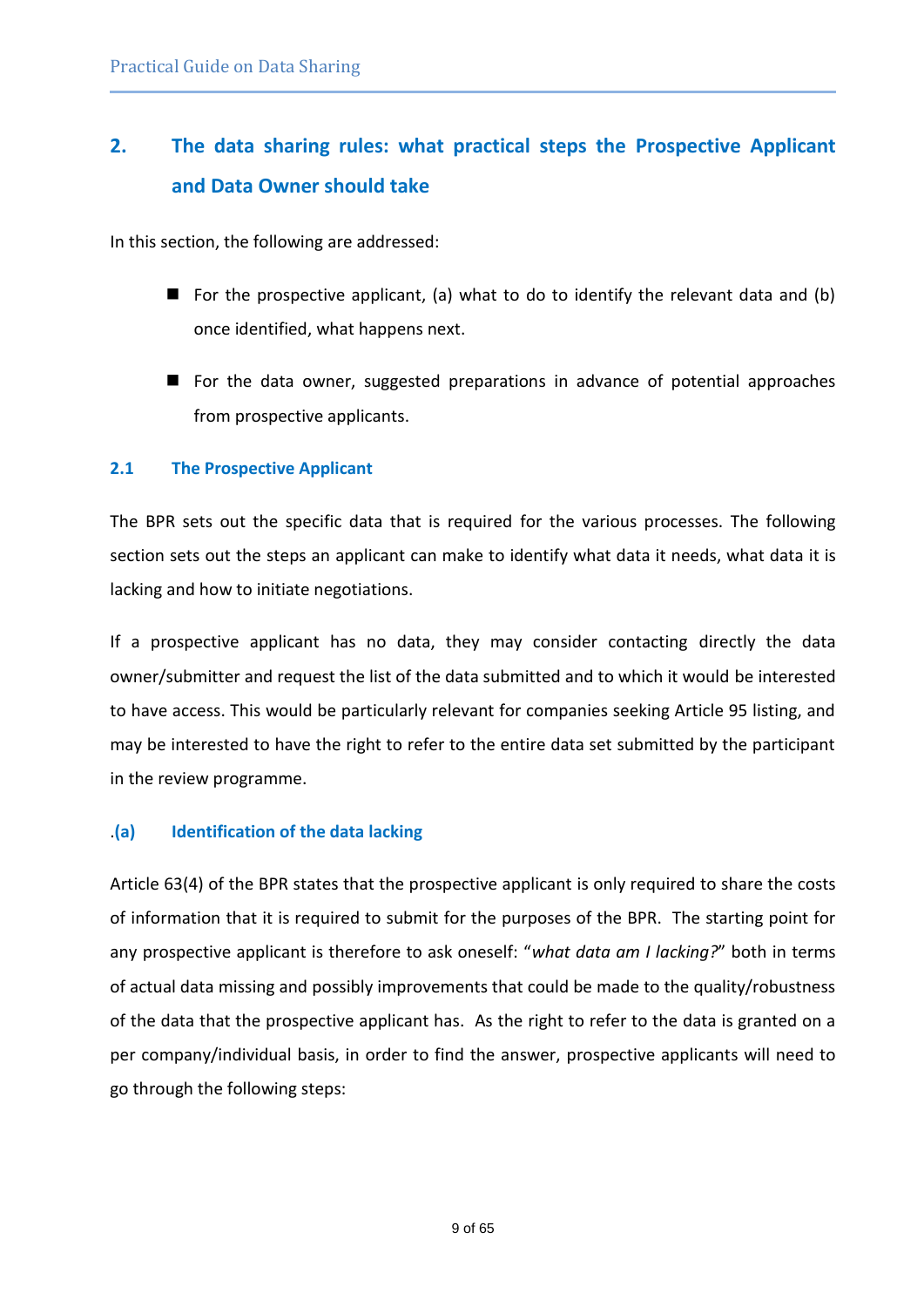l

#### **First Step: Identify the data requirements**

- $\triangleright$  For dossier submissions under Articles 4 onwards of the BPR (approval of an active substance), the prospective applicant can identify all of the data that are expected in its dossier by reference to Annex II of the BPR and Annex III for at least one representative biocidal product.
- $\triangleright$  For dossier submissions under Articles 20 onwards of the BPR (authorisation of biocidal products), the prospective applicant can identify all of the data that are expected in its dossier by reference to Annex III of the BPR and Annex II of the BPR for each active substance in the biocidal product. $1$
- $\triangleright$  For dossier submissions under Article 95 of the BPR (for inclusion on the Article 95 List), the prospective applicant can identify all of the data that are expected in its dossier by reference to Annex II to the BPR, or to Annexes IIA, IV or IIIA to the Biocidal Products Directive 98/8/EC (the "BPD").<sup>2</sup> For active substances which have already been approved, the public version of the Competent Authority Report (the "**CAR**") will also contain information on the data needed.

**Second Step: Establish the extent to which the data needs can be met by reference to data the prospective applicant already has or to which it can obtain ready and free access<sup>3</sup>**

In the following situations, the prospective applicant will not have to pay to share the required data:

 $\triangleright$  Where it already owns the data or has the right to use it for a BPR purpose.<sup>4</sup>

<sup>&</sup>lt;sup>1</sup> Note that less data is required for an application for simplified authorisation, as set out in Article 20(1)(b) of the BPR.

<sup>&</sup>lt;sup>2</sup> On this, see also the Agency's Guidance on Article 95 of the BPR: [http://echa.europa.eu/guidance](http://echa.europa.eu/guidance-documents/guidance-on-biocides-legislation?panel=bpr-data-sharing)[documents/guidance-on-biocides-legislation?panel=bpr-data-sharing.](http://echa.europa.eu/guidance-documents/guidance-on-biocides-legislation?panel=bpr-data-sharing)

<sup>3</sup> See page 84 of the REACH Guidance at section 4.7.1 "*Step 1: Individual Gathering and Inventory of Available Information*" for guidance and information on the equivalent REACH rules. See also pages 56-58 which give guidance in particular on issues relating to copyright and the extent of the rights of parties to refer to published data and/or to data whose intellectual property is owned by a third party.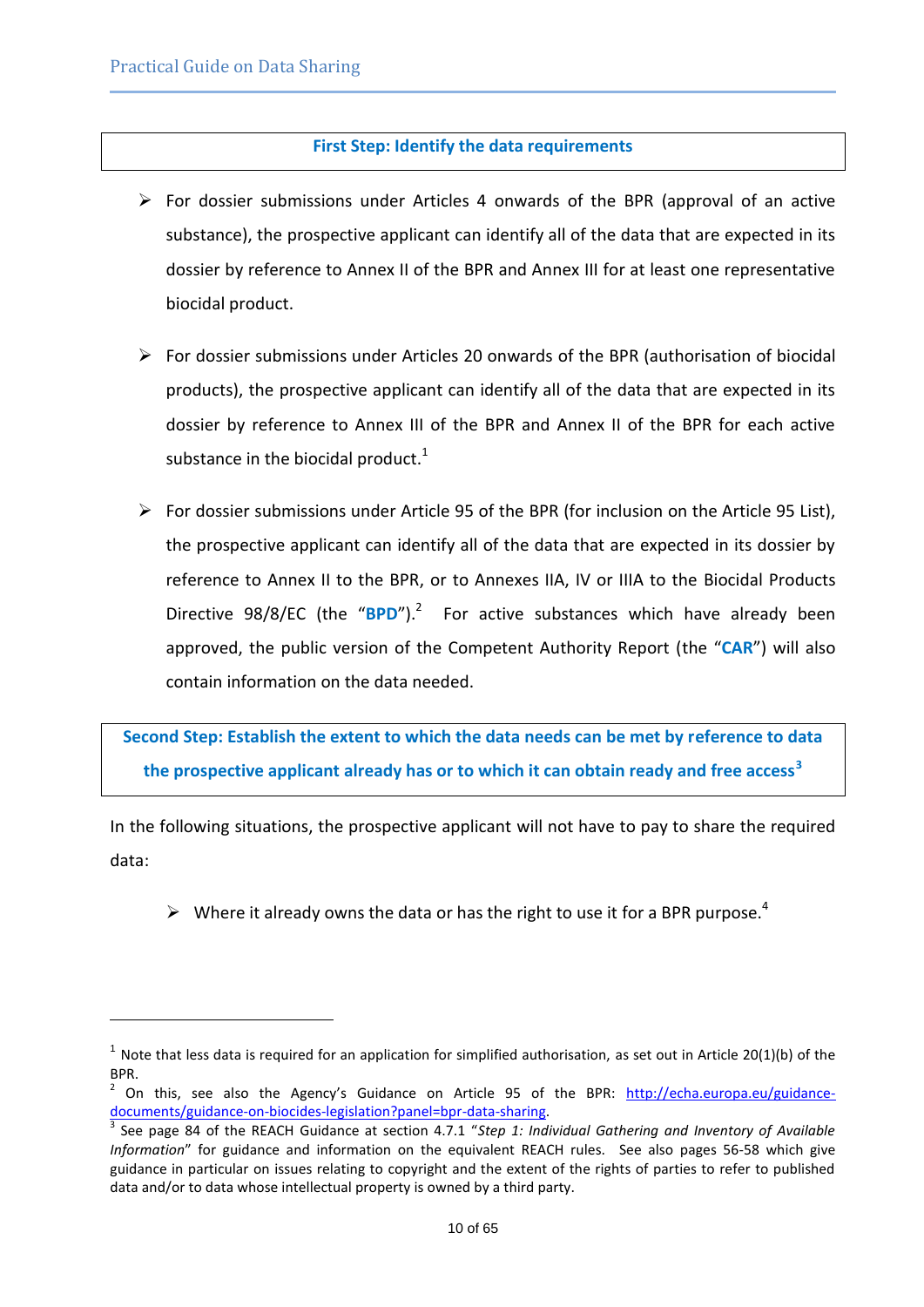- $\triangleright$  Where the data endpoint concerned can be addressed with a data waiver or is not scientifically necessary.<sup>5</sup>
- $\triangleright$  Where the data that are lacking are no longer data protected under the applicable rules in the BPD/BPR. This is unlikely to be the case before 2017 as data protection periods under the BPD are, in the main, yet to expire. Furthermore, for existing active substances in the review programme (i.e. on the EU market on 14 May 2000 as an active substance of a biocidal product) where no decision on approval was taken before the entry into operation of the BPR, Article 95(5) of the BPR extends the protection period until 31 December 2025.

#### **Third Step: List the data that are lacking**

Compare and contrast the dossier data requirements with the data the prospective applicant already owns/has access to.

#### **Fourth Step: Identify whether or not they are vertebrate animal data**

Identifying whether or not a given test involves testing on vertebrate animals should not be difficult. If the test involves vertebrates, the prospective applicant is not allowed to repeat the study if the same study has been submitted already under the BPD/BPR. To find out if tests have been submitted, the prospective applicant can submit an inquiry to the Agency.

For any data sharing negotiations, both parties will need to make every effort to reach an agreement. If negotiations fail, the Agency can grant permission to refer to vertebrate data (on which, see further below at **[section](#page-42-0)** [4](#page-42-0)).

**Fifth Step: If the dossier submission is being made under Article 95 of the BPR** …

l

 $<sup>4</sup>$  The prospective applicant might not own the data but nevertheless has reached an agreement with the data</sup> owner that it can use the data for BPR purposes. The concept of using the data will depend on the agreement with the data owner and could include a letter of access granting a right to refer to that data or the right to physically access to the actual studies and the right to submit those studies or a letter of access.

 $<sup>5</sup>$  See Article 6(2) and Article 21 of the BPR for further details.</sup>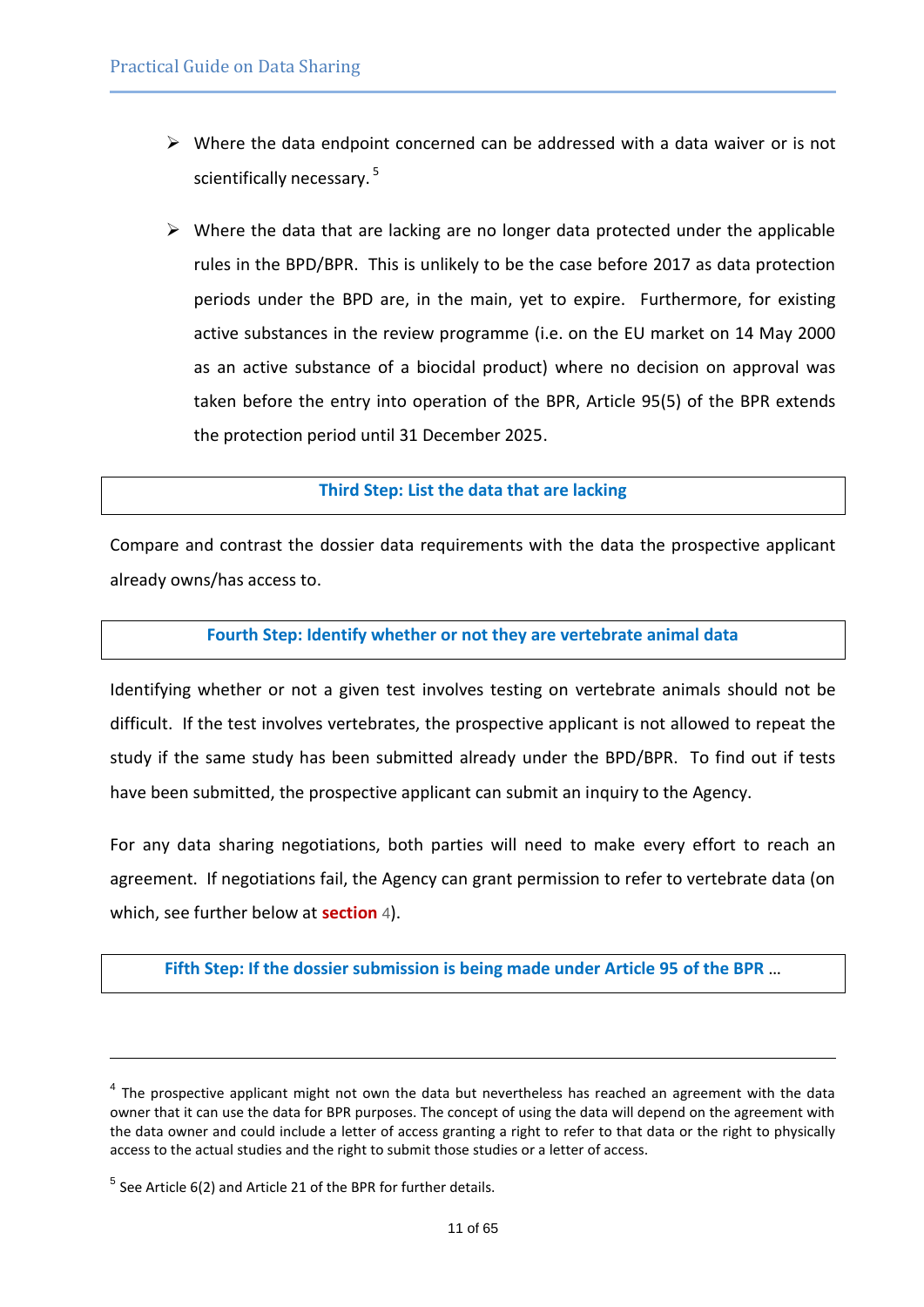… the prospective applicant should be aware that in the event of unsuccessful negotiations, the Agency can also grant permission to refer to toxicological, ecotoxicological and environmental fate and behaviour studies relating to an existing active substance included in the review programme (on which, see further below at **[section](#page-42-0)** [4](#page-42-0)).

#### **Conclusion on Identification of the Relevant Data**

At the end of these steps, the prospective applicant will have identified exactly what vertebrate animal data it is missing and, if inclusion on the Article 95 List is being sought, what existing active substance toxicological, ecotoxicological and environmental fate and behaviour studies it is missing. The prospective applicant will also have established if any non-vertebrate animal data are missing. In any case, the parties to the negotiations – the prospective applicant and the data owner – must abide by the data sharing rules when an approach is made by the prospective applicant to the data owner – the principal one being that every effort must be used in those negotiations (see below for further details at **[section](#page-22-0) [3.2](#page-22-0)**).

#### **(b) Once the prospective applicant establishes that it is missing relevant data, what happens next?**

This Guide places an emphasis on the prospective applicant's and data owner's right to contract freely between themselves. The starting point for data sharing therefore lies outside the BPR and in the hands of those two sets of parties.

If the prospective applicant and data owner come to a voluntary data sharing agreement, there is no reason to have recourse to the BPR's inquiry or dispute procedures. That may happen if, for example, the prospective applicant already knows what company/person owns the data it is looking to share – in that situation, it can simply choose to approach that company/person with a view to negotiating access without involving the Agency at all. And it may happen with regard to both complete dossiers of data, to "cherry-picked" studies and to any kind of study required. In short, anything can be negotiated between the relevant parties with regard to data sharing under the BPR in the knowledge that the dispute procedure only exists in certain circumstances (on which, see further below at **[section](#page-42-0)** [4](#page-42-0)).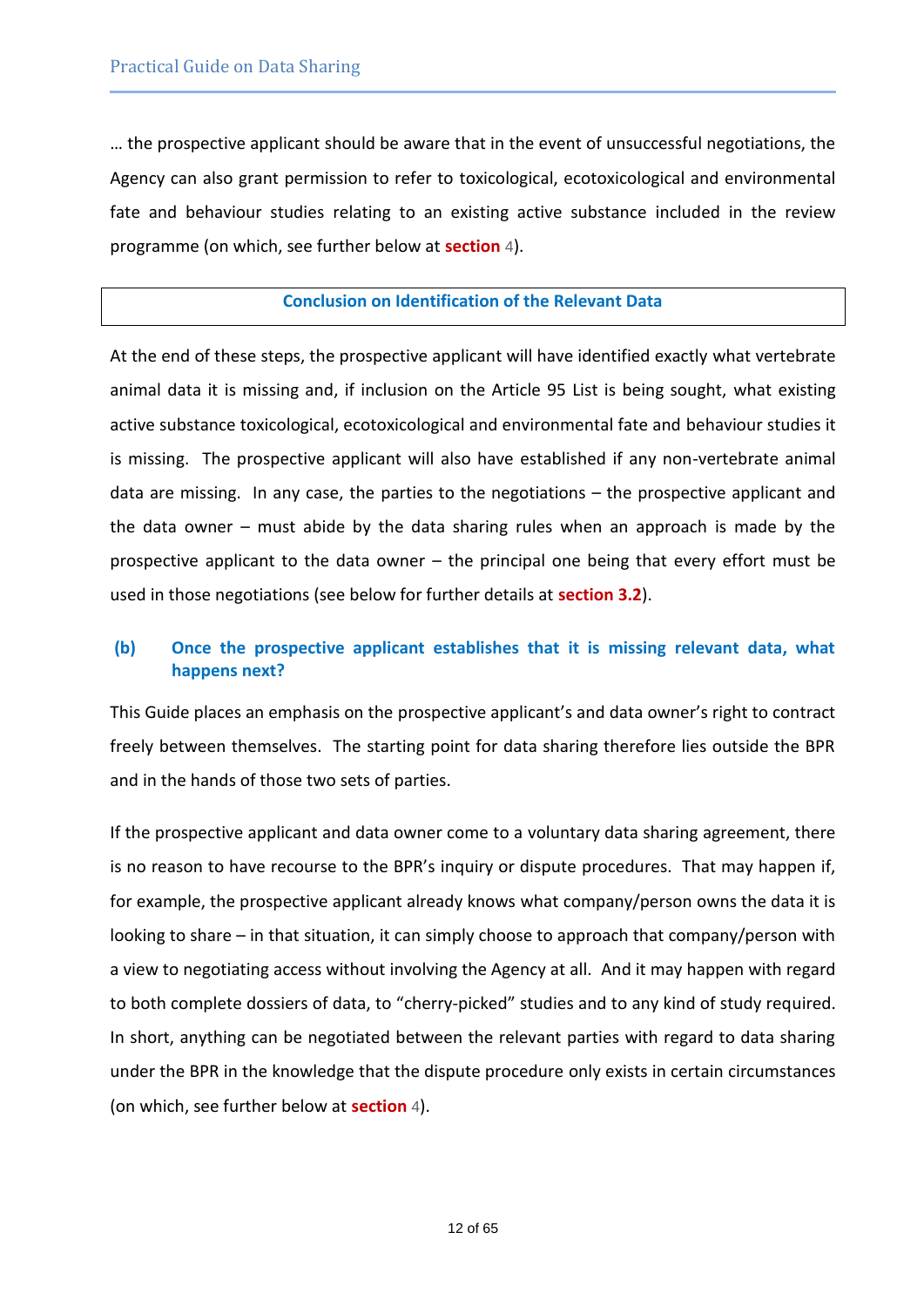If the prospective applicant does not know who the data owner is, or whether the data it is looking for has already been submitted to the Agency/MSCAs, it can inquire with the Agency. Note that a dispute claim can be made at the earliest one month after an inquiry has been answered by the Agency. Those rules are found in Articles 62 and 63 of the BPR and, under them, there are three principal steps to take.

| FIRST: Consider whether to submit an Inquiry to the Agency <sup>6</sup>                                                                                                                                                                                                                                                                                                                                                                                            |                                                                                                                                                                                                                                                                                                                                                                                                                                                                                                                                                                                                                                                                                                                       |  |  |
|--------------------------------------------------------------------------------------------------------------------------------------------------------------------------------------------------------------------------------------------------------------------------------------------------------------------------------------------------------------------------------------------------------------------------------------------------------------------|-----------------------------------------------------------------------------------------------------------------------------------------------------------------------------------------------------------------------------------------------------------------------------------------------------------------------------------------------------------------------------------------------------------------------------------------------------------------------------------------------------------------------------------------------------------------------------------------------------------------------------------------------------------------------------------------------------------------------|--|--|
| <b>What the Law Says</b>                                                                                                                                                                                                                                                                                                                                                                                                                                           | What to do in practice                                                                                                                                                                                                                                                                                                                                                                                                                                                                                                                                                                                                                                                                                                |  |  |
| 62(2) of the<br><b>BPR</b><br>Article<br>states that<br>"persons<br>prospective<br>applicants<br>(i.e.<br>intending to perform tests or studies") "shall,<br>in the case of vertebrate data, and may, in<br>the case of other data, submit a written<br>request to" the Agency "to determine<br>whether such tests or studies have already<br>been submitted to" the Agency "or to a"<br>MSCA "in connection with a previous<br>application under" the BPR or BPD. | $\triangleright$ To submit a request, register and log<br>onto R4BP.<br>C Go to:<br>http://echa.europa.eu/support/d<br>ossier-submission-tools/r4bp/.<br>Click on link to "R4BP" on the<br>right hand side of that page.<br>• Fill in the registration form there<br>if not already done.<br>Click on the required application type<br>➤<br>(see<br>http://echa.europa.eu/support/dossier-<br>submission-tools/r4bp/biocides-<br>submission-manuals<br>for<br>more<br>information)<br>Complete the relevant section by using<br>the drop down menu to identify the<br>active substance you are interested in.<br>The Agency checks to see if data have<br>➤<br>submitted<br>already been<br>for<br>that<br>substance. |  |  |

 6 See page 78 of the REACH Guidance at section 4.1 "*The Purpose of the Inquiry Process*" and section 4.2 "*Is it obligatory to follow the inquiry process?*" for guidance and information on the equivalent REACH scenarios.  $^7$  See also Biocides Submission Manual Version 3.0 – section 7.1:

[http://echa.europa.eu/documents/10162/14938692/bsm\\_04\\_active\\_substances\\_en.pdf.](http://echa.europa.eu/documents/10162/14938692/bsm_04_active_substances_en.pdf)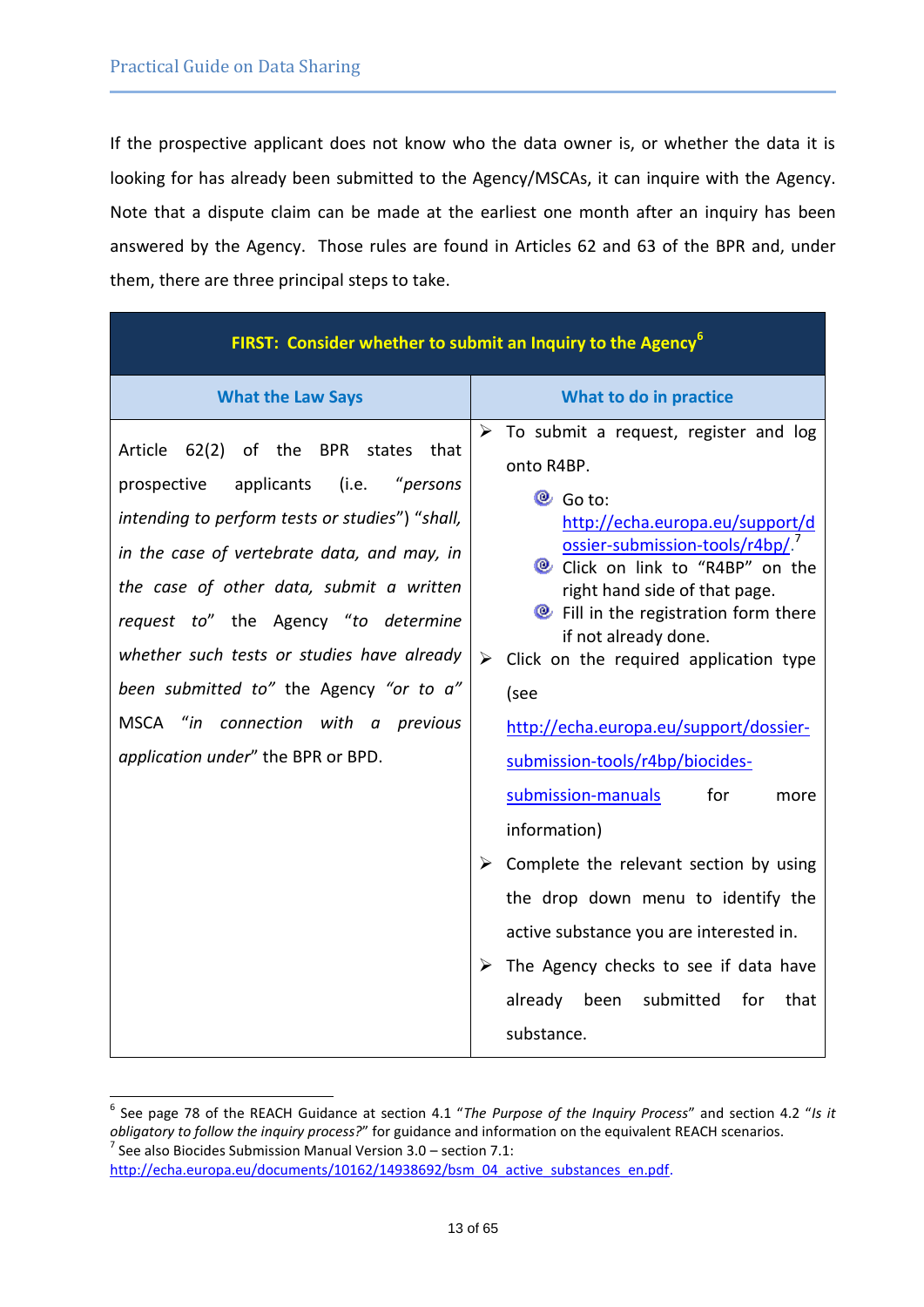| <b>SECOND: The Agency's Reply</b>                                                                                                                                                                                                                                                                                                                                                                                        |                                                                                                                                                                                                                                                                                                                                                                                                                                                                                                                                                                                                                                                                                                                                                                                                                                                                                                                                                                                         |  |  |
|--------------------------------------------------------------------------------------------------------------------------------------------------------------------------------------------------------------------------------------------------------------------------------------------------------------------------------------------------------------------------------------------------------------------------|-----------------------------------------------------------------------------------------------------------------------------------------------------------------------------------------------------------------------------------------------------------------------------------------------------------------------------------------------------------------------------------------------------------------------------------------------------------------------------------------------------------------------------------------------------------------------------------------------------------------------------------------------------------------------------------------------------------------------------------------------------------------------------------------------------------------------------------------------------------------------------------------------------------------------------------------------------------------------------------------|--|--|
| <b>What the Law Says</b>                                                                                                                                                                                                                                                                                                                                                                                                 | What to do in practice                                                                                                                                                                                                                                                                                                                                                                                                                                                                                                                                                                                                                                                                                                                                                                                                                                                                                                                                                                  |  |  |
| Article 62(2) of the BPR states that, on<br>receipt of a request, the Agency will<br>establish whether the studies identified have<br>already been submitted to it or to an MSCA.<br>If it does identify that the data have already<br>been submitted to it or to an MSCA, it will<br>"without delay, communicate the name and<br>contact details of the data submitter and<br>data owner to the prospective applicant". | $\triangleright$ If data have already been submitted to<br>the Agency or to an MSCA for the<br>purposes of the BPR or BPD, the Agency<br>will notify the prospective applicant.<br>The Agency will normally respond within<br>➤<br>15 working days of the request being<br>sent to it by the prospective applicant.<br>The name and contact details (email<br>➤<br>address) of the company/person which<br>submitted the data to the Agency/MSCA<br>"data<br>submitter")<br>(the<br>will<br>be<br>communicated<br>the<br>to<br>prospective<br>applicant.<br>The prospective applicant will also be<br>➤<br>given an asset number which must be<br>retained as that will allow it to prove<br>that it made the inquiry if<br>matters<br>proceed to a dispute.<br>Note also that the Agency will not only<br>➤<br>notify the prospective applicant of these<br>details but will also inform the data<br>submitter that it has received a written<br>request from a prospective applicant. |  |  |

# **THIRD: Request of the Data Owner**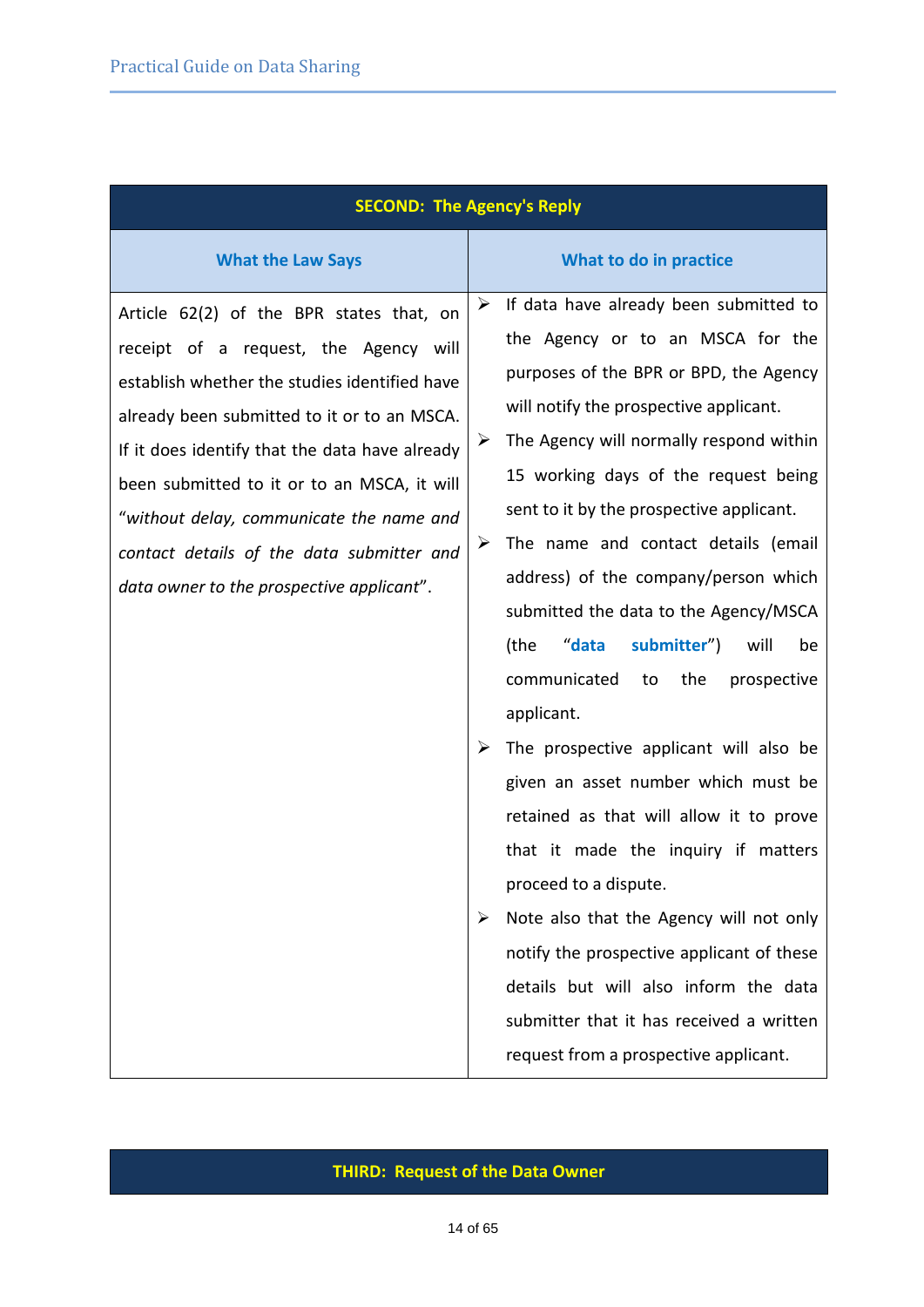l

| <b>What the Law says</b>                                                                                                                                                                                                                                                                                                                                                                       | What to do in practice                                                                                                                                                                                                                                                                                                                                                                                                               |
|------------------------------------------------------------------------------------------------------------------------------------------------------------------------------------------------------------------------------------------------------------------------------------------------------------------------------------------------------------------------------------------------|--------------------------------------------------------------------------------------------------------------------------------------------------------------------------------------------------------------------------------------------------------------------------------------------------------------------------------------------------------------------------------------------------------------------------------------|
| Article 62(2) of the BPR says that the "data<br>submitter shall, where relevant, facilitate<br>contacts between the prospective applicant<br>and the data owner".<br>Article 63(1) of the BPR says that, where a<br>request to share data has been made, the<br>prospective applicant "and the data owner<br>shall make every effort to reach an<br>agreement on the sharing of the results of | Once the prospective applicant receives the<br>contact details of the data submitter from<br>the Agency, it is up to it to send a request to<br>the data submitter.<br>A list of submitted<br>individual tests or<br>studies<br>should<br>be<br>requested from the data submitter (see next<br>step). $8$                                                                                                                            |
| the tests or studies requested () Such an<br>agreement may be replaced by submission of<br>the matter to an arbitration body and a<br>commitment to accept the<br>arbitration<br>order."                                                                                                                                                                                                       | At this point, it is for the data submitter to<br>assist with facilitating contact with the data<br>owner where<br>relevant.<br><b>Both</b><br>parties<br>(prospective<br>applicant<br>data<br>and<br>submitter/owner) are under an obligation to<br>use every effort to reach an agreement on<br>sharing the data that have been identified.<br>Accordingly, plan ahead.<br>A template letter of request is provided at<br>Annex 1. |

# <span id="page-14-0"></span>**2.2 The Data Owner/Data Submitter: suggested preparations in advance of approaches from Prospective Applicants**

 $^8$  If however, the prospective applicant cannot obtain this information from the data submitter, this may be an indication that the data owner is not making every effort. When negotiating data and cost sharing, note also that the prospective applicant is not necessarily required to have access to all submitted data, but only to the data required to submit for the purpose under the BPR.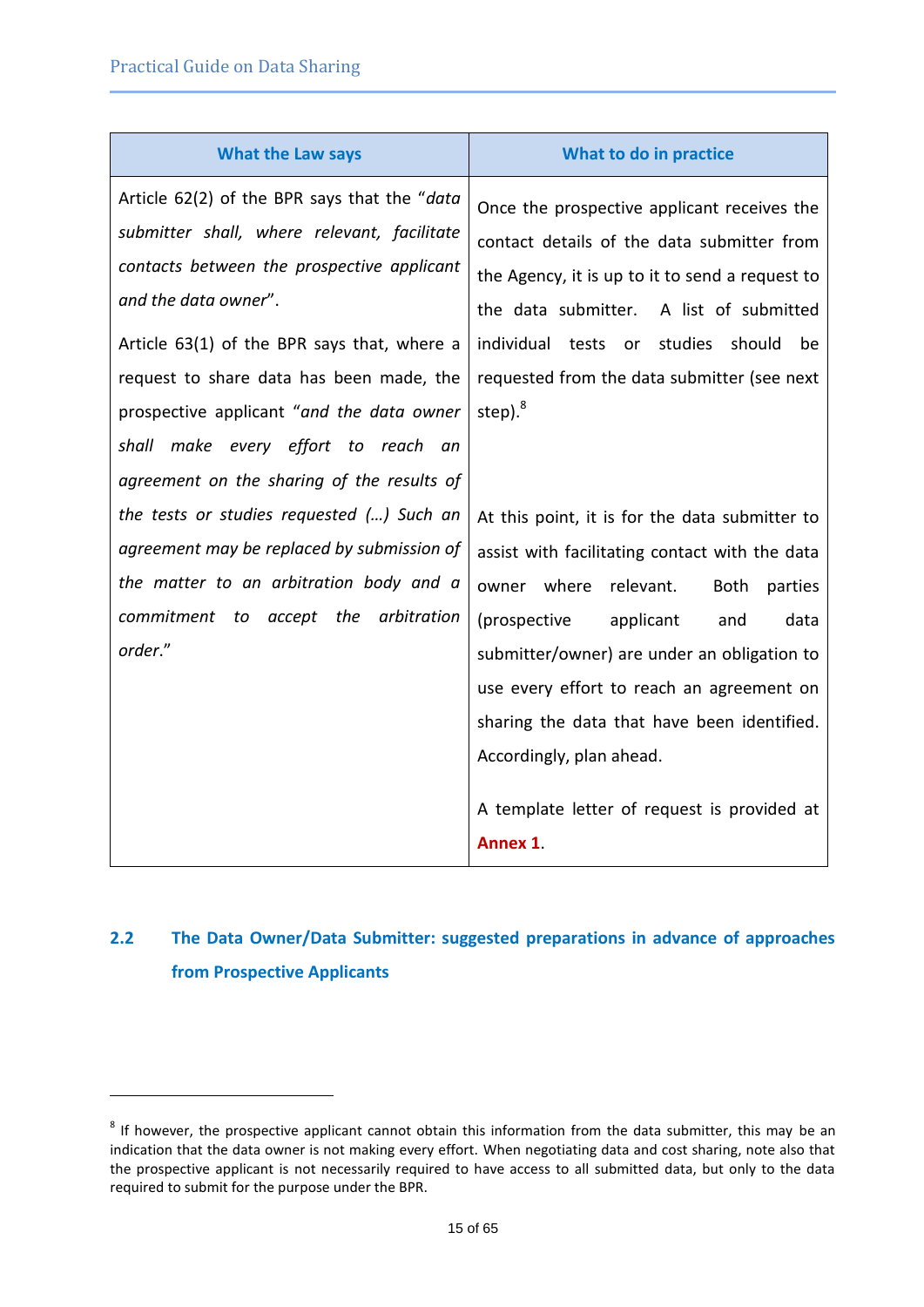- (a) Any company/person that owns data which have been submitted for any purpose either to an MSCA or to the Agency under the BPD/BPR is potentially going to receive a request for data sharing. It should also be anticipated by data owners that requests for access to individual studies (vertebrate and non-vertebrate) will be received as well as possible requests for access to complete dossiers.
- (b) Accordingly, although there is no legal requirement to do this under the BPR, what data owners may consider doing is completing the following two steps in order to avoid delays in the data sharing negotiation process.

#### **First: Establish if an approach from a prospective applicant is likely**

Review, as far as possible, the activities the data submitter/owner has undertaken to date under the BPD and/or the BPR. That review should look to identify the occasions on which its data, whether owned jointly or individually, have been submitted to any of the MSCAs in the EU or to the Agency. Include all of these. Either way, the fact that the relevant regulatory authorities will have recorded the data submitter's name in relation to the test/study means that there is the potential for it to be contacted by a prospective applicant.

An approach is therefore likely if:

- $\triangleright$  The data relate to an active substance in the review programme.
- $\triangleright$  The data relate to a new active substance which was approved or is being evaluated under the BPD or BPR.
- $\triangleright$  The data relate to a biocidal product which is being evaluated or has been authorised under the BPD or BPR.

In the context of Article 95 of the BPR, participants in the review programme are likely to be approached by a prospective applicant and should therefore consider preparing accordingly. Timing-wise, that potential is increased in particular by the 1 September 2015 deadline contained in Article 95.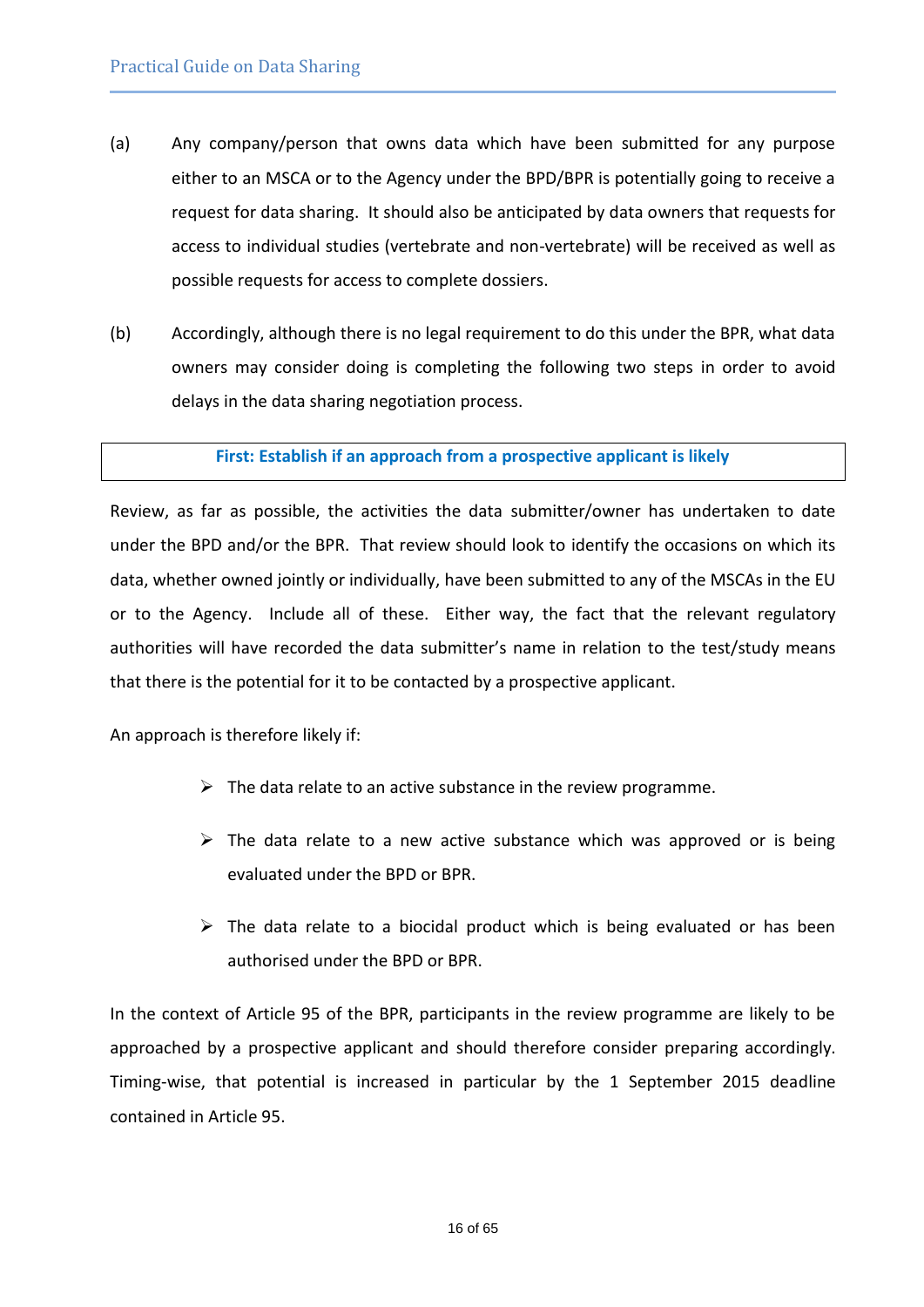However, note that any person/company which submitted data or owns data that has been submitted may be contacted by a prospective applicant to negotiate data sharing.

#### **Second: Prepare accordingly**

If data have been identified, consider doing the following:

- $\triangleright$  Make a detailed list of the data/studies/tests submitted and be prepared to share this list in case you are contacted by a prospective applicant interested in data sharing.
- $\triangleright$  Note the CAS and EC numbers of the substance concerned.
- $\triangleright$  Note the specifics of the study (date, author, type, etc)
- $\triangleright$  Collect information on study costs.
- $\triangleright$  Outline an internal set of procedures to deal with any approach that is received.
- $\triangleright$  Appoint members of staff to be responsible for dealing with such approaches.
- $\triangleright$  If the data are owned with others, coordinate as far as possible in advance with them on who will take the lead or share the lead in responding to an approach and how that will be undertaken.
- $\triangleright$  Consider the role of the data submitter if that is a company/person different from the data owner. In particular:
	- o Check to see if the data submitter has a mandate to negotiate on the data owner's behalf;
	- o Check to see if the data submitter has a mandate to negotiate access to a range of data (e.g. the complete dossier) so that negotiations do not necessarily have to take place on a study-by-study basis;
	- $\circ$  Check to see if the data submitter has a mandate to negotiate access with a group of prospective applicants; and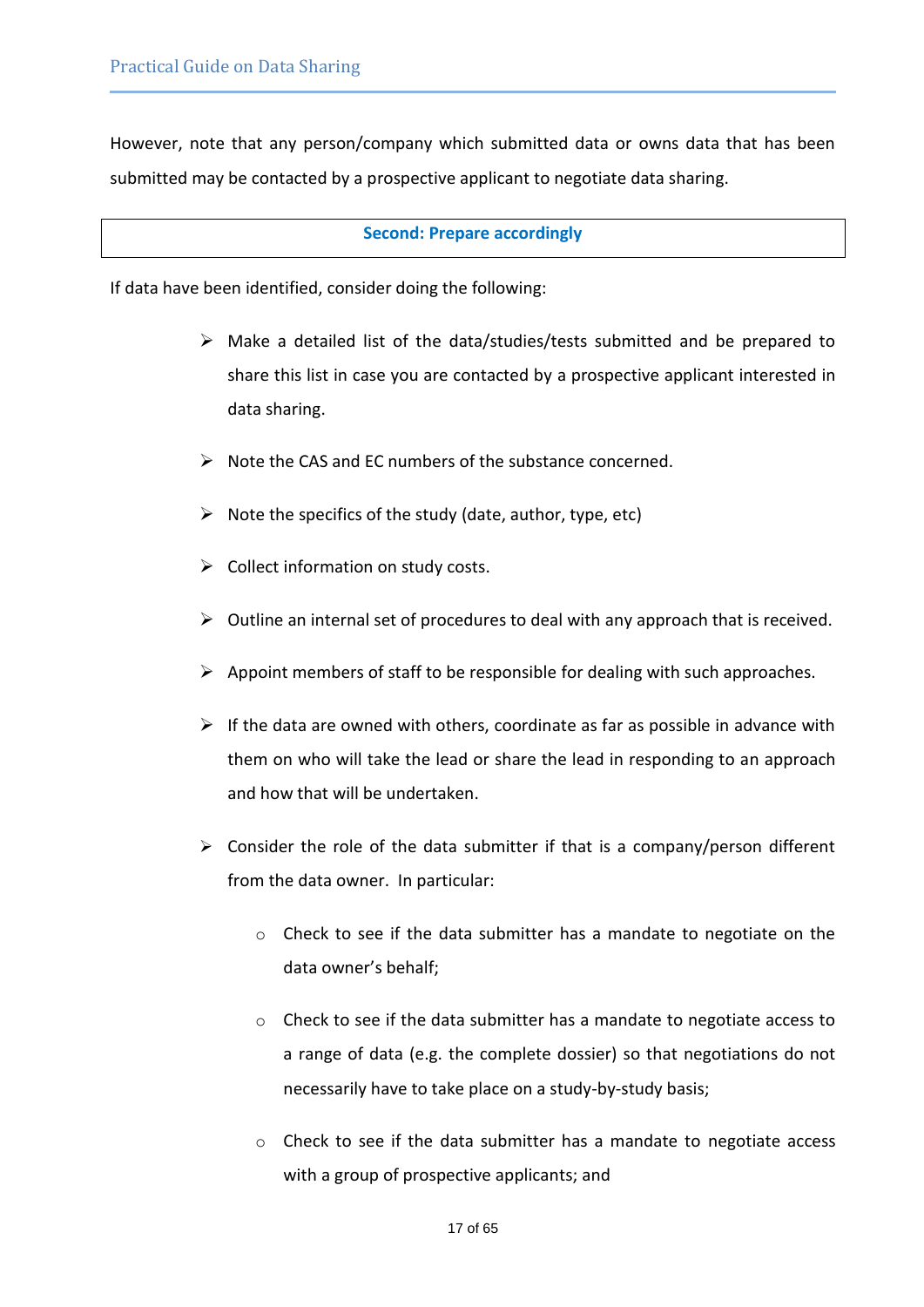o In general, coordinate with the data submitter on the approach to data sharing that needs to be adopted.

Again, especially in the context of the upcoming deadline relating to Article 95 of the BPR, and in light of the obligation to make every effort to agree on sharing data, such information, in particular the list of studies, should be readily provided by the data submitters/owners upon request when prospective applicants make contact. In addition, as described below, data owners might also consider the option of a fast track route and to have developed possible scenarios to facilitate an agreement through a simplified negotiation.

#### <span id="page-17-0"></span>**2.3 Summary**

- (a) The steps mentioned above are suggestions only with the aim of facilitating negotiations to share data between the prospective applicant and the data owner (or data submitter). The steps are neither prescriptive nor mandatory.
- (b) The key principle to bear in mind at all times is that any and all types of data can be shared under the BPR. The data can be vertebrate or non-vertebrate, they can be a single study or a complete dossier. It is up to the parties to agree what they wish to share, in the knowledge that under certain circumstances data sharing can be forced by the Agency for vertebrate animal data and for toxicological, ecotoxicological, environmental fate and behaviour data relating to the inclusion on the Article 95 List for an existing active substance in the review programme.
- (c) The negotiations may relate to obtaining the right to refer to the studies only in the form of an LoA, or also to obtain access to hard copies or actual copies of the data, and the right to use that data (either submitting copies or a letter of access). The parties are free to negotiate; however, the prospective applicant cannot be forced to buy "more" than the simple right to refer, while in turn the data owner cannot be forced to sell "more" than the simple right to refer.

Regardless of the type or extent of data access sought, the same principles of negotiation will apply: each party must approach those negotiations using every effort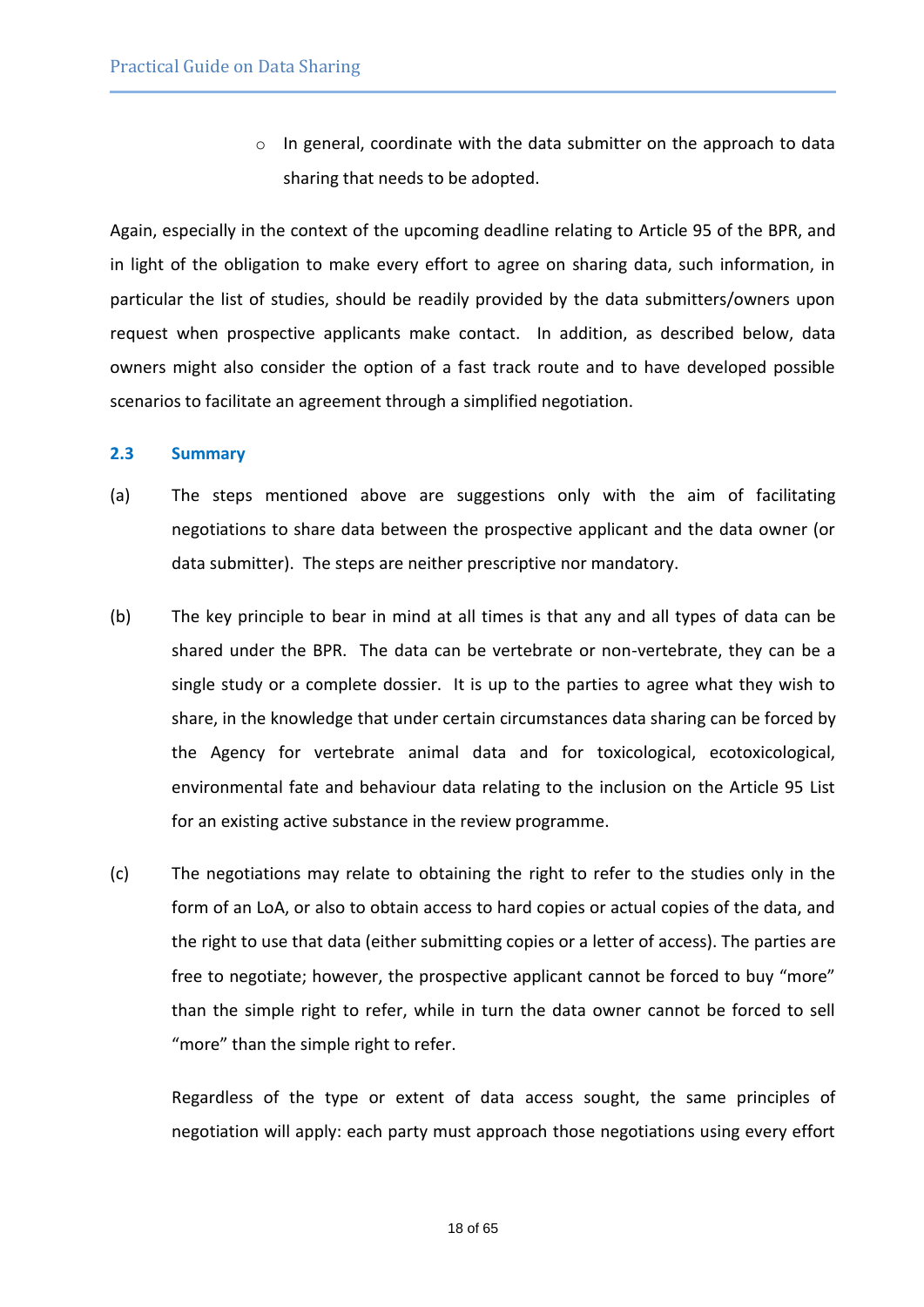to reach a data sharing agreement that is fair, transparent and non-discriminatory. The next section explains what that entails.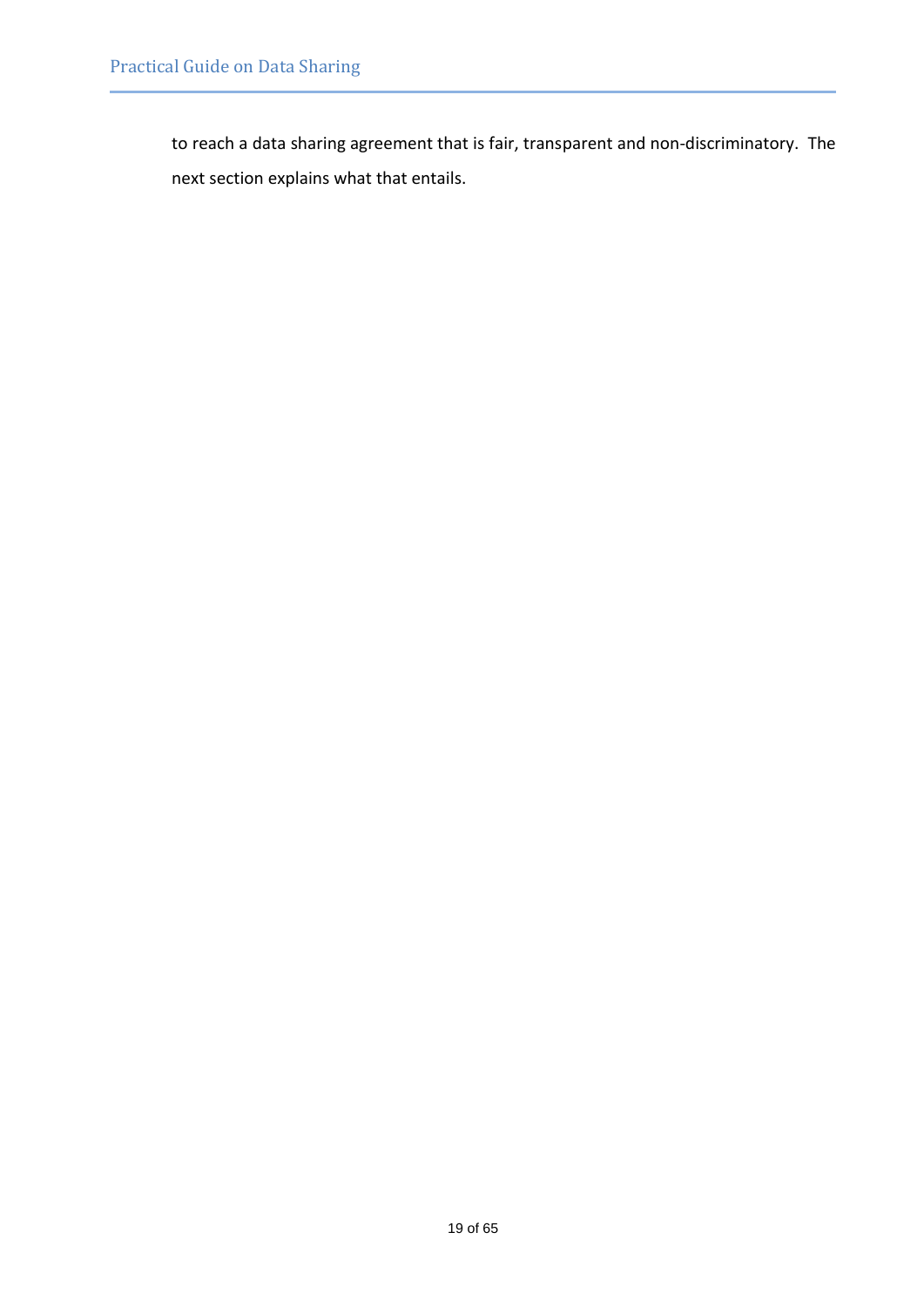l

# <span id="page-19-0"></span>**3. The data sharing rules: the type of negotiations that the parties must enter into and the way that compensation for data sharing can be calculated<sup>9</sup>**

As this Guide aims in particular at facilitating the data sharing process, it is designed to assist parties successfully to reach an agreement and avoid disputes. Indeed, involving the Agency to establish whether the prospective applicant and the data owner have used every effort (perhaps after a long period of negotiation) should be a last resort where negotiations have failed. With that in mind then, the Guide below provides:

- $\triangleright$  an explanation of the type of negotiation that can take place; and
- $\triangleright$  a step-by-step approach to data sharing to show which factors are involved in an every effort negotiation and how the cost contribution can be determined in a fair, transparent and non-discriminatory manner.

#### <span id="page-19-1"></span>**3.1 Type of negotiation that can take place: Fast Track vs Standard Track**

The BPR does not prescribe what kind of negotiations should take place but this Guide suggests two approaches: the first is the "fast track"; the second is the "standard track".

Before explaining the difference, regardless of the type of negotiations that are entered into between parties, the BPR requires (i) that every effort is used by the parties, and (ii) that the cost is determined in a fair, transparent and non-discriminatory manner. One clear message to take away is that these principles apply at all times whether or not it is a fast track or standard track negotiation that is followed.

#### **The First Route: Fast-Track**

It may be that prospective applicants and data owners will not wish to enter into negotiations beyond what is absolutely necessary to sell and buy a letter of access (an "**LoA**"). It may be that they are satisfied that they can agree to share data without complex contractual arrangements.

<sup>9</sup> See also page 18 of the REACH guidance at section 1.3 "*Key Principles for Data Sharing*" and page 93 at section 4.9.2 "*How to conduct negotiations in order to prevent data sharing disputes?*" for more information and guidance in equivalent REACH scenarios.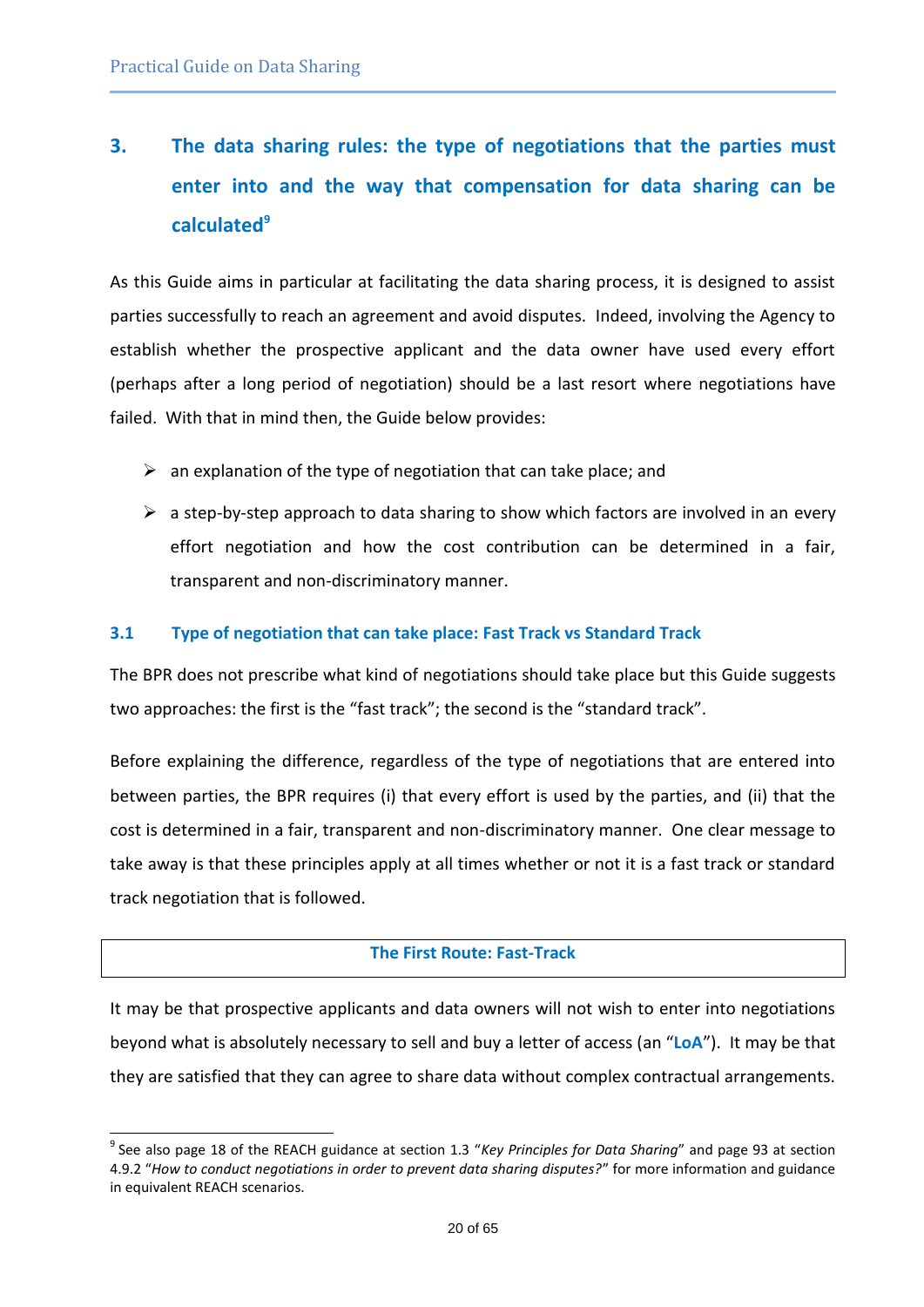There is, after all, nothing under the BPR itself that requires the parties to enter into lengthy and detailed negotiations to consider all the possible ins and outs of data sharing, and there is nothing that requires the parties to enter into non-disclosure or written data sharing agreements.

Such fast track negotiations may be appropriate in certain circumstances, for example where the negotiations are necessarily subject to a tight regulatory timeframe such as the 1 September 2015 deadline for listing on the Article 95 List. It may also be that the subjectmatter of data sharing lends itself to an "over-the-counter" type negotiation because, in reality, the transaction is a simple one. That could be the case, for example, for certain commoditytype chemicals and simple data/dossiers, and especially when an LoA to the complete dossier is sought and offered.

The fast track route is designed to cater for the over-the-counter scenario. It may be that parties believe it is appropriate where (one or more of) the following factors are present:

- $\checkmark$  The prospective applicant is seeking a right to refer to the studies only, and not access to hard copies or actual copies of the data, for instance.
- $\checkmark$  The prospective applicant wants to be included on the Article 95 List.
- $\checkmark$  The prospective applicant is seeking a right to refer to a "complete substance dossier" which the data owner is willing to sell.
- $\checkmark$  The "complete substance dossier" is likely to be of interest to many prospective applicants<sup>10</sup> and/or those applicants are each seeking a right to refer to the data for the same purpose.
- $\checkmark$  The costs of the dossier are easy to identify.

l

 $\checkmark$  The costs can be relatively easily calculated and applied equally (i.e. in the same amount) across all potential prospective applicants.

 $10$  This may, for example, be the case with commodity substances, where a large number of prospective applicants each seeks to be included on the Article 95 List as suppliers for the commodity substances they use in their biocidal products.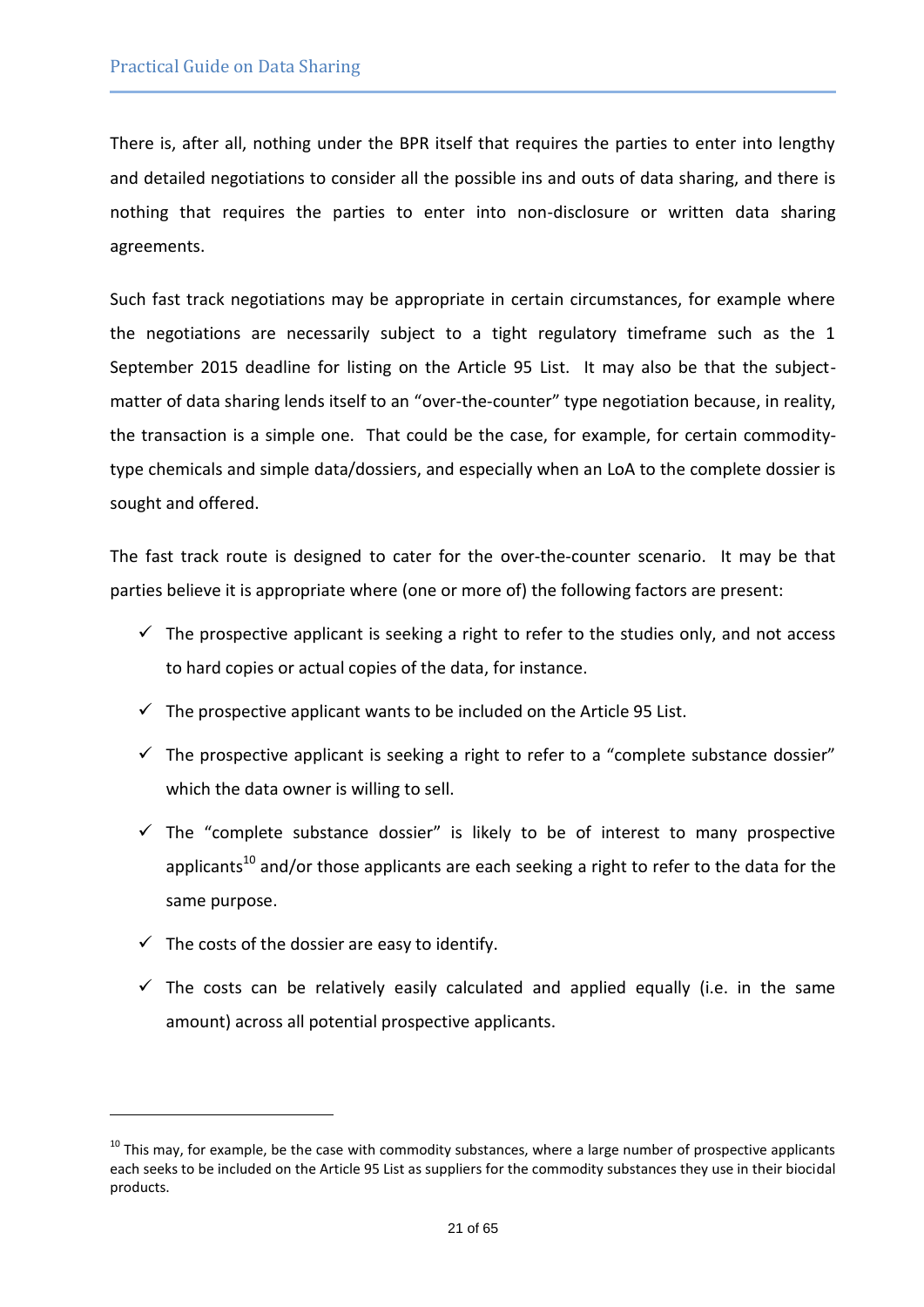- $\checkmark$  The data owner can show that the cost calculation has been made fairly and in a nondiscriminatory fashion.
- $\checkmark$  The data owner is transparent about how that calculation was made and on which cost items it is based.

It may also be that the fast track is appropriate even where the parties agree to certain restrictions to the scope of the LoA. Such restrictions could include the following, for example:

- $\checkmark$  The prospective applicant is seeking a right to refer to support biocidal products in just one or more Member States and the parties agree that the data compensation is reduced *pro rata* on the application of objective criteria.
- $\checkmark$  The prospective applicant is seeking a right to refer to support biocidal products for a specific application or, for instance, it is not interested in consequential rights under Article 95(4) of the BPR and the parties agree that the data compensation necessitate decrements to the costs.

If the parties agree that a fast track procedure is appropriate to grant the right to refer to the data, the parties may consider using the template LoA in the Practical Guide on Letters of Access. It is designed to be downloaded, and signed by both parties. It can be accompanied by a simple set of terms of conditions, e.g. to reflect the understanding reached between the parties as to the scope of the LoA or as to payment terms (instalments, refund mechanism, etc.).

While a refund mechanism – or the upfront discount for the renouncement to a future refund – might require some discussions between the parties, also such agreements can be accommodated in the fast track procedure.

Similarly, the parties may also agree that the prospective applicant will contribute to the costs of potential additional studies that may be required to be undertaken by the data owner/submitter (for example in the review programme for existing active substances).

It is of course for each party to agree voluntarily that the fast track procedure – and simplified LoA/terms and conditions – is appropriate for it. In order to assist with that decision, it is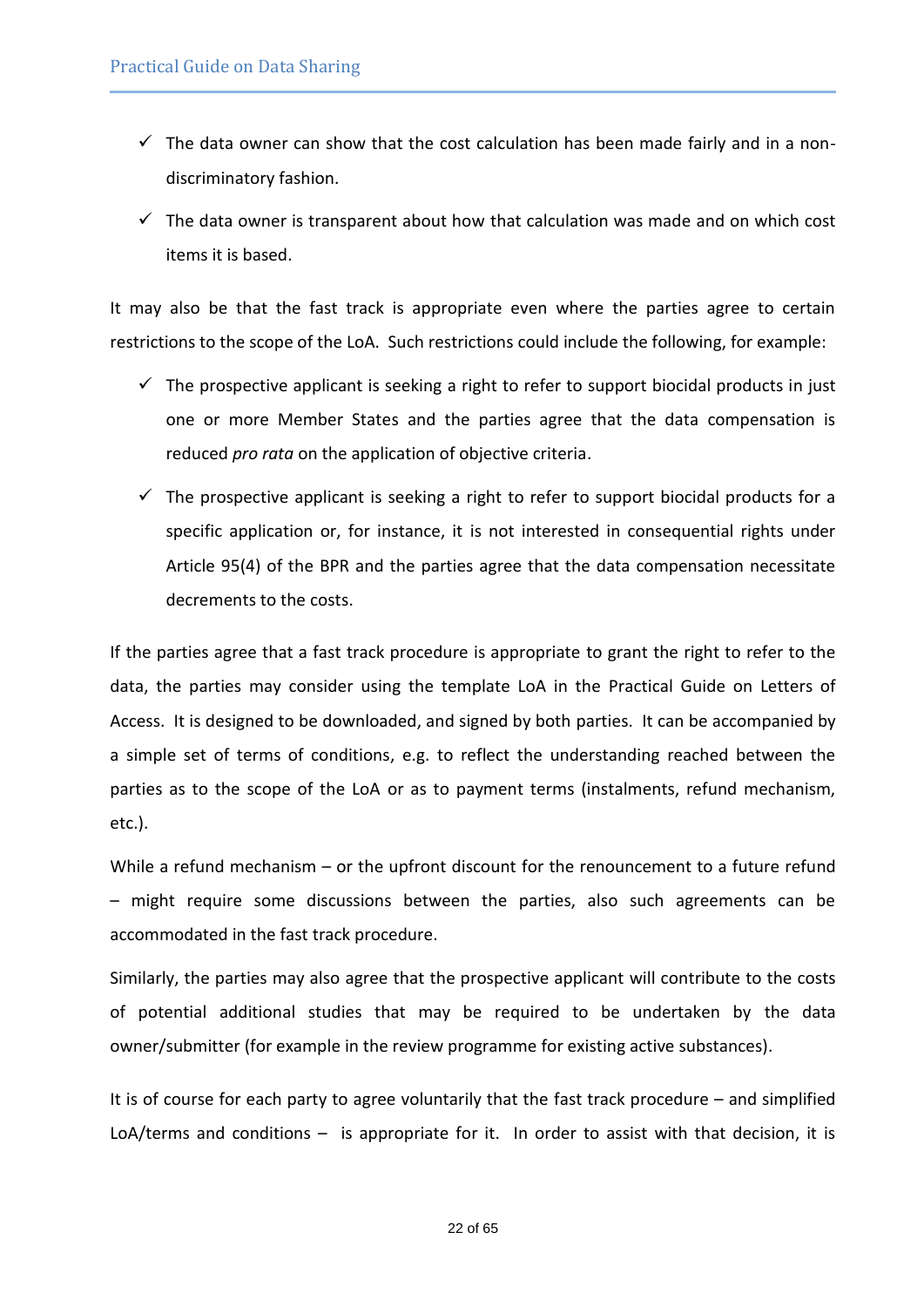incumbent on the data owner to demonstrate that the cost calculation has been determined in a fair, transparent and non-discriminatory manner before the LoA is signed.

#### **The Second Route: The Standard Track**

The standard route LoA is proposed in any other situation other than described above under the fast-track route. In particular, the standard route would be more appropriate where the parties want to negotiate a tailor-made data sharing arrangement. That may be the case where, for example:

- $\checkmark$  The costs of the data to which access is being sought are complex (perhaps, for example, because of historical reasons or exceptionally high fees in the review programme for existing active substances).
- $\checkmark$  The prospective applicant wishes to review the studies or wants to negotiate additional special rights e.g. for uses other than under the BPR.

Where the parties raise an issue which requires a degree of negotiation before an agreement can be reached, the standard track route could be an option. Prior to entering into such standard track negotiations, the parties may choose to enter into a non-disclosure agreement.<sup>11</sup> A written data sharing agreement will also normally result from standard track negotiations. In that regard, the template non-disclosure agreement at **[Annex](#page-52-0) [3](#page-52-0)** may be of assistance.

#### <span id="page-22-0"></span>**3.2 Overall: the type of negotiations expected**

l

(a) As noted, the core principle underpinning the data sharing rules is found in Article 63(1) of the BPR which requires both parties – the prospective applicant and the data owner – to "*make every effort to reach an agreement on the sharing of the results of the tests* 

<sup>&</sup>lt;sup>11</sup> When confidential information is being exchanged between the parties, a non-disclosure agreement may become appropriate. Such information could include active substance profile, list of customers, names of Member States for which a product authorisation is sought, exact product type, etc. However, note that the actual elements for the costs calculation are not confidential information in the sense of being commercially sensitive; to the contrary, a cost breakdown needs to be provided by the data owner without requiring that a non-disclosure agreement be signed. Importantly, any non-disclosure agreement should not prevent the parties from disclosing information to the authorities, in particular the Agency in the dispute procedure under Article 63 of the BPR or infringe the principle of non-discrimination as regards eventual agreed costs.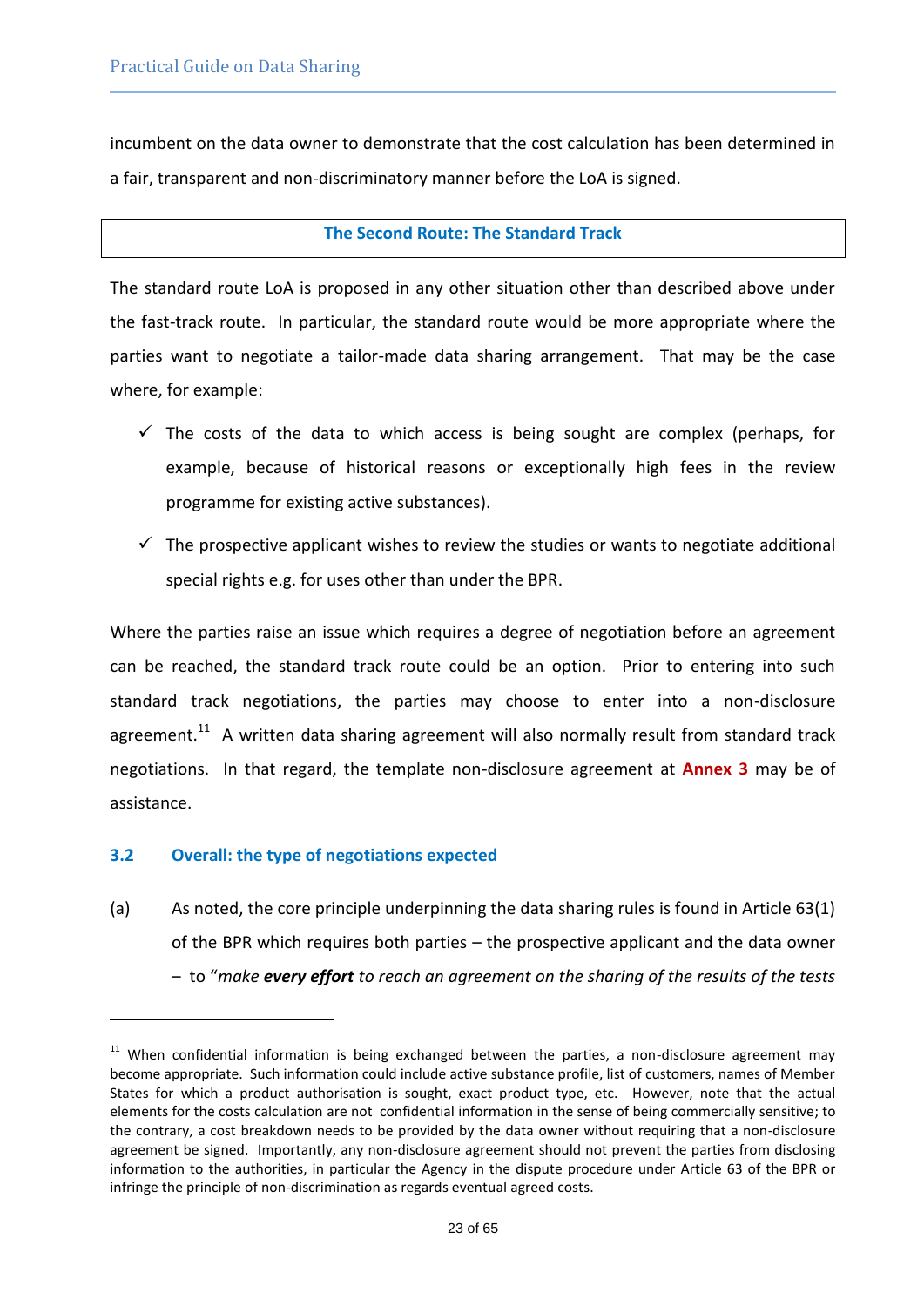*or studies*" that have been requested. Article 63(4) of the BPR reinforces the requirement for every effort to be used during the negotiation process by stating that "*compensation for data sharing shall be determined in a fair, transparent and nondiscriminatory manner*".

- (b) The obligation to use every effort during the negotiations falls to both the prospective applicant and the data owner – it is not a one-way obligation. In practice, in case of a dispute, the Agency will assess whether every effort has been made since the entry into force of the BPR on 1 September 2013.
- (c) But what does every effort mean? The BPR provides no legal definition. The Agency will provide more concrete guidance in the form of its decisions. A link to the Agency decisions taken to date can be found at [http://echa.europa.eu/regulations/biocidal](http://echa.europa.eu/regulations/biocidal-product-regulation/data-sharing/echa-decisions-on-data-sharing-disputes-under-bpr)[product-regulation/data-sharing/echa-decisions-on-data-sharing-disputes-under-bpr.](http://echa.europa.eu/regulations/biocidal-product-regulation/data-sharing/echa-decisions-on-data-sharing-disputes-under-bpr) 12 Also, decisions of the Board of Appeal<sup>13</sup> will be relevant. In the absence of a strict definition, the principal rule to follow is that each party is free to contract with the other party as it sees fit, subject to the requirements of the BPR. Whether every effort has been used by each party in the negotiations will be assessed by the Agency in the context of each individual case.

That said, the guidance below helps parties with ideas on what they can do to reach an agreement.

#### **Act in time**

Both parties must fulfil their data sharing obligations in a timely manner. They are encouraged to allow a reasonable time for the negotiations and to initiate efforts early. In case a dispute is lodged, the Agency will assess the every effort obligation on a case by case basis; there is no minimum or maximum time for negotiations. They should be aware of all the regulatory timing

l

 $12$  Decisions taken by the Agency in the context of the REACH Regulation are also useful points of reference: [http://echa.europa.eu/regulations/reach/registration/data-sharing/echa-decisions-on-data-sharing-disputes-](http://echa.europa.eu/regulations/reach/registration/data-sharing/echa-decisions-on-data-sharing-disputes-under-reach) $\underline{\text{under-reach}}$ .

<sup>13</sup> Se[e http://echa.europa.eu/about-us/who-we-are/board-of-appeal/decisions.](http://echa.europa.eu/about-us/who-we-are/board-of-appeal/decisions)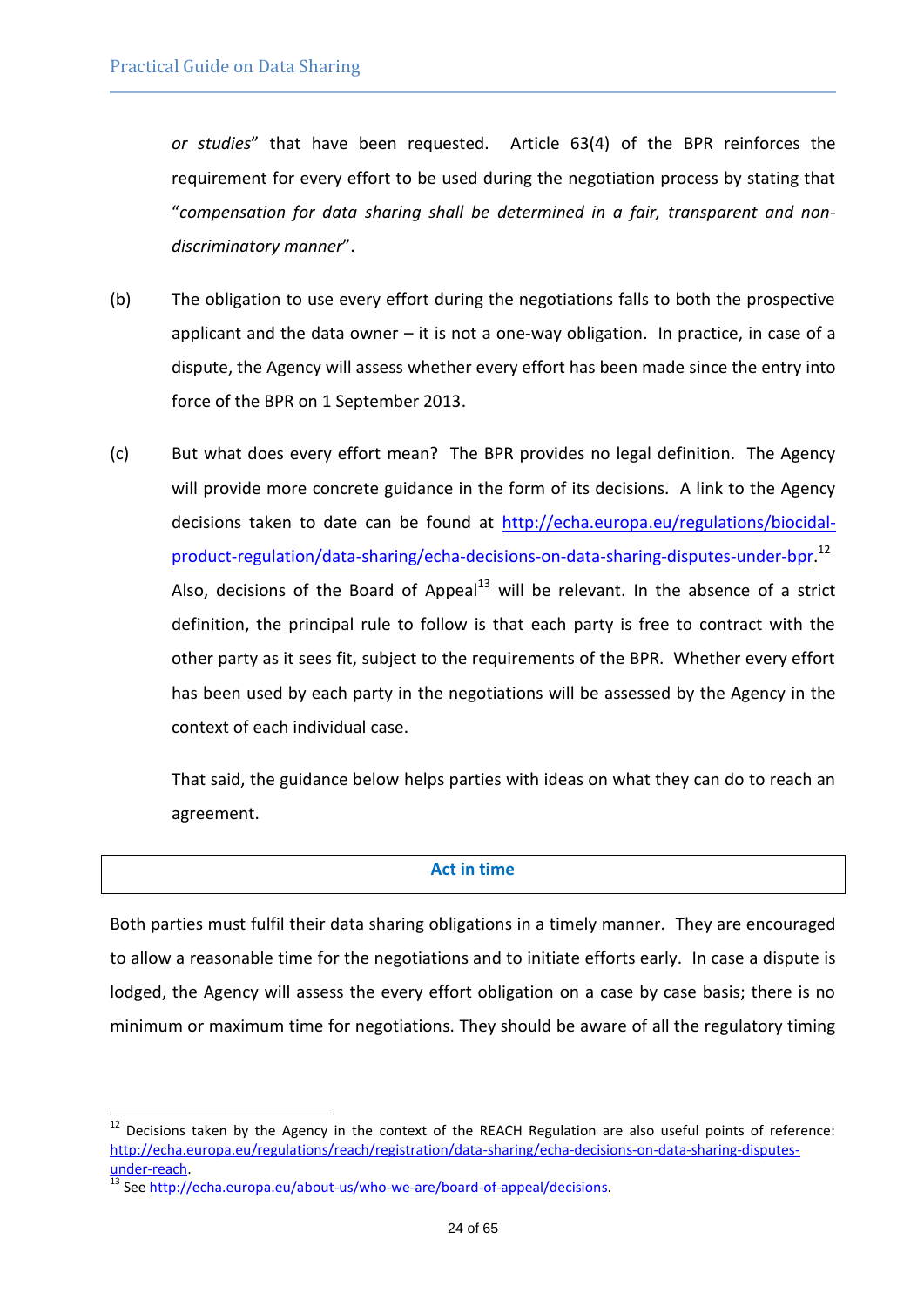that is applicable. They should also be aware of any (reasonable) timeframes that are set by the other party.

In that regard, and by way of example, if one party wishes to give the other a specific deadline by which it is to answer a question, it should come up with a timeframe that it itself would consider to be reasonable. "Reasonable" should take into account the situation of the other party, for example:

- $\triangleright$  If the other party is an SME, it may be under resource constraints and struggle to attribute time and human resources to the negotiations, or
- $\triangleright$  If the other party is a task force or consortium then bear in mind that decision-making may be slower, both because the decision has to be taken by more than one company/person and because it may be making or be in receipt of multiple requests for data sharing.

All in all, parties should treat each other as they would themselves. In setting deadlines, it would also assist to be as precise as possible – that will avoid confusion and ambiguity and should lead to smoother negotiations. By doing that, and should the negotiations be unsuccessful, the Agency will see whether clear and fair deadlines were given. And if the deadline is missed, follow up and ask why that was the case.

#### **Keep records of all negotiations**

Carefully record every substantive and relevant communication with the other party.

- $\triangleright$  Every phone call or meeting that takes place should be followed by a note of what was discussed; that note should be shared with the other party (as in case of a potential dispute the Agency will only consider documents that have been exchanged between the parties), and with a request that it expressly agrees to its contents by email; makes changes to it; or be deemed to have accepted its contents as an accurate reflection of the meeting if it does nothing within a reasonable period of time (again, it would probably be better to pinpoint an exact time as opposed to stating a period of time to elapse).
- $\triangleright$  It would help if every substantive phone call or other verbal communication is converted into a contemporaneous written document (meaning, convert it within, for example, a day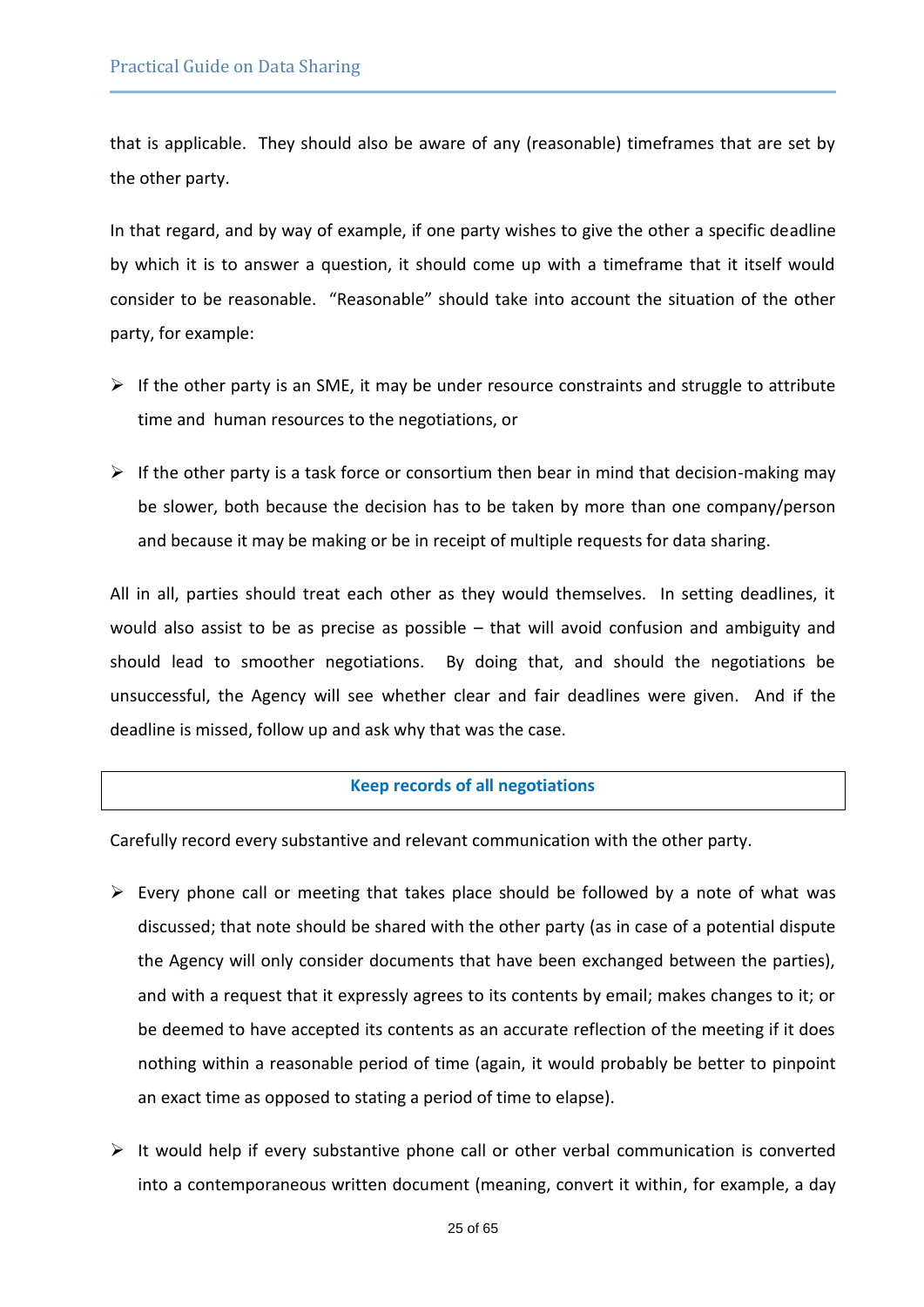of the communication happening); it should then follow the same exchange and approval process as above.

- $\triangleright$  It would assist if any substantive email sent to the data owner and vice-versa had a read receipt.
- $\triangleright$  Every substantive email should be saved and kept in a safe place, as both prospective applicant and data owner might need to provide the Agency with such documentation in case a dispute is lodged.

#### **Be open, honest and realistic**

- $\triangleright$  Do not hide essential negotiation points until the last moment; avoid ambushes.
- $\triangleright$  Indicate up front if certain treatment is being sought because, for example, of the prospective applicant's or data owner's SME status; do not be afraid to admit to lack of resources or experience or capabilities; and do so in the knowledge that the other side is encouraged to take this specifically into account.
- $\triangleright$  If face-to-face meetings are to be arranged, be sensitive to the fact that the other party may live in a part of the EU that is distant, and with which there are no direct transport links, etc; in other words, be reasonable and flexible in the expectation of how the negotiations will be conducted – consider email or other forms of communication instead.

#### **Consider following these recommendations**

- $\triangleright$  Be consistent and reliable.
- $\triangleright$  Make sure that every reasonable overture from the other party is replied to in a timely fashion.
- $\triangleright$  Make sure to give the other party a reasonable amount of time to react (weekends and holidays should not be counted in the timing).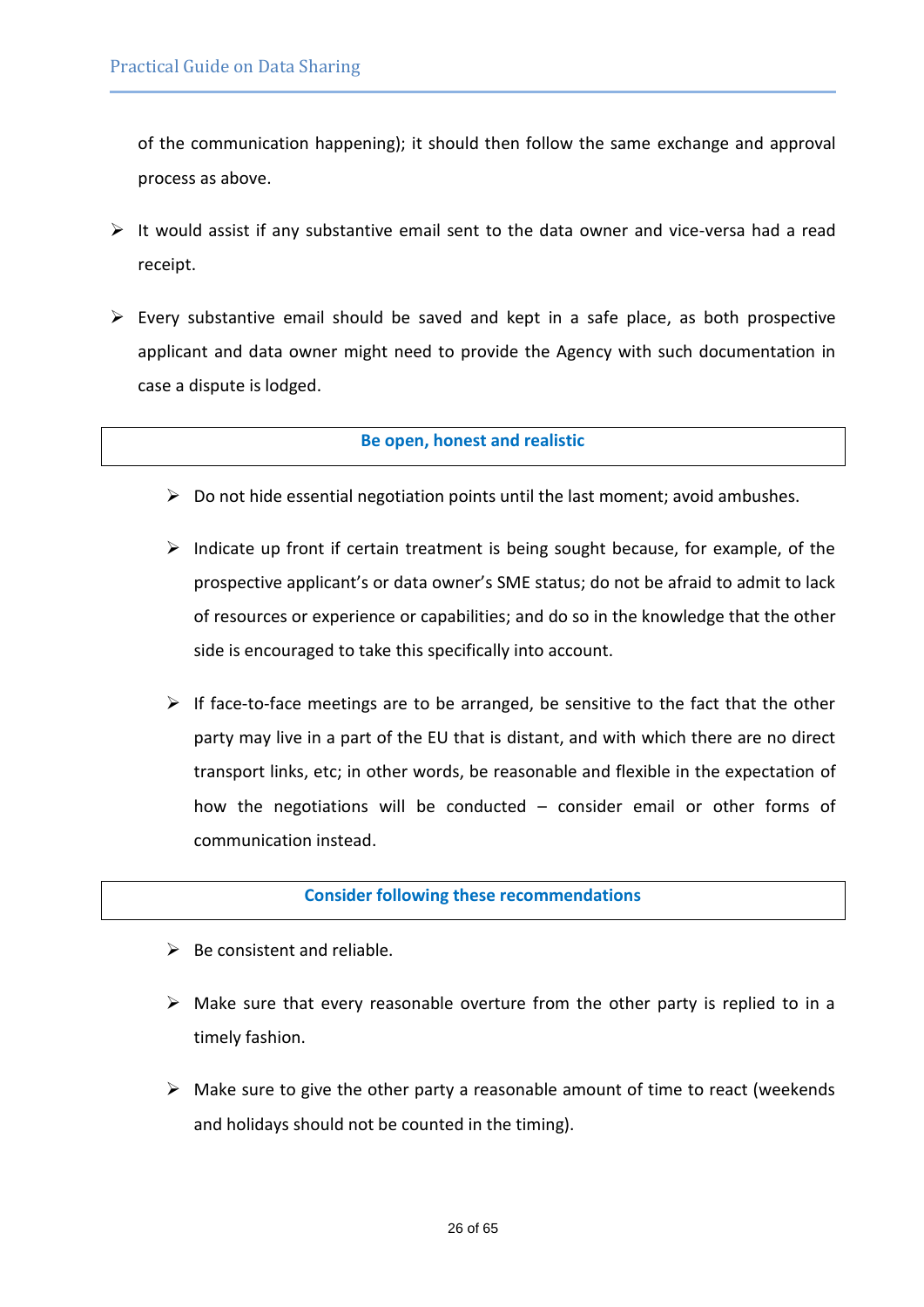- $\triangleright$  If you consider that the other party is delaying the negotiations, explain the reasons for urgency. Be sure to challenge the other party if they are slow in replying; ask them to speed up or provide reasons for their delay and comment appropriately (and politely). If there are no reasonable excuses being provided, document them and then issue the other party with a warning. Document that warning.
- $\triangleright$  Where a party receives an unsatisfactory reply, which it considers unclear, invalid or incomplete, it is the responsibility of the recipient to challenge that reply by addressing constructive, clear questions or arguments to the other party.
- $\triangleright$  Be sure to explain clearly what the specific data requests are; leave no room for ambiguity.

#### **Conclusion on "Every Effort"**

When trying to determine whether every effort has been made, consider using a third party (not necessarily a lawyer or consultant, just someone who is not one of the parties involved) and use common sense when going through the evidence that may demonstrate every effort on your part. Be very clear that the every effort obligation applies to all parties taking part in the negotiations. There is a reasonable expectation that where parties operate the rules with goodwill and in good faith, they will come to an agreement.

However, if negotiations fail, as a last resort the prospective applicant can request help from the Agency by lodging a dispute claim. Both parties should reflect on the fact that the system has been designed to be relatively straightforward. There are no fees to be paid to the Agency, for example, and no lawyers need to be involved.

Initially it will be for the prospective applicant under the dispute procedure to demonstrate to the Agency that it has adhered to this requirement. As mentioned before, the data owner will also be invited to submit its evidence proving that every effort was made, and the Agency's assessment of efforts made will be based on the documentation provided by both parties. If the prospective applicant has made every effort while the data owner has failed to do so, the Agency will grant the prospective applicant permission to refer to the requested data.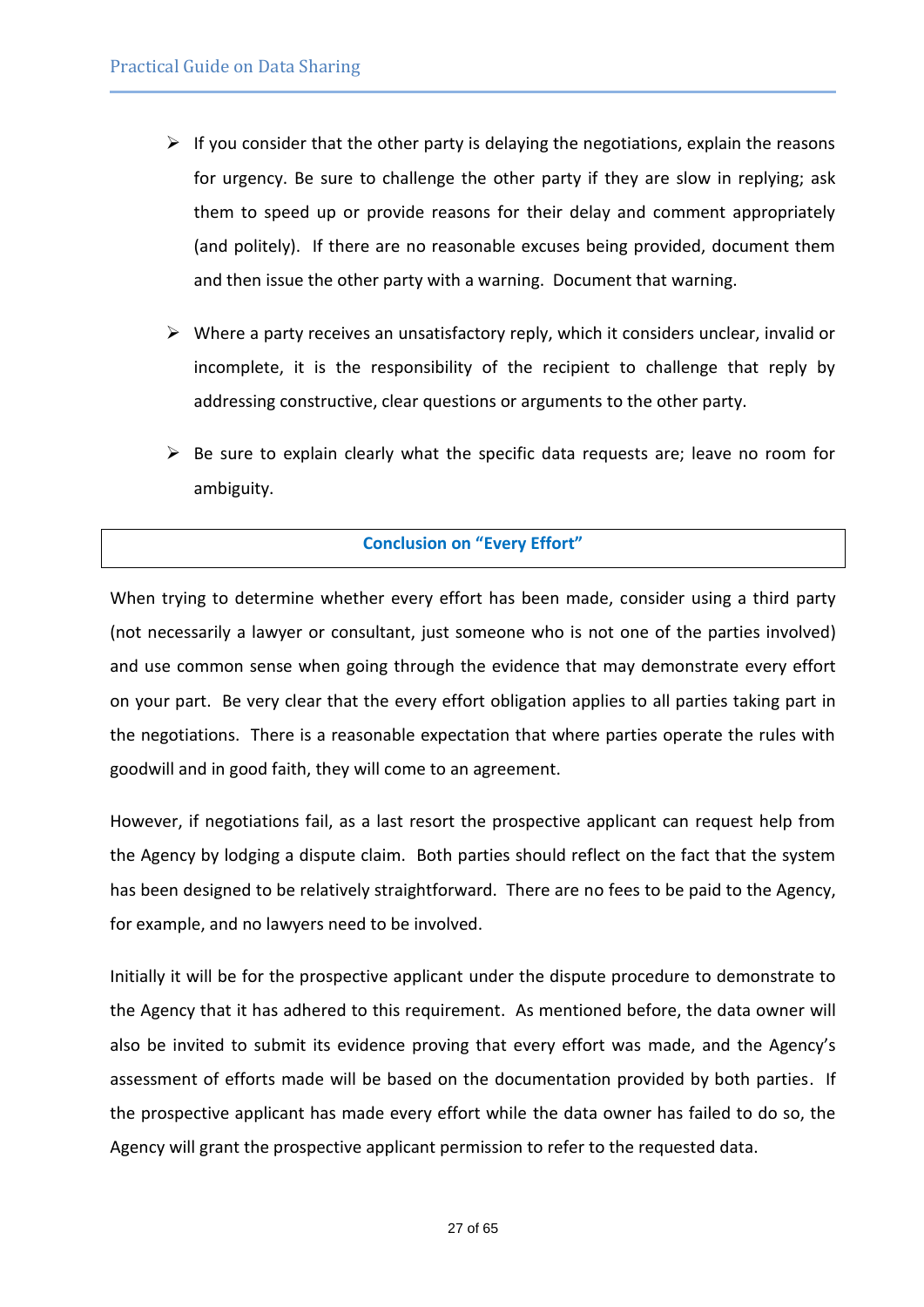l

The outcome of a dispute procedure will not satisfy either party in the same way that a mutually acceptable arrangement would. The dispute process should only be triggered if such a voluntary agreement cannot be reached. In that regard, parties should also bear in mind that the Agency will only look at the efforts made before the dispute was submitted. So take an appropriate amount of time to see through the negotiations before informing the Agency that an agreement could not be reached.

Also note that a voluntary agreement can still be found after a dispute claim has been lodged with the Agency, and even after the Agency has issued its decision. Therefore, be open for discussions also during an ongoing dispute procedure.

**See [Annex](#page-51-0) [2](#page-51-0) for a take-away tips document**

#### <span id="page-27-0"></span>**3.3 During the negotiations, the principles of compensation calculation<sup>14</sup>**

- (a) The expectation is that all parties approach negotiations in good faith: the prospective applicant will gain access to the data it needs while the data owner will receive equitable compensation.
- (b) Data sharing negotiations, therefore, must not be viewed as a commercial opportunity but recognition of the fact that the efforts spent by the data owner in generating the data must be reasonably and fairly compensated by those who are now required to rely on them. It allows prospective applicants to afford access to required data which they would not be able to finance if they were to bear the entire costs on their own. This is of assistance in particular to SMEs. That is underlined by what the law says. Article 63(4) of the BPR states that "*compensation for data sharing shall be determined in a fair, transparent and non-discriminatory manner*". So what does that mean?

<sup>14</sup> See page 87 of the REACH Guidance at section 4.7.5 "*Step 5: Negotiation on Data and Cost Sharing, and Possible Outcomes*" for guidance and information on the equivalent REACH rules.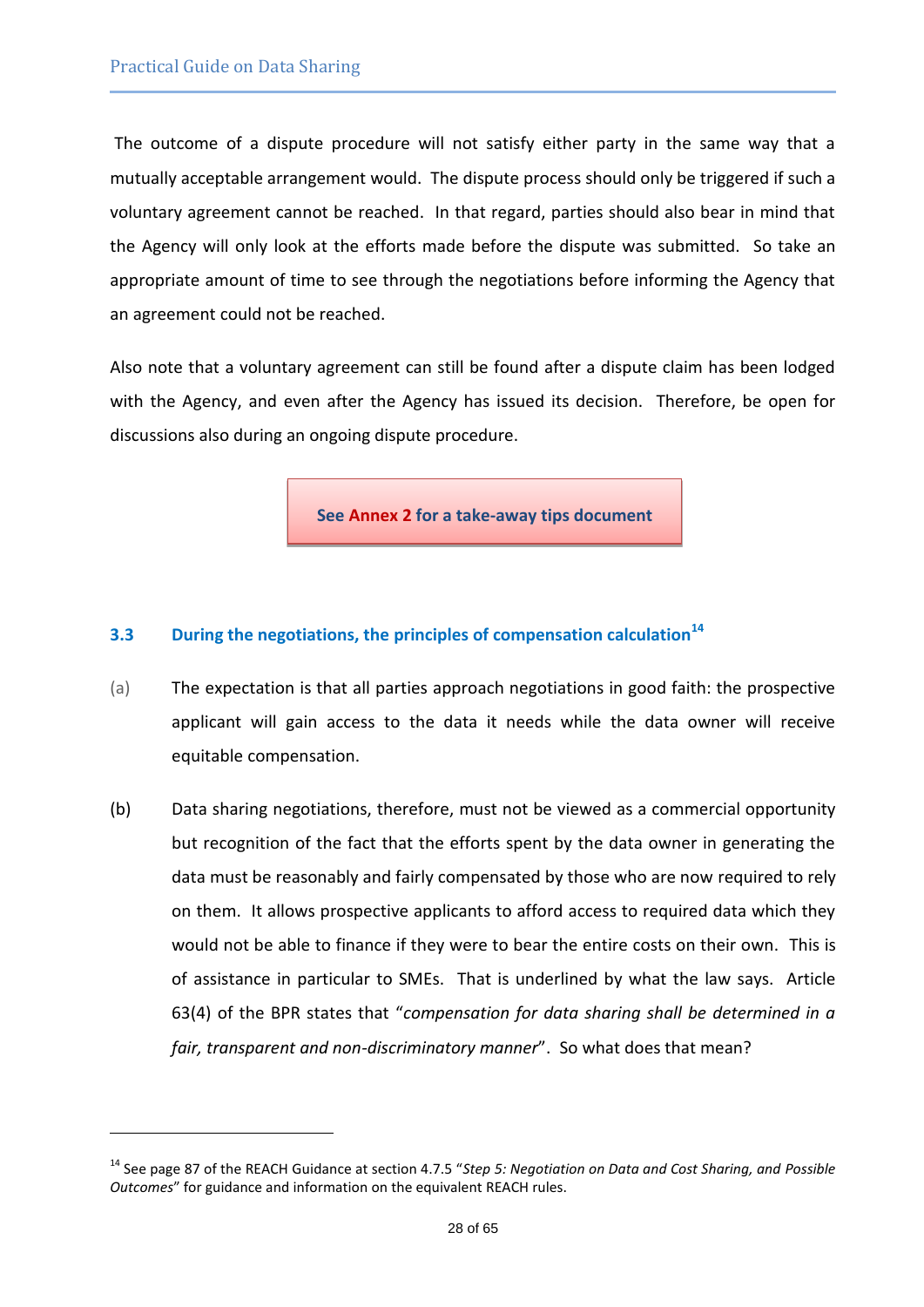#### **Transparency**

While the concepts of fairness, transparency and non-discrimination have each to be met individually, if the negotiations are conducted transparently, it will become clear whether or not the parties are acting in a fair and non-discriminatory manner.

- $\triangleright$  Transparency includes the obligation for the data owner to provide details on the individual cost items, and the way that it has calculated its costs and applied its principles. Such information, including e.g. a cost breakdown or basic information on the calculation methods, should be disclosed by the data owner upon request. Any hesitation that such transparency may mean having to reveal confidential calculations, for example, might be balanced out by asking the prospective applicant to sign a non-disclosure agreement. Such an agreement is not a requirement under the BPR, or the law in general, but where negotiations touch on commercially sensitive issues (such as the territories in which the prospective applicant wishes to sell the relevant product), a nondisclosure agreement might be considered. In any event, for as long as it does not prevent the cost calculation from being determined in a fair and nondiscriminatory manner, it should not compromise the transparency of the process. A template for such a non-disclosure/confidentiality agreement (an "**NDA**") is found at **[Annex](#page-52-0) [3](#page-52-0)**. However, note that neither party can insist on an NDA as a prerequisite before entering into data sharing negotiations.
- $\triangleright$  While transparency is key, prospective applicants are not under a legal requirement to identify themselves to data submitters/owners prior to the actual signing of a data sharing agreement. There is, of course, nothing preventing them from revealing their identity but the law does not require it. It could be, then, that the prospective applicant negotiates through a consultant or another third party. That said, the more detailed and complex the negotiations become – for instance, where use restrictions are being negotiated – the higher the data owner's legitimate interest in certain information about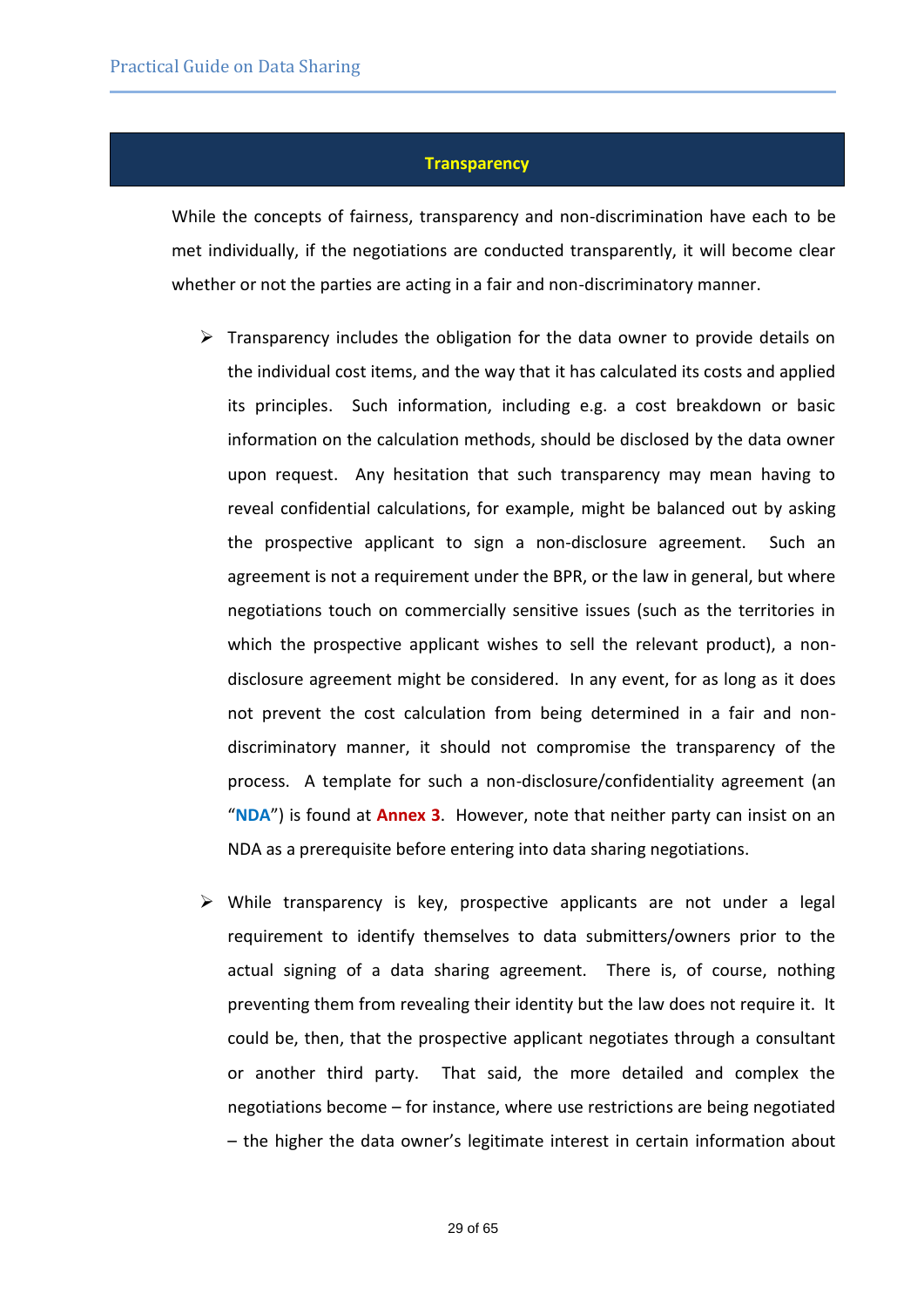the prospective applicant's business might be, and hence the less the "anonymity" stands to be justified in terms of the every effort obligation.

#### **Non-discrimination**

The principle of non-discrimination has two dimensions:

- $\triangleright$  Firstly, one cannot treat persons in the same situation differently unless one can objectively justify that different treatment.
- $\triangleright$  Secondly, and conversely, one cannot treat persons in different situations in the same way unless one can objectively justify that same treatment.

The share of costs paid by every prospective applicant for the same rights should be the same. Examples of where different shares of costs may be justified include (but are not restricted to) the following:

- $\triangleright$  Access sought EEA-wide vs Access sought for a single Member State.
- $\triangleright$  Access sought for multiple product types vs Access sought for a single product type.
- $\triangleright$  Access sought including copies of the tests and studies, or other valuable information (such as robust study summaries) vs an LoA granting permission to refer without review of studies.

#### **Fairness**

Again, there is no clear black and white answer to what constitutes fair compensation following every effort negotiation. It will depend on the facts of each case. A fair approach is one which can be backed up by objective reasoning and evidence. And a fair approach is one where the parties entertain all reasonable arguments and politely decline or accept them.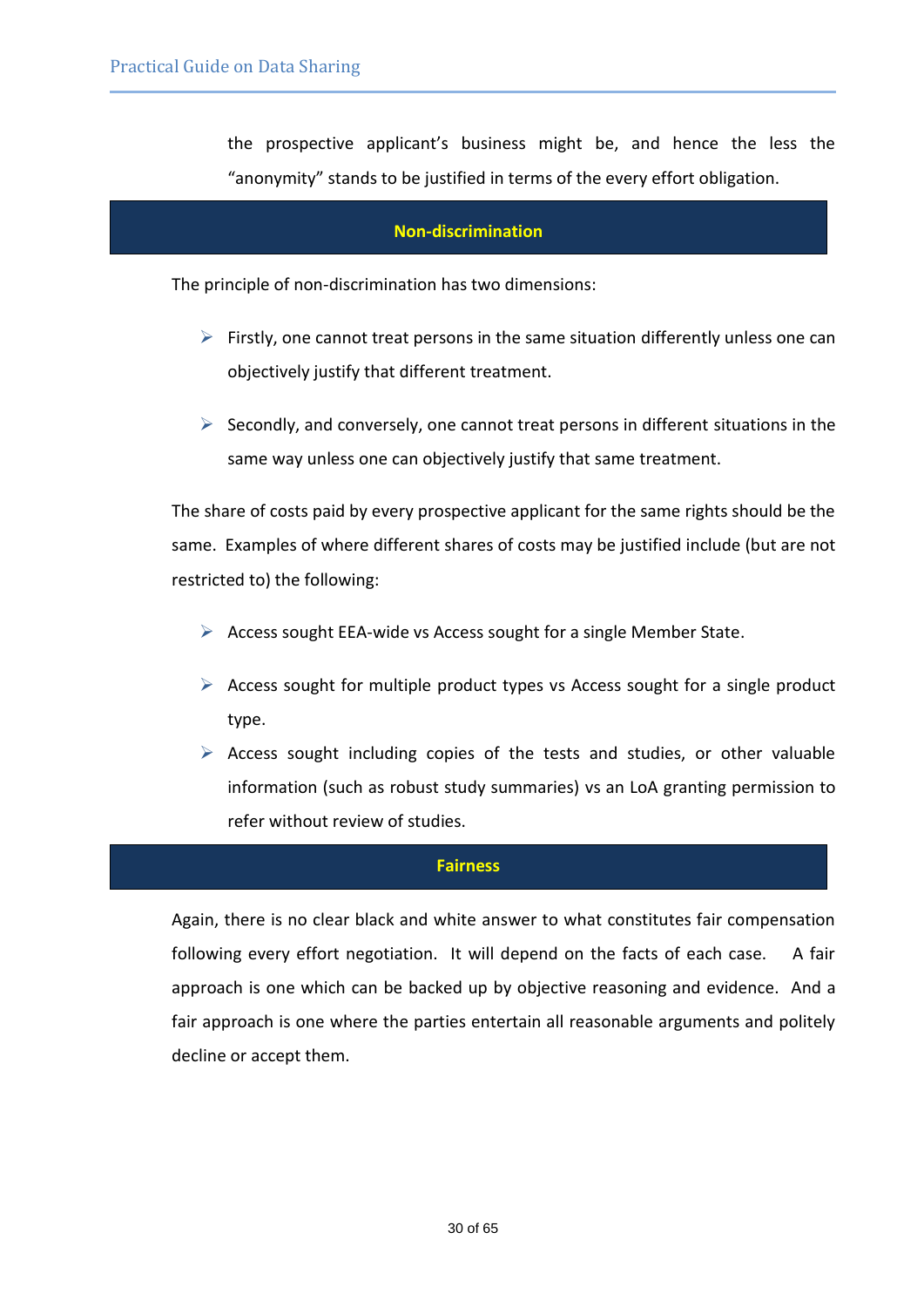l

# <span id="page-30-0"></span>**3.4 General rules of thumb under Article 63 of the BPR: the typical costs basis balanced against typical increments/decrements<sup>15</sup>**

**Below, this Guide presents examples of the issues that might be discussed between prospective applicants and data owners when negotiating data sharing. They do not constitute an exhaustive list of issues and nor are they designed to encourage the parties to raise each and every one of them. Further, this Guide does not provide specific recommendations on what the actual outcome of the negotiations should be - it seeks only to explain to parties not experienced in this type of negotiation the issues that they are likely to face and for which they need to be prepared. The Guide is intended neither to be prescriptive nor mandatory nor exhaustive in that regard.** 

- (a) It is for the parties to the negotiations to agree to the various mechanisms and approaches to apply in the calculation of a fair, transparent and non-discriminatory cost. Under the BPR, no data owner can expect a prospective applicant to pay a proportionate share for the data if the data owner does not provide information allowing for an assessment of whether the overall compensation calculation can be objectively justified.
- (b) In calculating the compensation figure due to the data owner, it is important that prospective applicants understand that they might be asked to contribute a proportion not only of the cost (e.g. of the figure on the invoice paid by the data owner to the laboratory that conduct the test) but also of the total costs incurred by the data owner in the generation of the test/study. Those costs will be based as much on vouched expenditure indicated by invoices and receipts as on objectively justifiable calculations. However, the data owner will need to be prepared to answer the prospective applicant's questions regarding all cost items and to provide plausible justification and transparent information thereon.
- (c) The first challenge for the data owner, therefore, is to calculate the overall costs that it attributes to the generation of the test/study/complete dossier concerned; the data owner can expect the calculation to be questioned by the prospective applicant during

<sup>15</sup> See page 96 (onwards) of the REACH guidance at section 5 "*Cost Sharing*" for information and guidance in similar REACH scenarios.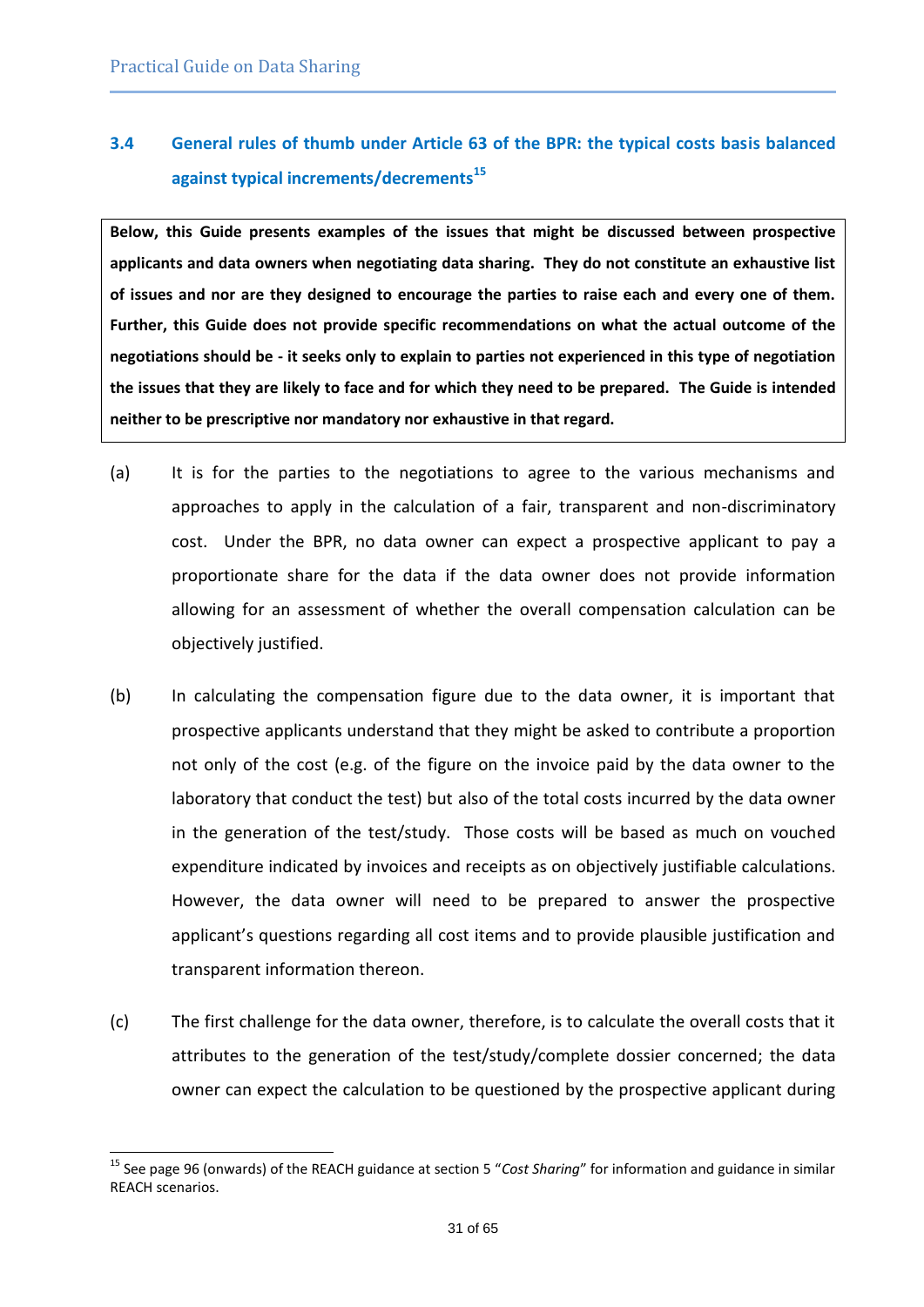the negotiations. And the second challenge is to calculate the proportion of the overall costs that the prospective applicant will pay.

(d) In general, data may be owned by one company/person (perhaps the simplest scenario) or by a number of companies/persons further to an agreement between them or by a legally established task force/consortium made up of member companies. In each of these scenarios, there are common cost factors that a data owner can take into consideration. Those factors may become more complicated, the more data owners there are. In addition to the theoretical negotiations/cost calculations case scenario that can be found at **[Annex](#page-57-0) [4](#page-57-0)**, below are some issues regarding the compensation calculation that may be raised by one or both of the parties during the negotiations.

#### **(i) Laboratory costs**

It is the responsibility of the parties to agree to the costs model that is the most appropriate for them. There are, typically, two bases for laboratory costs calculation: the actual costs incurred and a calculation of replacement costs. Both can be equally valid.

- Actual costs: these are the costs actually borne by the data owner at the time they were incurred. Arguments to the effect that replacement costs must be used instead (for example, that it would have been cheaper to have commissioned a laboratory elsewhere to conduct the test) may be relevant if, for example, the studies were generated in-house or the test specification goes beyond what would have been required as a minimum for the regulatory purpose. Any laboratory costs should be vouched according to invoices and proof of payment of the invoice.
- Replacement costs: where, for example, the costs cannot be vouched because the specific invoicing documentation is missing, an agreement may be reached on the estimated replacement value. This could, for example, be relevant for studies conducted in-house.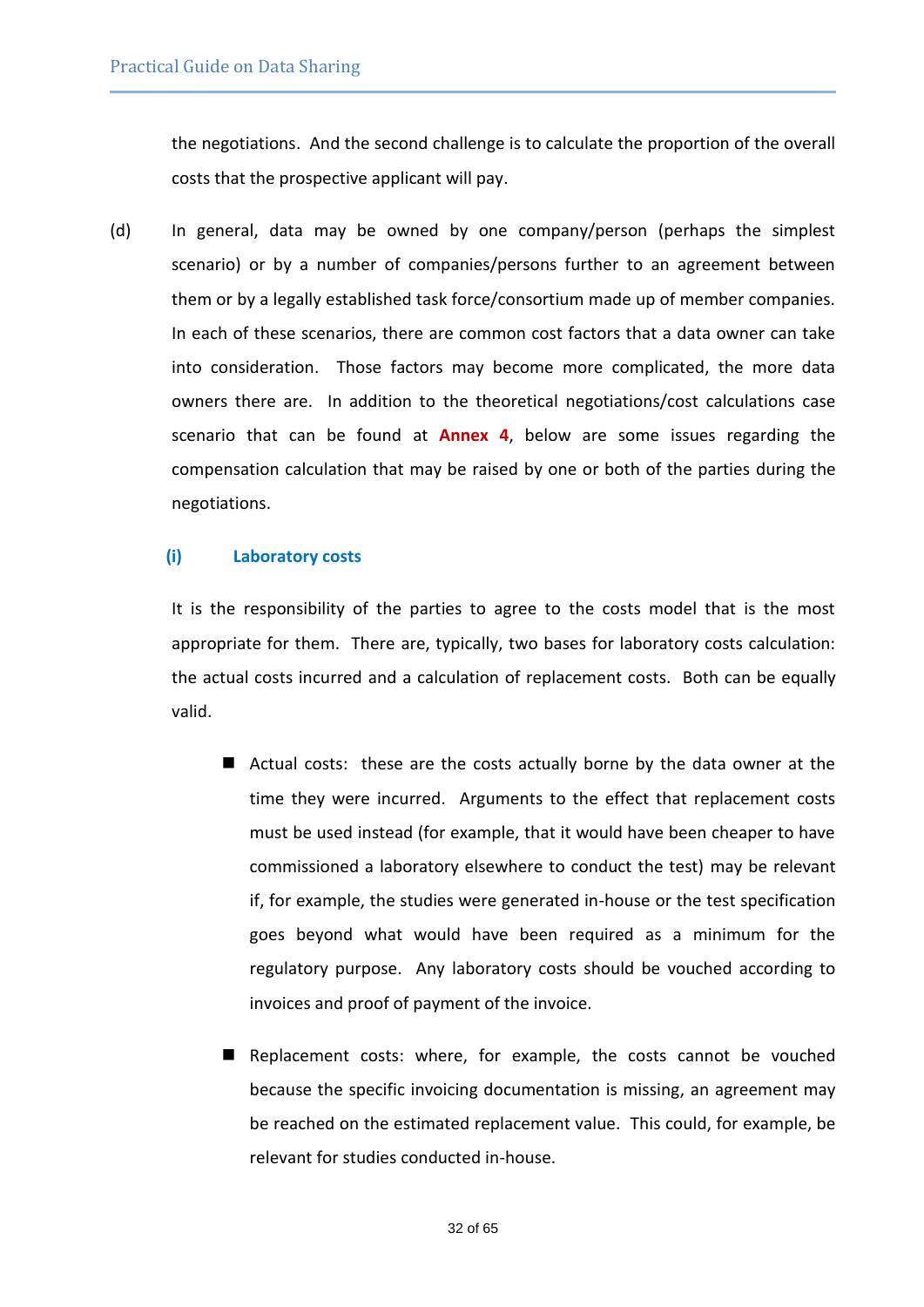Among others, the following factors may be taken into account in that estimation:

- The same test would have to be considered.
- The same type and quality of study will have to be considered.<sup>16</sup>
- The average of three independent quotations could be used, for example, or a third party could be considered to conduct the assessment of replacement costs.

#### **(ii) Fees paid to third parties**

The data owner may want the fee costs it has incurred for an existing or new active substance to form part of the compensation calculation. The fees could include:

- Fees paid to technical consultants (for advice, for example, on the type of data that need to be generated).
- Fees paid to legal consultants (for advice, for example, on the BPD/BPR rights and obligations).
- Fees collected by the Agency/MSCAs on submission of dossier and Rapporteur Member State dossier evaluation fees.

Any fee claim in this regard would have to be specifically attributable and proportionately attributed to the data which are the subject of the negotiations, taking into account the fact that the prospective applicant may have to bear similar costs in its own approval/authorisation process.

#### **(iii) Internal work/Administration costs**

l

A data owner may look to attribute a figure to the value of the work spent by the data owner(s) (and its staff) on generating the test/study. This claim would amount to a

<sup>16</sup> See page 97 of the REACH guidance at section 5.2.2 "*Data Validation Approaches*" for information and guidance on how to establish the quality of a given test/study.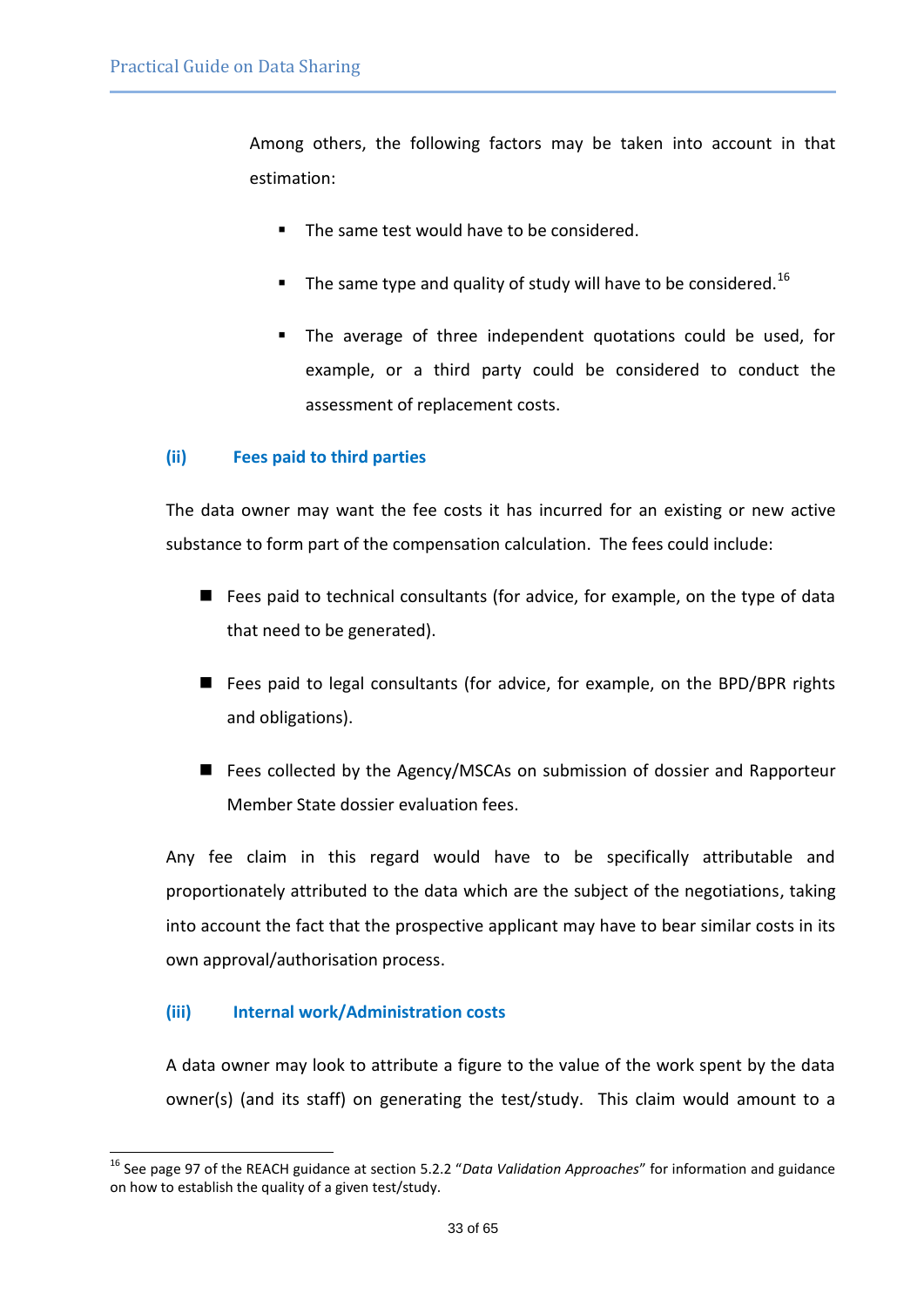figure for the "sweat equity" invested by the data owner(s). It implies, amongst other things, that:

- A figure may be calculated on the value given to one person's day of work.
- A figure may be calculated on the number of days per person spent on generating or ensuring the generation of the test/study.
- A figure may be calculated on the expenses incurred such as travel expenses and other general office expenses.

Any claim made on this basis would have to be specifically attributable, and proportionately attributed, to the data which are the subject of the negotiations. Any claim would have to be fully documented and individually vouched.

#### **(iv) Risk factor costs/risk premium**

The data owner may wish to apply a risk factor (or "risk premium") to an individual study / cost item or the overall costs, claiming that this is to cover the risk undertaken when originally investing in the tests / dossier. It remains the case that the data owner must justify any claim with fair, transparent and non-discriminatory reasoning; there is no scenario which per se would require the application of a risk premium. Arguments that could be made to challenge the risk premium include the following:

- A prospective applicant may find such a claim appropriate only after successful completion of the approval of the active substance, or, as a minimum, if the studies concerned show a negative (no effect) result which was accepted for risk assessment.
- $\blacksquare$  The prospective applicant could argue that it only now falls under a legal requirement to access the data. The BPR does not require that it covers the financial implications of previous legislation which were not applicable to its situation.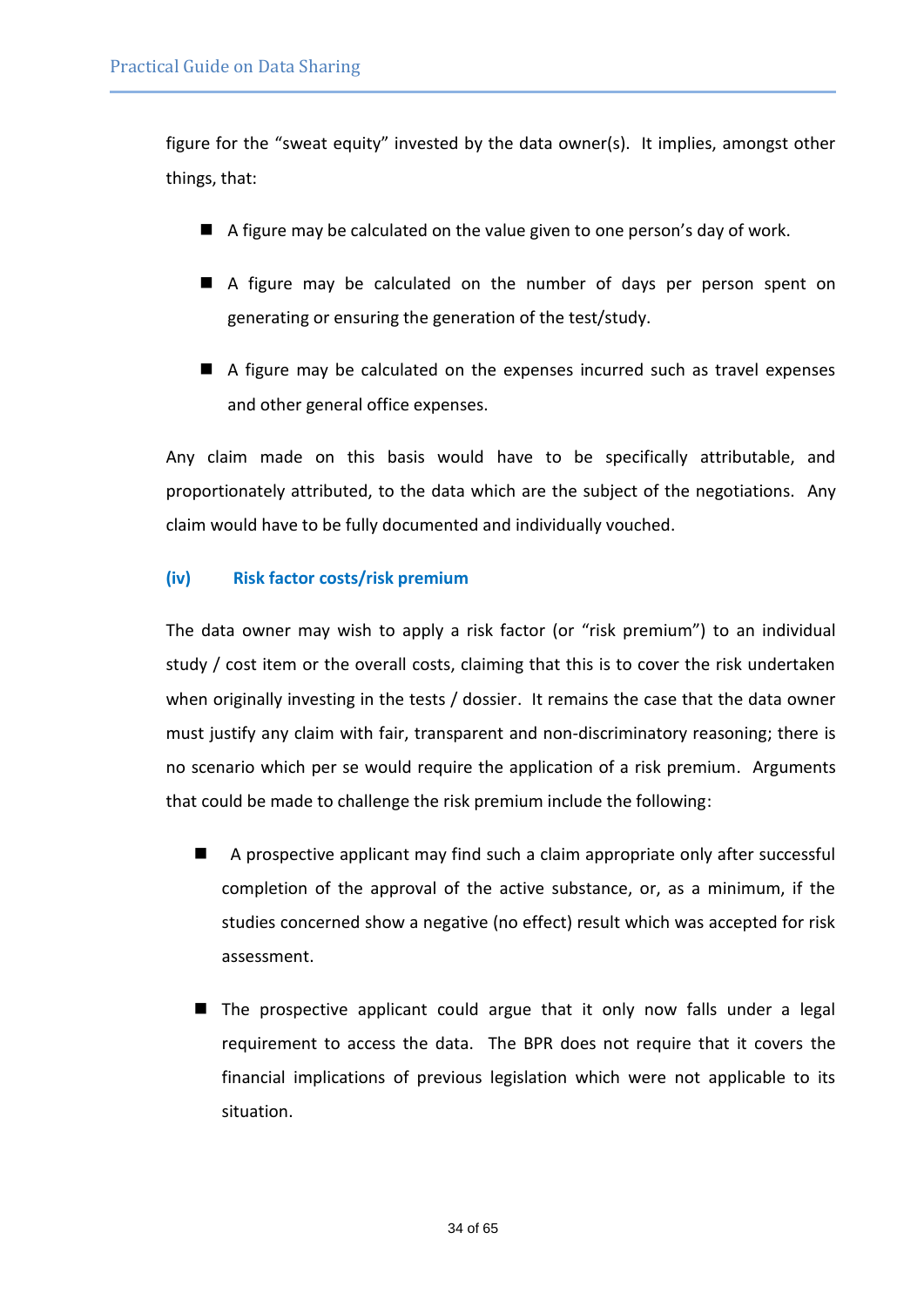- A prospective applicant could argue that it was the data owner's decision to incur the costs at the time it did; accordingly, the usual commercial risks of that decision need to be accepted by it. Further, if related costs incurred long time ago, they could have been amortised in the meanwhile.
- Charging a risk premium may result in the compensation being sought becoming prohibitive, in which case the data owner needs to justify why such a compensation is fair and non-discriminatory.
- $\blacksquare$  The prospective applicant might challenge the level of the risk premium applied as well as its determination, and could request the data owner to bring forward objective criteria justifying the proposed factor.

#### **(v) Inflation**

Data owners may seek to add a cost for inflation to individual cost items or an average inflation to the overall cost figure reached. This could be considered in particular where there has been a significant passage of time since the costs have been incurred. The inflation rate could be calculated by reference to Eurostat [\(http://epp.eurostat.ec.europa.eu/portal/page/portal/eurostat/home.](http://epp.eurostat.ec.europa.eu/portal/page/portal/eurostat/home) That said:

- A study that is, for example, 15 or 20 years old could attract a high inflation rate and adding that cost to the overall compensation costs could be unfair.
- In particular in relation to existing active substances for which data protection generally expires on 31 December 2025 (see Article 95(5) of the BPR), it can be argued that older data (which sometimes date back to the 1980s or 1990s) have already been compensated for in the past under different regulatory regimes, justifying reduced compensation.
- The prospective applicant might challenge both the application and the determination of the inflation rate.
- It remains the case that the data owner must justify any claim by reference to fair, transparent and non-discriminatory reasoning.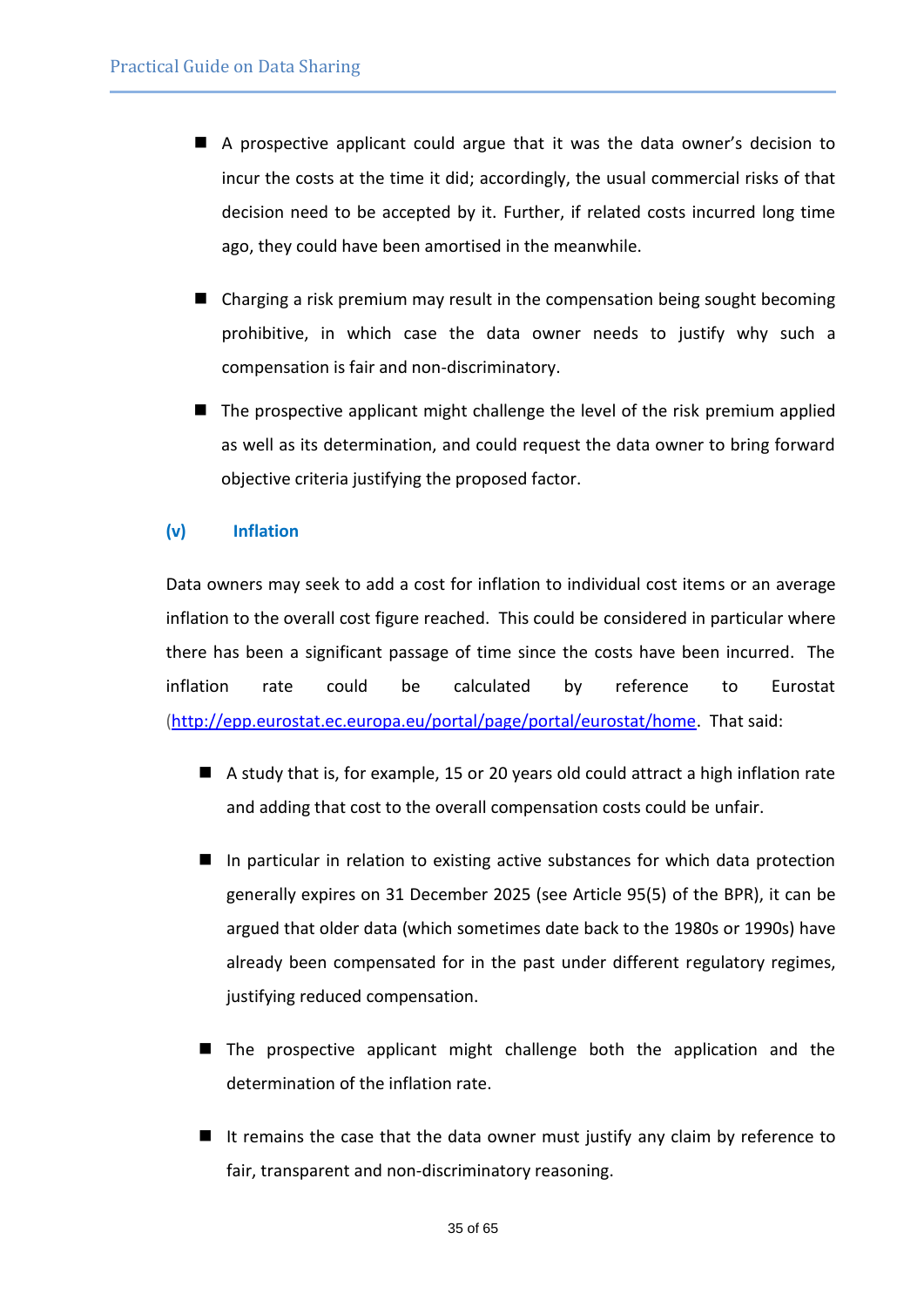#### **(vi) Interest**

Prospective applicants may face claims from data owners regarding interest to be paid. While there is no scenario which per se would require the application of interests, the data owner might try to explain this, for example, with the costs related to its own earlier submissions, which required it to pay money that it could otherwise have invested. That said:

- $\blacksquare$  The prospective applicant could argue that it only now falls under a legal requirement to access the data. The BPR does not require that it covers financial implications of previous legislations which were not applicable to its situation.
- A prospective applicant could argue that it was the data owner's decision to incur the costs at the time it did, and not to invest the money otherwise; accordingly, the usual commercial risks of that decision need to be accepted by it.
- Charging interest may result in the compensation being sought becoming prohibitive, in which case the data owner needs to justify why such a compensation is fair and non-discriminatory.
- $\blacksquare$  The prospective applicant might challenge the interest rate applied as well as its determination, and could request the data owner to bring forward objective criteria justifying the proposed interest rate.
- The prospective applicant might argue that the interest on the costs incurred previously have been amortised in the intervening period.

It remains the case that the data owner must justify any claim by reference to fair, transparent and non-discriminatory reasoning.

#### **(vii) Cascade rights of reference/letters of access**

Article 95(4) of the BPR expressly allows the companies/persons named on the Article 95 List and to whom a right of reference/LoA to data has been granted to cascade that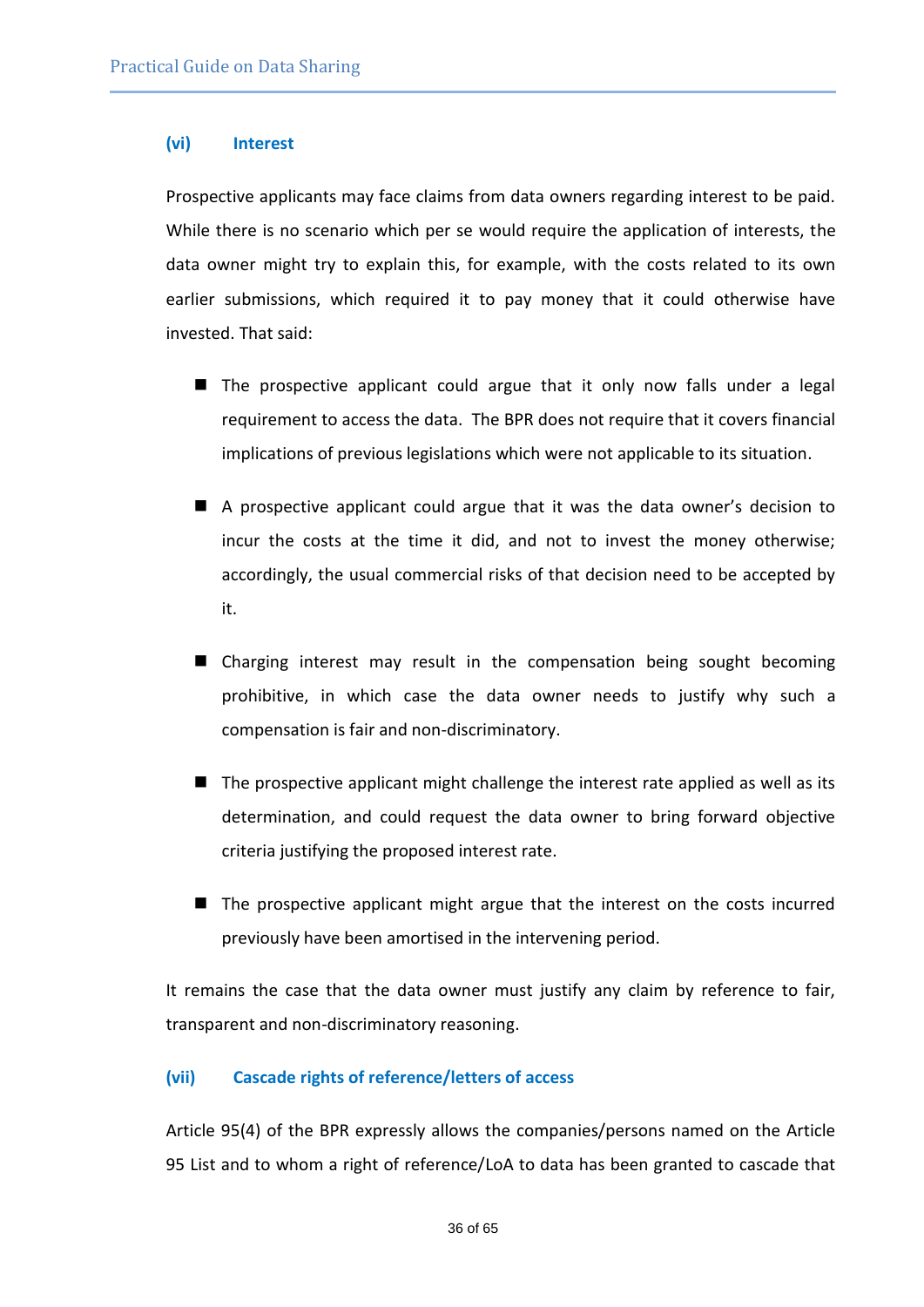right/letter to other third parties which are applying for product authorisations under Article 20 of the BPR. Those other applicants would, it is expected, be their customers. Naturally, the number of cascade applicants will not be known at the time of the granting of access to the data owner's data. If the prospective applicant wishes to limit the number of entities which could benefit from cascade rights, it might seek decrements in the cost compensation.

# **(viii) Overall costs relate to the whole dossier but only one study access is being sought**

It is reasonable and fair only to expect the prospective applicant to contribute for the costs relating specifically to the generation of the data it is seeking access to, as opposed to, for example, the overall costs relating to the generation of the entire dossier of data for the active substance concerned. The prospective applicant can do so because the BPR expressly allows data sharing for individual studies out of dossiers with hundreds of studies in them.

If the prospective applicant is therefore seeking access only to one specific study, it can reasonably question the overall cost calculation on the basis that that study constituted only a percentage of the overall costs (of the sweat equity calculation, etc). As a result, it will be able to ask that only a relative percentage of the study costs, as adjusted by the increments and decrements negotiated between the parties, should be considered to calculate its fair contribution.

#### **(ix) Only limited access is being sought**

The prospective applicant may wish to contribute less to the costs if its request is for limited access. For example, it may seek access for only one Member State as opposed to EU-wide for its product authorisation.

In such cases, the prospective applicant is requesting that it be treated differently from other prospective applicants asking for more extensive rights. As compensation must be calculated in a non-discriminatory manner, it is important that the data owner is sufficiently flexible to accommodate this. Appropriate mark-ups and downs,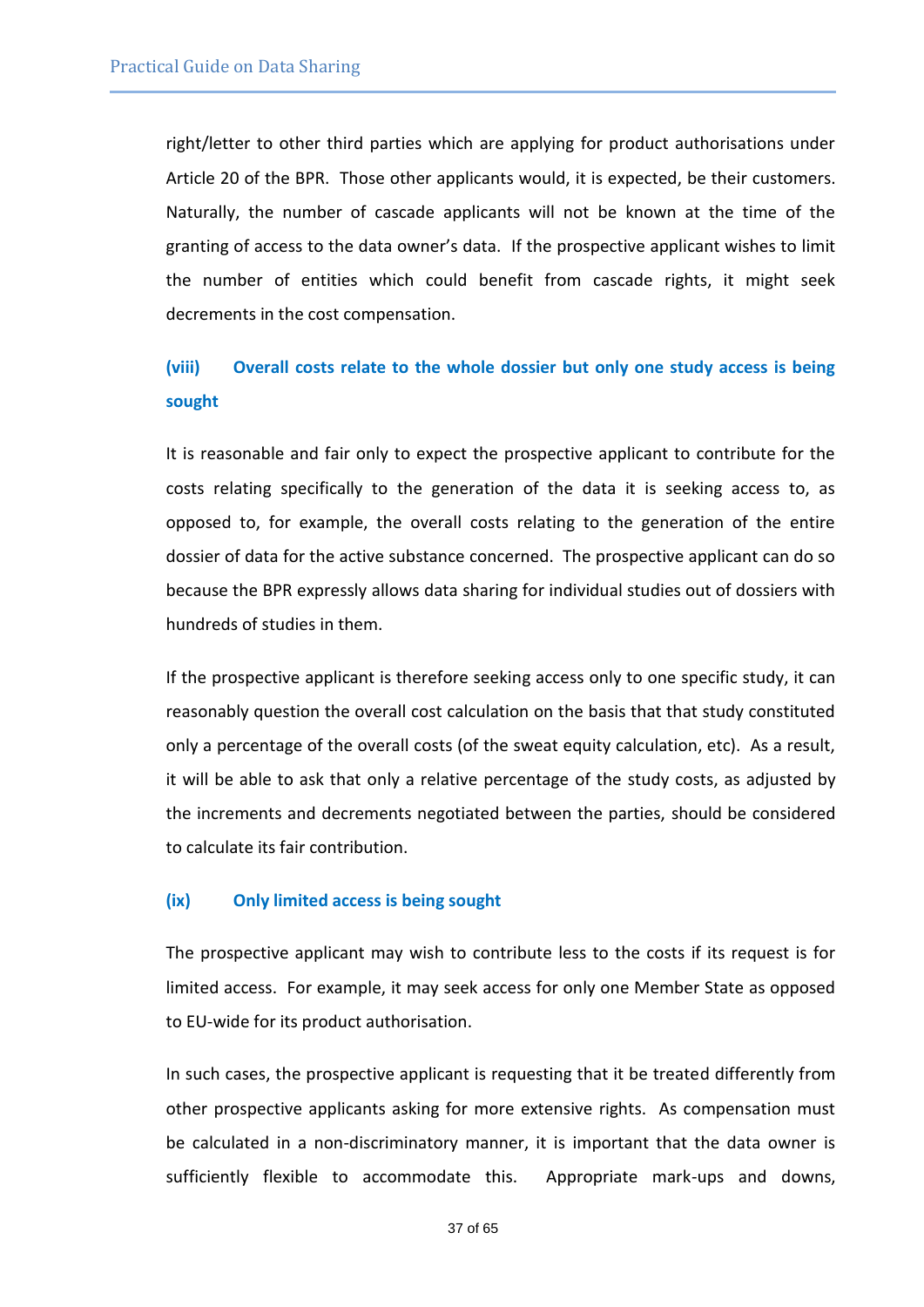consistently applied to different prospective applicants, must be made. In terms of how to make them, some example calculation methods include:

- Where the prospective applicant is seeking to refer to the study in only a limited number of Member States, the reduction could be calculated by reference to an objective criterion.
- Where the prospective applicant is seeking only to have a right of referral and not a right to receive hard copies. This could be the basis for applying a decrement.

#### **(x) Overall cost-sharing mechanism across multiple parties**

In order to avoid the unfairness that would result if the data owner were compensated several times for the same cost item related to the generation of the test/study, and also to ensure that the prospective applicant only pays its proportionate share, the data owner and all prospective applicants may wish to find a refund mechanism which allows them to take into account:

- $\blacksquare$  Those companies/persons which have already made a contribution;
- $\blacksquare$  Those which are currently seeking to make a contribution; and
- $\blacksquare$  Those which may make a contribution in the future.

Necessarily, because it is not possible to foresee how many prospective applicants there will be, and indeed what level/type of access they will be seeking, there may have to be a mechanism agreed between data owner and prospective applicant to recalculate the prospective applicant's contribution each time that there is a new third party acquiring rights of access. The result may ultimately be that the prospective applicant is reimbursed a significant amount of the original contribution made.

Such a refund mechanism could be considered by the parties to be a necessary requirement to ensure fairness and non-discrimination. Problems may arise because, e.g.: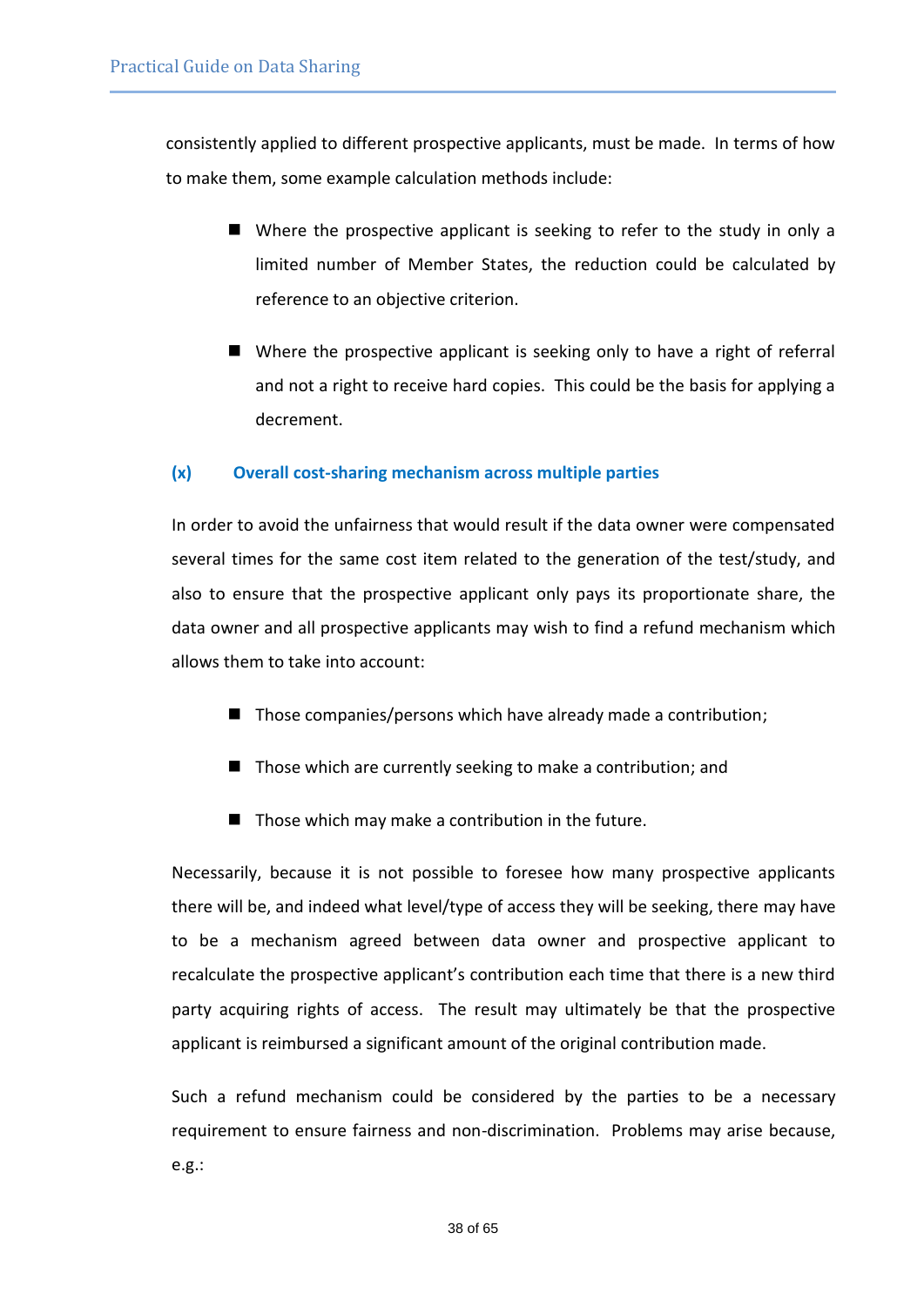- Each data sharing is an individual negotiation and while the principles of non-discrimination and fairness must be adhered to, it is likely that prospective applicants will have different needs and desires.
- As different data sharing requests will cover different datasets (tests and studies), an objective refund mechanism will need to take into account potentially many different situations.
- As data may be protected for a period, the refund mechanism may need to be updated in light of changing circumstances.

It may be, though, that the parties do not agree to a refund mechanism but instead agree that the compensation to be paid to the data owner is significantly discounted upfront in return for no refund mechanism being established. Again, it is up to the parties to negotiate with every effort whatever they wish. And any agreement reached may not prejudice any agreement with an additional third party wishing to share the data at a later stage.

#### <span id="page-38-0"></span>**3.5 Beyond compensation, other typical terms and conditions of data sharing**

(a) It will not be unusual, or unreasonable, for data owners to attempt to negotiate into a data sharing agreement certain terms and conditions. For example:

#### **(i) Extra-territorial/extra-purpose use**

Parties are free to agree that the prospective applicant can use the LoA for non-BPR purposes within, and outwith, the EU.

#### **(ii) Extended/limited rights of access**

Whether only an LoA is being negotiated (a relatively short document - see the template in the Practical Guide on Letters of Access) or whether the data owner will send actual hard copies of the test/study potentially stretching to hundreds of pages, will depend on whatever is agreed between the parties – it may well be that more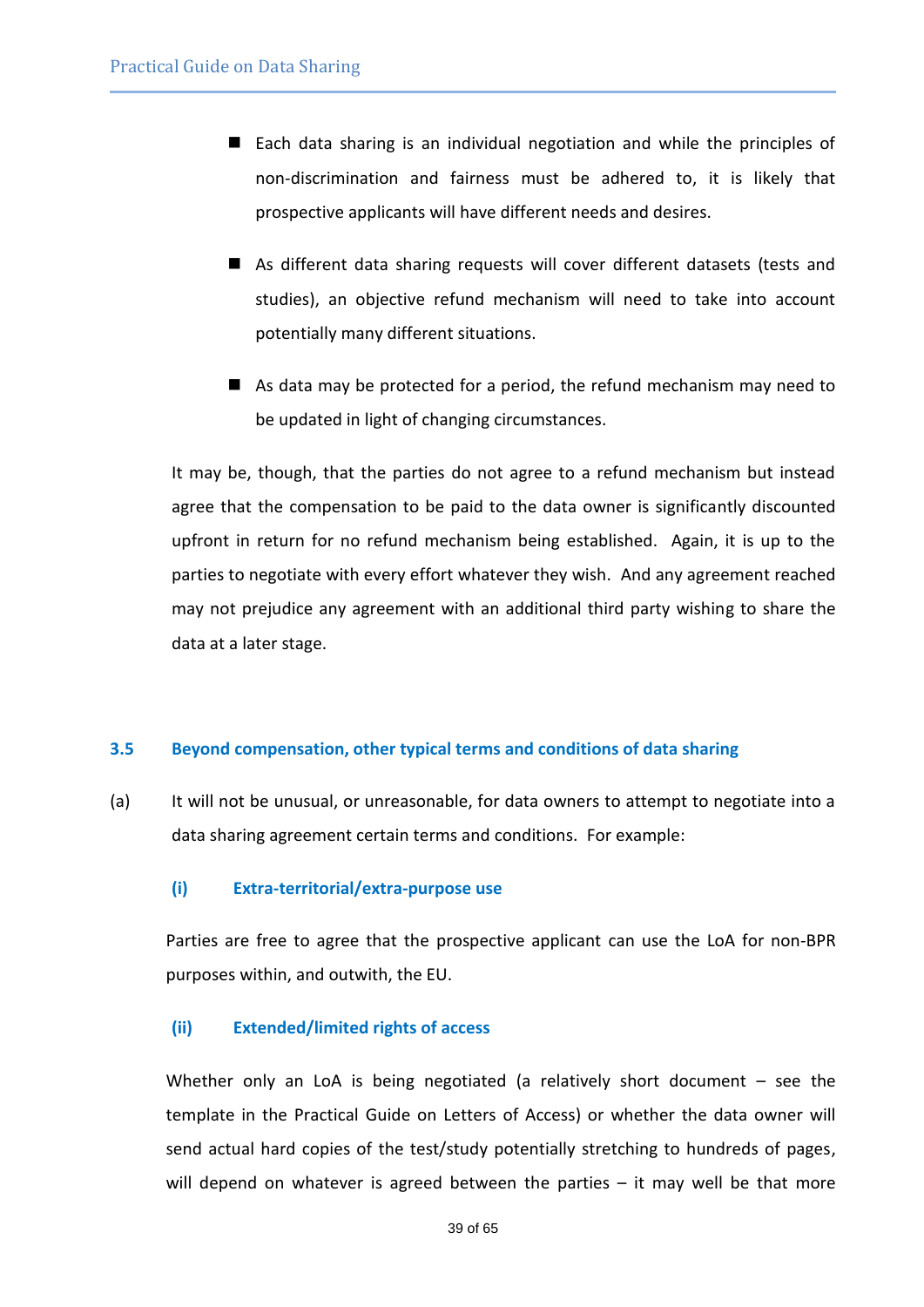extensive rights of access to the data, indeed joint ownership of the data, are agreed between the parties.

Similarly, where there is agreement to allow the prospective applicant's affiliates and/or customers to benefit from the same access rights, the LoA should explicitly state so. Such is expressly permitted where data sharing negotiations are being conducted under Article 95 of the BPR. In such circumstances the affiliates and customers will not be required to engage in separate data sharing negotiations with the data owner; the LoA will simply flow down the supply chain. The way this occurs is that the prospective applicant which has secured the LoA will provide its customers (the applicants) with a cover letter. That cover letter will state that the prospective applicant allows the applicant to refer to the LoA. A template cover letter is provided in **Annex** [x] to the Practical Guide on Letters of Access.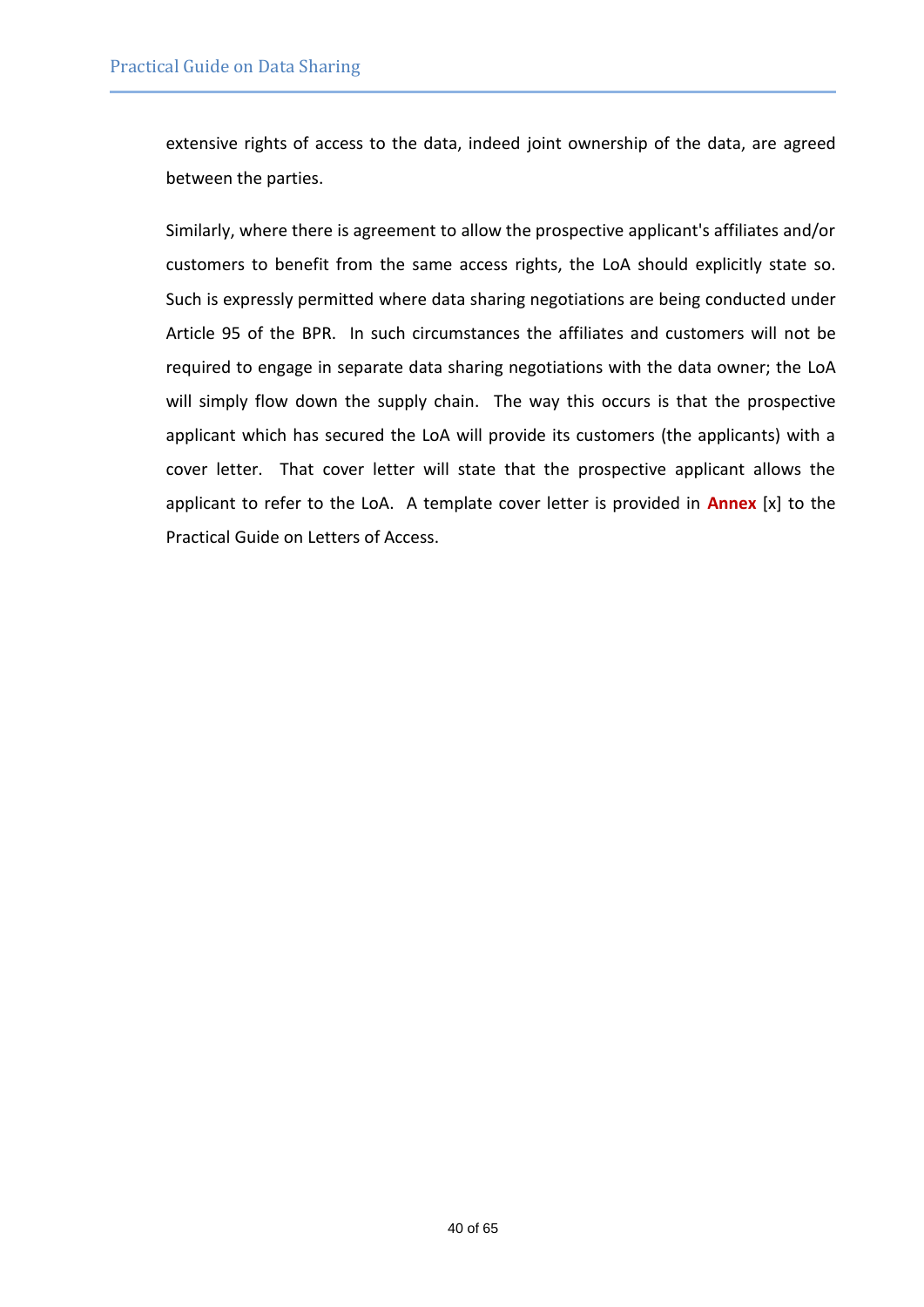#### **(iii) Deposit**

A data owner may ask a prospective applicant for a deposit before the start of negotiations. It may be asked because the data owner is looking for evidence from the prospective applicant that it has a real interest in sharing data. It may also assure the data owner that it is not wasting its time in preparing for and participating in negotiations. Clearly, though, the request for such a gesture cannot be an obstacle to the negotiations, not least because nothing under the law requires a deposit to be lodged. Accordingly, the decision by a prospective applicant not to pay a deposit if requested by the data owner can normally not be used as a reason to refuse to enter into negotiations; nor can it be used as an indication that every effort was not made.

#### **(iv) Future data requirements**

A further point that could be raised is whether an LoA should address future data requirements, for example those relating to the assessment of a substance which is ongoing in the review programme. In such circumstances the data sharing agreement underpinning the LoA may specify that it will cover any additional, subsequent studies to be submitted by the data owner and which may be necessary to support the applications contemplated by the prospective applicant as specified in the letter. Alternatively, the parties may agree that the data owner will provide a separate LoA for additional studies, which are outside the scope of the existing data sharing agreement. Both arrangements – and versions of them – are permissible under the law.

#### **(v) A revocation clause**

Where a data sharing agreement contains a clause to the effect that the LoA which it gives rise to is to be revoked such that it can no longer be relied upon by the prospective applicant and it must withdraw its product from the marketplace, this will be of no effect *vis-à-vis* the relevant regulatory authorities. Article 61(2) of the BPR makes it clear that once granted, the LoA remains valid for whatever period of time is mentioned in it and, accordingly, both the prospective applicant and the MSCAs/the Agency can rely on it.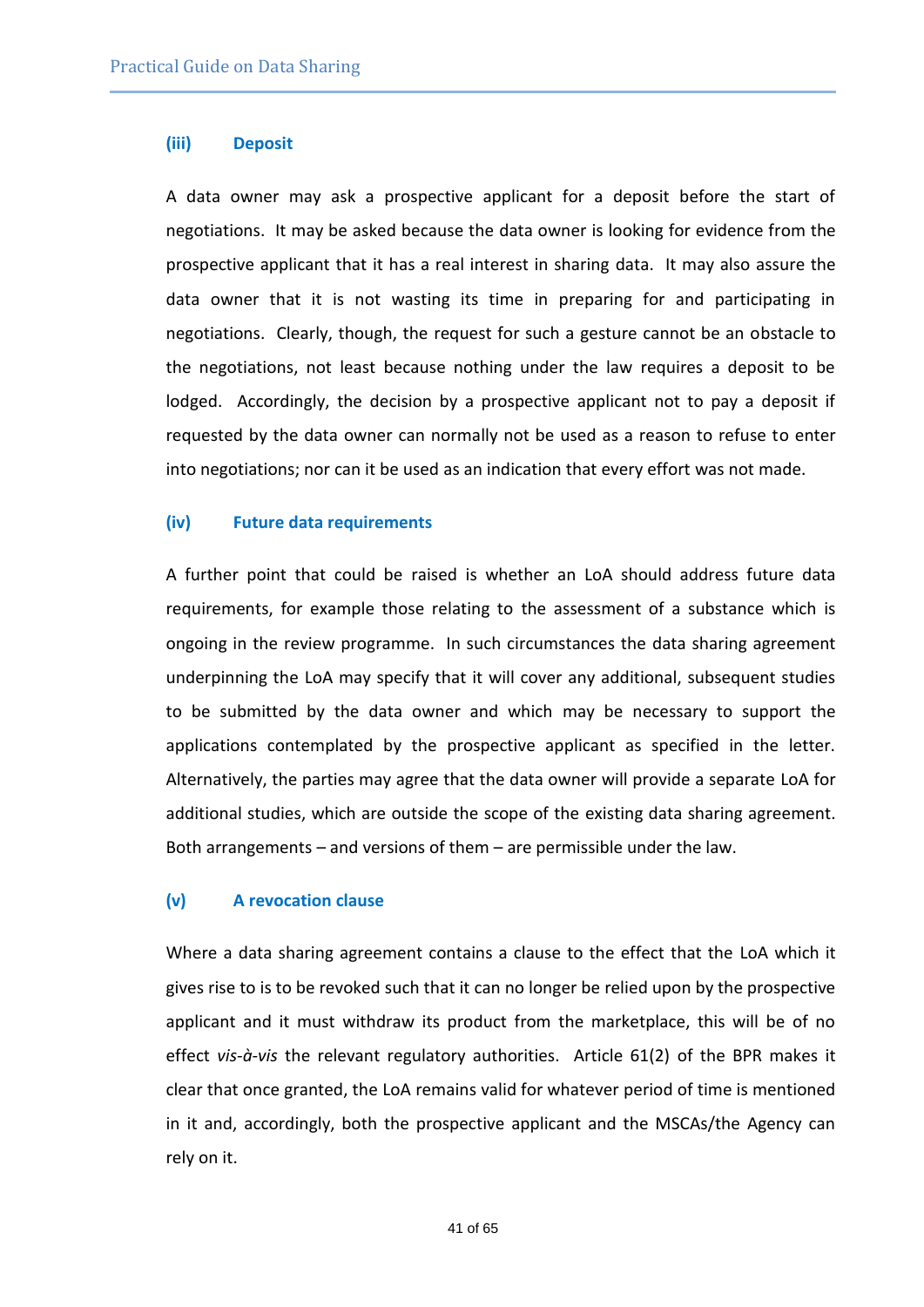To enforce a restriction that has been agreed to between the parties in a data sharing agreement, the data owner can have recourse to a national court.<sup>17</sup> It could also consider contacting an MSCA or the Commission (in the case of a Union Authorisation) under Article 48(1) of the BPR which allows cancelling or amending an authorisation if it was "*granted on the basis of false or misleading information*".

#### **(vi) Technical Equivalence**

l

It may be that a data owner will ask for proof of the fact that the prospective applicant's source of active substance is technically equivalent to the reference source that was reviewed by the EU authorities and to which the data owner's data relates; the prospective applicant may also wish to ensure that the studies it shares can be used by the relevant regulatory authorities for its source of active substance.

Technical equivalence or chemical similarity<sup>18</sup> are not legal requirements for data sharing under Articles 62 and 63 of the BPR and are not required as part of an Article 95 List inclusion application.<sup>19</sup> While an assessment of technical similarity might be in the interest of the prospective applicant as it provides it with reassurance that it will benefit from having paid the data owner for access to the data, the parties remain free to agree to this if they wish in the knowledge that the data owner cannot make such an assessment a precondition for data sharing.

> **See [Annex](#page-62-0) [5](#page-62-0) for a take-away document on cost factors**

 $17$  For instance, in case of failure by the prospective applicant to contribute towards the costs of additional studies required by the relevant regulatory authorities; or where the prospective applicant is placing its biocidal products on other territories than the ones it had agreed to in return for a reduction in the compensation costs.

<sup>&</sup>lt;sup>18</sup> Formal Technical Equivalence can only be carried out once the active substance is approved and the reference specification is agreed. Before approval, companies/persons can voluntarily agree to check the chemical similarity of the substance either by asking the Agency or a consultant to conduct this.

<sup>&</sup>lt;sup>19</sup> Note that technical equivalence will be required as part of the application for authorisation of a biocidal product where the active substance comes from a different source than the reference substance.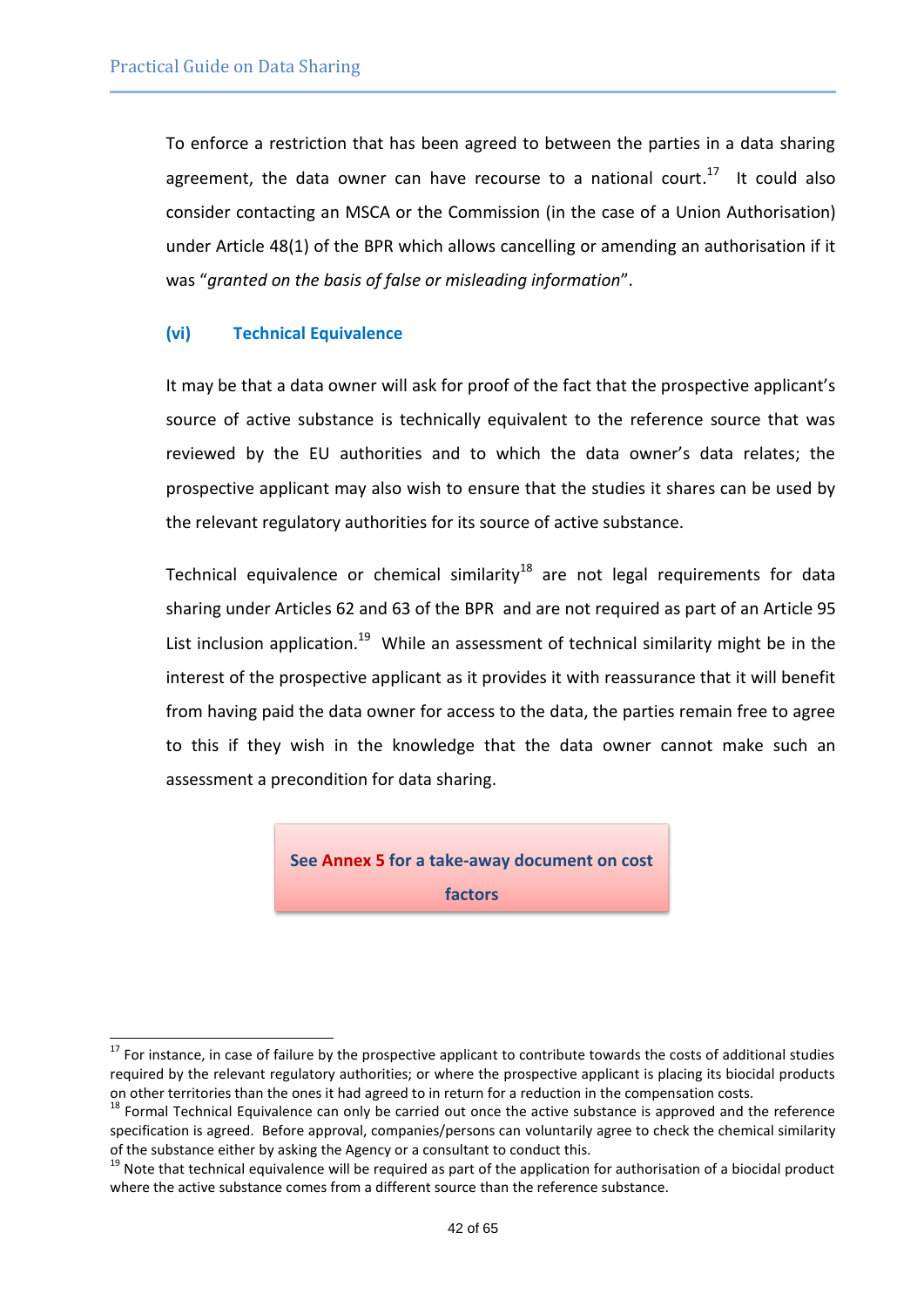# <span id="page-42-0"></span>**4. The Possible Outcomes of the Negotiations**

#### **4.1 Possible Outcome: The Negotiations are Successful**

#### (a) **What the BPR says**

According to Article 63(1) of the BPR, an agreement can be reached between the parties in one of two forms: as a result either of party-to-party negotiations ending in an agreement between them or of the decision of an arbitration body. In both scenarios, the data owner shall either "*make all the scientific and technical data related to the tests and studies concerned available to the prospective applicant*" when submitting applications under the BPR, or "*shall give the prospective applicant permission to refer to the data owner's tests or studies*" when submitting applications under the BPR.

#### (b) **What to do in practice**

l

- $\triangleright$  The starting point of any negotiations is the request of the prospective applicant sent to the data owner/submitter.
- $\triangleright$  The prospective applicant is not obliged to obtain access to or receive hard copies of the tests/studies – but, of course, this can result from the negotiations with the data submitter/owner. If it is negotiated, the prospective applicant can expect to have to pay more. <sup>20</sup>
- $\triangleright$  If agreement is reached on data sharing, it should be in writing and signed by both parties; its wording should be unambiguous to avoid the potential for dispute. A template agreement is found in the Practical Guide on Letters of Access.
- $\triangleright$  If an agreement on sending the negotiations to an arbitration body is reached, it should also be in writing and signed by both parties; its wording should be unambiguous to avoid the

<sup>&</sup>lt;sup>20</sup> The REACH guidance on the level of access that can be negotiated is set up in a hierarchy of: full co-ownership rights based on an equal share of the costs incurred to generate the data; or a full right to refer to the full study/test report through, for example, a global LoA; or a limited right to refer to the full study/test report through an LoA for specific BPR purposes in limited jurisdictions. See page 54 in the REACH guidance at section 3.3.3.8 "*Step 8: Sharing of the cost of the data*" for more information and guidance.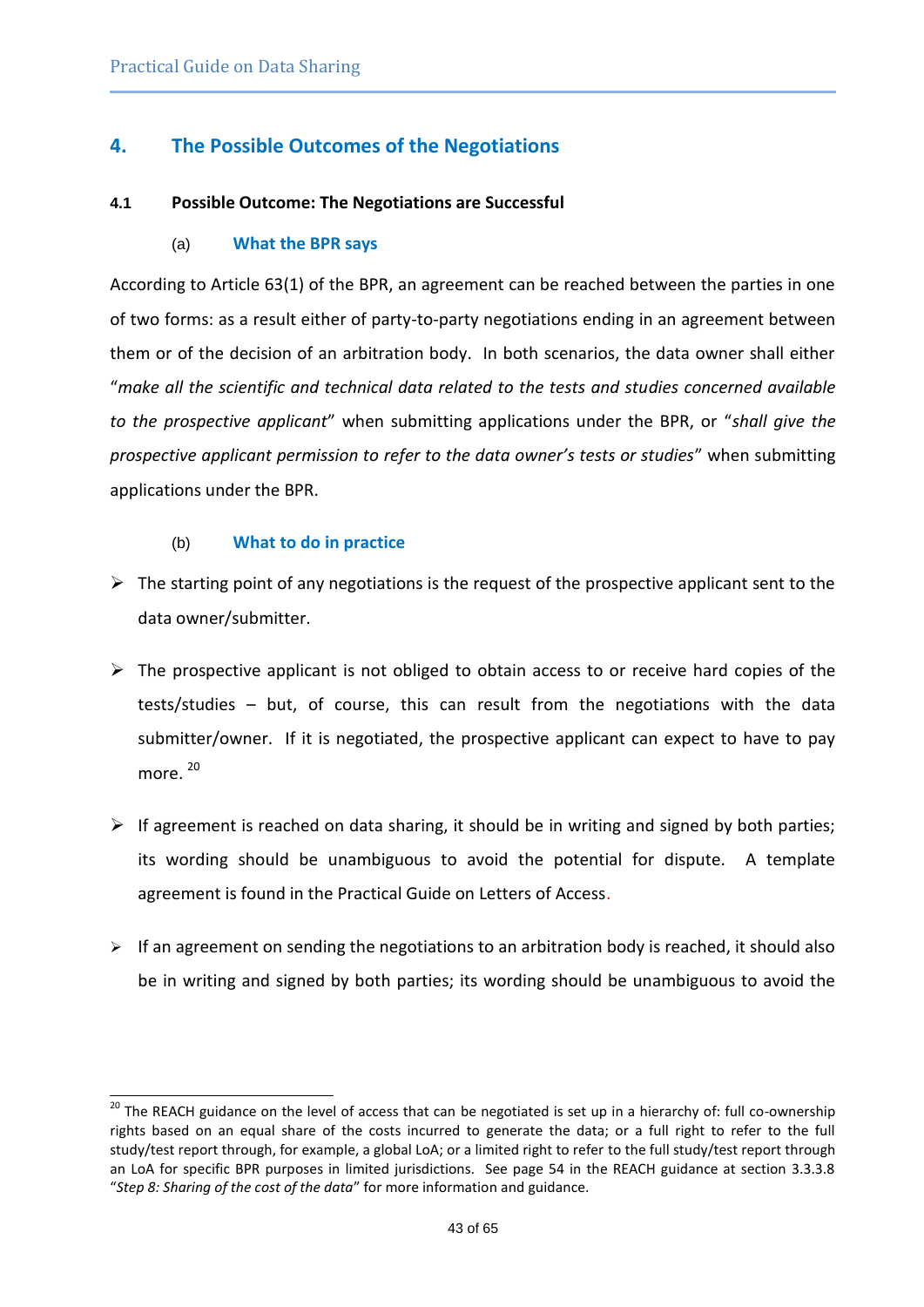potential for dispute; and accordingly, it must be clearly accepted between the parties that they are committed to accepting the decision of the arbitration body.<sup>21</sup>

 $\triangleright$  Once a successful agreement is concluded, the prospective applicant can now refer to the data/complete dossier that was the subject of the negotiations for a purpose under the BPR. If an LoA is agreed as a result of the data sharing agreement, parties should consider using the template in the Practical Guide on Letters of Access.

#### **4.2 Possible Outcome: The Negotiations are Unsuccessful<sup>22</sup>**

#### **(a) What the BPR says**

l

Article 63(3) of the BPR caters for the situation where no data sharing agreement can be reached.

Where that is the case, the prospective applicant can inform both the Agency and the data owner of the fact that agreement to share data has not been reached between the parties. The prospective applicant can do so at the earliest one month from the day of receipt of the contact details of the data submitter from the Agency further to an inquiry (see above). The prospective applicant will need to demonstrate to the Agency that "*every effort has been made to reach an agreement*". "*Within 60 days*" of being informed, the Agency then "*shall give the prospective applicant permission to refer to the requested tests or studies on vertebrates*" and to the requested "*toxicological, ecotoxicological and environmental fate and behaviour studies*" if the purpose for which the approach has been made to the data owner is for inclusion on the Article 95 List for an existing active substance.

Before the Agency can grant a permission to refer, the prospective applicant also needs to show that it "*paid the data owner a share of the cost incurred*"; for further information regarding the "*proof of payment*" see below at **(iv)**.

 $^{21}$  All companies/persons need to understand that any decision to go to arbitration usually means that (i) they should be able to influence who the arbitrator(s) is/are; (ii) there is, however, no appeal from the arbitrator's decision; and (iii) the arbitrator's decision is binding and enforceable in national courts. Careful consideration should therefore be taken before acceding to a request to enter the arbitration process and indeed, seeking legal advice in that regard is encouraged.

<sup>22</sup> See page 91 of the REACH Guidance at section 4.9.1 "*Data Sharing Dispute According to Article 27(5)*" for guidance and information on the equivalent REACH rules.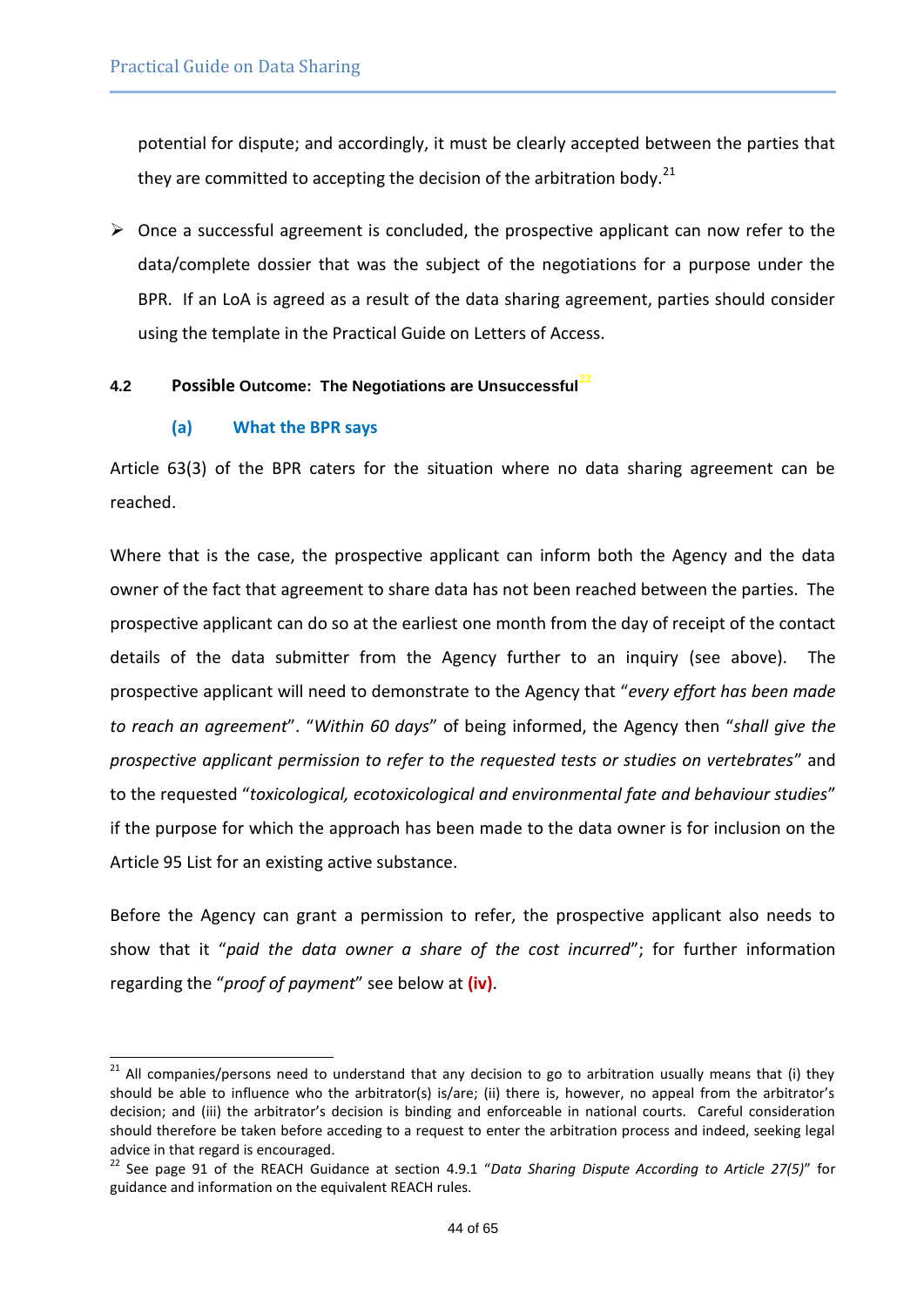Note that parties should continue negotiations during all stages of the dispute procedure. Also once a final decision is sent, parties are still free to come to a negotiated agreement rather than have a national court establish the "*proportionate share of cost*".

Either party can appeal to the Agency's Board of Appeal if they are not satisfied with the Agency's decision (see below at **(vii)** for further detail on this).

(b) **What to do in practice**

#### **(i) One month limit?**

The one month timetable starts on the day that the prospective applicant receives the contact details of the data submitter from the Agency further to its inquiry. If negotiations have been underway without success and without an inquiry having been made (because, for example, the prospective applicant already knew who the data owner), the prospective applicant will need to go through the inquiry procedure described above and, if possible, continue negotiating for at least one month before lodging a dispute with the Agency.

The one month limit is designed to allow real and substantive attempts at negotiations to be made and it is not expected that substantive negotiations can realistically be concluded within that timeframe. Note that there is no upper time limit but, negotiations can go on for as long as necessary subject to the requirement, of course, that every effort is made and that there is no unreasonable delay on either party's part. Any suspected delay should be acted upon by, for example, directly addressing the issue with the other party (in writing) and expressing the opinion that such a delay is not consistent with the every effort obligation.

#### **(ii) Inform the Agency**

To inform the Agency of a dispute, an on-line form is available at [https://comments.echa.europa.eu/comments\\_cms/Article633.aspx.](https://comments.echa.europa.eu/comments_cms/Article633.aspx) Documentation requirements are indicated on that form.

#### **(iii) Demonstrate "Every Effort" negotiations to the Agency:**

 $\triangleright$  Every effort documentation may consist of the following: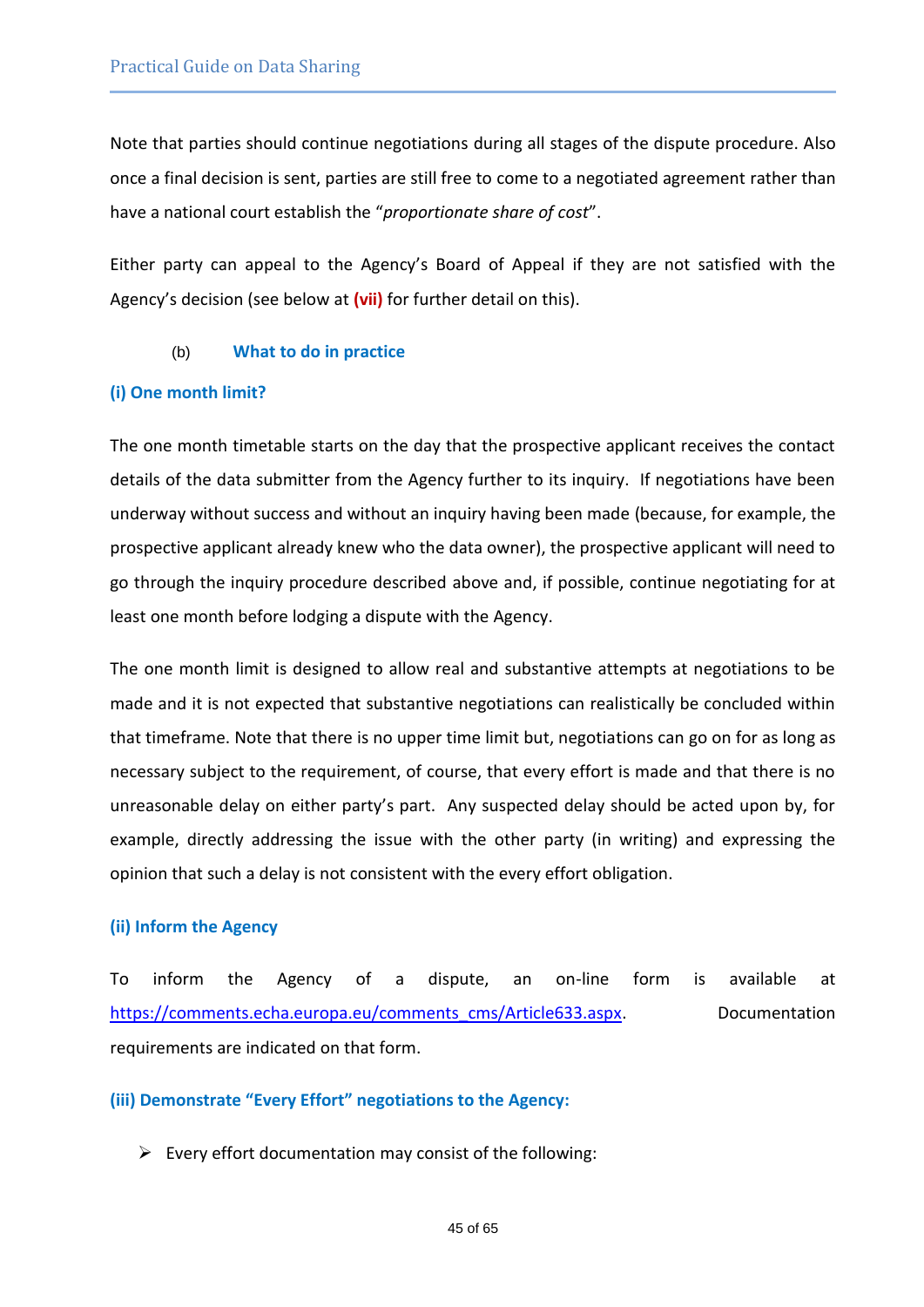- correspondence requesting access to the data;
- correspondence from the data owner describing the conditions for the sharing of the data;
- correspondence challenging on valid grounds the conditions imposed by the data owner/submitter;
- any further justification, or modification, of the conditions provided by the data owner/submitter;
- correspondence challenging those justifications that the prospective applicant would consider unfair, non-transparent or discriminatory; and
- $\blacksquare$  the notification informing the data owner/submitter that the Agency will be informed of the fact that an agreement has not been reached.
- $\triangleright$  Note that a new web form needs to be filled in and submitted for each data owner with whom negotiations have not been successful and for each substance which was subject to the negotiations (even if they were negotiated with the same party). The prospective applicant can, however, include several studies on one web form, if they have been negotiated with the same legal entity.
- $\triangleright$  Note also that, despite the notification having been made, the Agency will encourage the parties to continue with every effort negotiation until such time as the Agency issues its decision.
- $\triangleright$  A group dispute can be submitted if the negotiations have been conducted on behalf of a group of prospective applicants.

#### **(iv) Proof of Payment**

The Agency does not require proof of payment to be submitted at the time of lodging a dispute. That said, in the event that the Agency intends to grant permission to refer to the requested data, the prospective applicant will need to prove that it has paid the data owner a share of the costs that it incurred in the generation of the data before the Agency's decision can become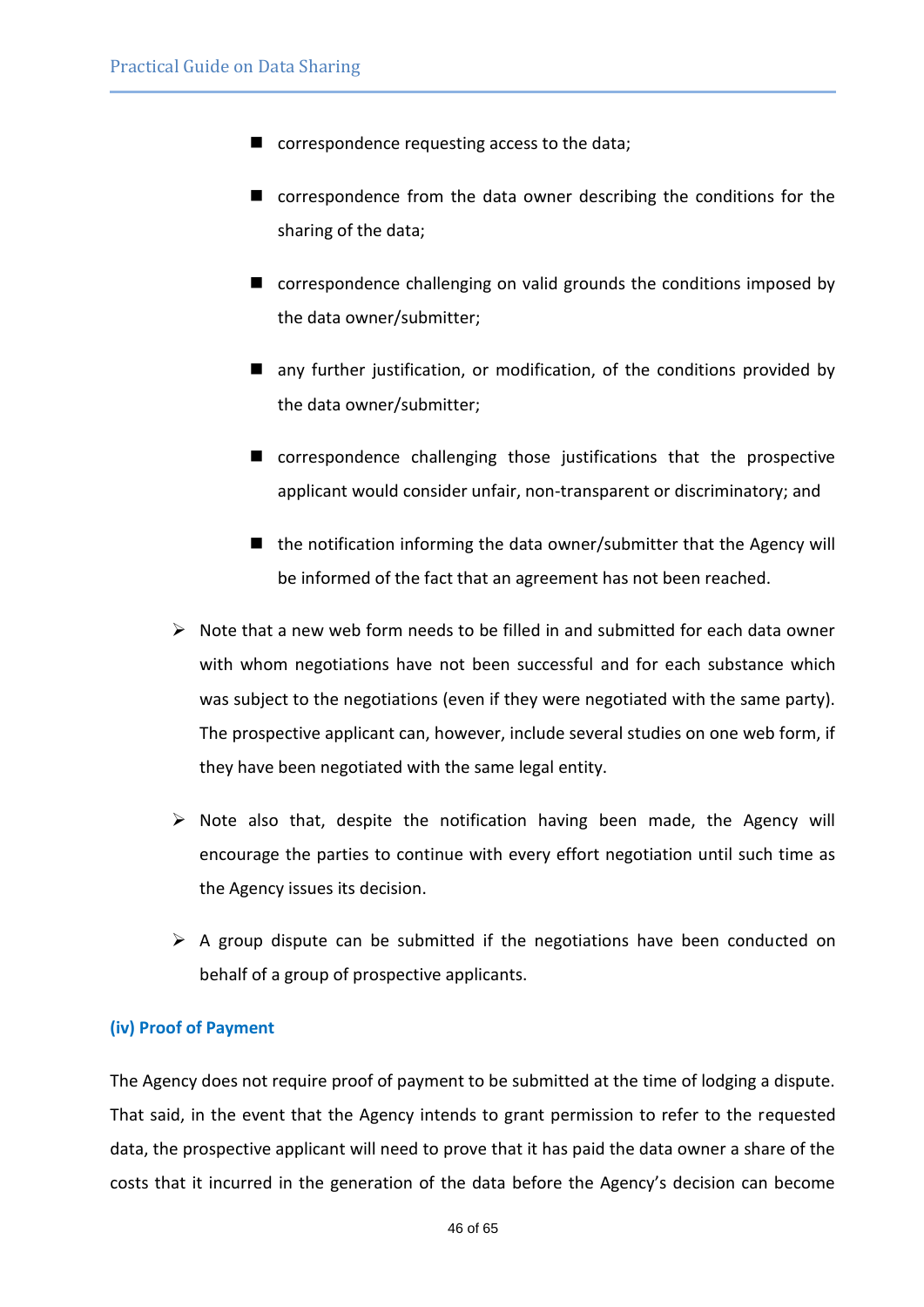applicable; the Agency's draft decision becomes final only once the payment is proved to have been made. The proof of payment may take any appropriate form, including a bank statement or a receipt of a postal order. Inserting a request in its first letter of approach to the data owner to provide the prospective applicant with its bank account details or other mechanism of payment would assist with this process.

Whatever payment is made cannot be refused by the data owner. However, while the amount to be paid need only be "*proportionate*" and refer to "*the costs of information that [the prospective applicant] is required to submit for the purposes of*" the BPR, it is suggested that the calculation made by it is objectively justifiable, as the matter can be submitted to a national court (Article 63(3) of the BPR). $^{23}$  The Agency recommends in such situations that the prospective applicant pays the data owner for the items that were agreed or suggested during the negotiations. This means that the payment at least reflects what the prospective applicant had offered to pay.

#### **(v) Right to refer when?**

l

Following the receipt of a dispute claim via the web form (see above at (iii)), the Agency assesses whether every effort has been made by both parties. For that purpose, the other party to the dispute will also be requested to submit evidence regarding the negotiations within 10 working days. Once the 10 working days is up, the Agency will consider that it is in receipt of a full set of information whether or not the other party has submitted any evidence. The Agency issues its decision within 60 days upon receipt of this full set of documentation (however, the 60 days are not counted while the Agency is waiting for the proof of payment)

Two types of right need to be split out, which are dependent on the purpose for which an approach has been made.

Permission by the Agency to refer to the data is in effect the equivalent of an LoA – it does not cover hard copies or summaries or any other type of information regarding the tests/studies owned by the data owner. This is a limitation that will

<sup>23</sup> If the data owner does not agree that he has been sufficiently compensated, "*national courts shall decide on the proportionate share of the costs that the prospective applicant is to pay to the data owner*".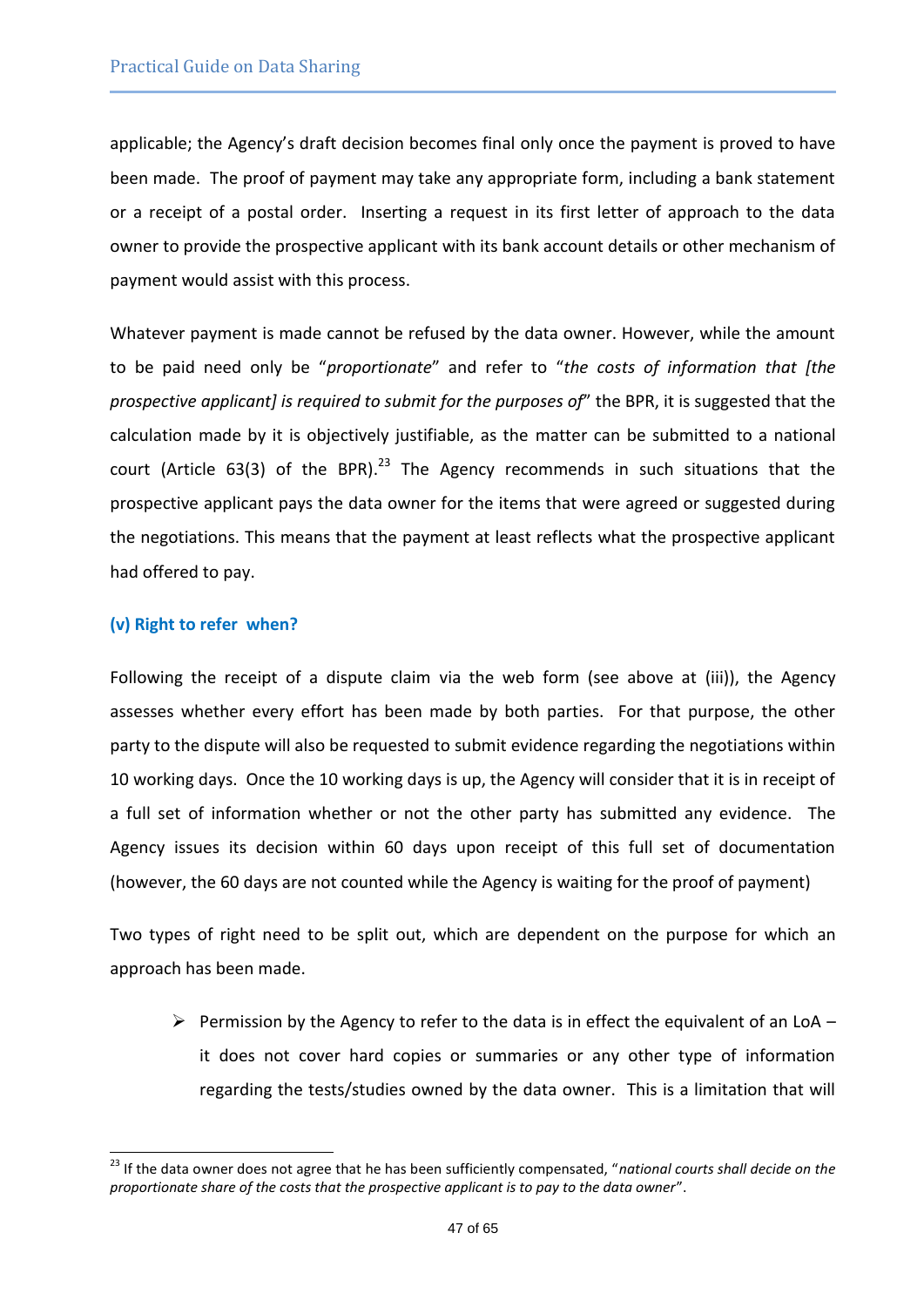need to be taken into account in case the Agency grants permission to refer. In such a situation, the prospective applicant might prefer proceeding with the negotiations based on the decision issued by the Agency and still aim to reach a negotiated agreement which might include additional access rights to the data.

 $\triangleright$  If the approach is made with regard to inclusion on the Article 95 List, Article 95(4) of the BPR provides that the same type of right (right to refer) extends beyond the prospective applicant to "*applicants for the authorisation of a biocidal product to make reference to that letter of access or that study for the purposes of Article 20(1)*". This means that the prospective applicant will be able to use the right to refer to the requested data given by the Agency in support of obtaining authorisations of biocidal products for itself and its customers. The extent of that right is considered further in the Practical Guide on Letters of Access.

#### **(vi) Consequence of an Agency decision not to grant permission to refer to the requested data**

Should the Agency consider that the prospective applicant has not made every effort, both parties are required to resume negotiations given that they remain under the obligation to share data as well as to make every effort. If subsequent negotiations fail, the prospective applicant is free to re-submit a dispute claim with additional evidence of every effort.

#### **(vii) Legal Remedies**

Any decision of the Agency in a data sharing dispute can be challenged before the Agency's Board of Appeal as provided by Article 63(5) of the BPR ("*An appeal may be brought, in accordance with Article 77, against decisions of the Agency under paragraph 3 of this Article*"). The submission of an appeal would suspend the application of the decision subject to appeal.

**\* \* \* \***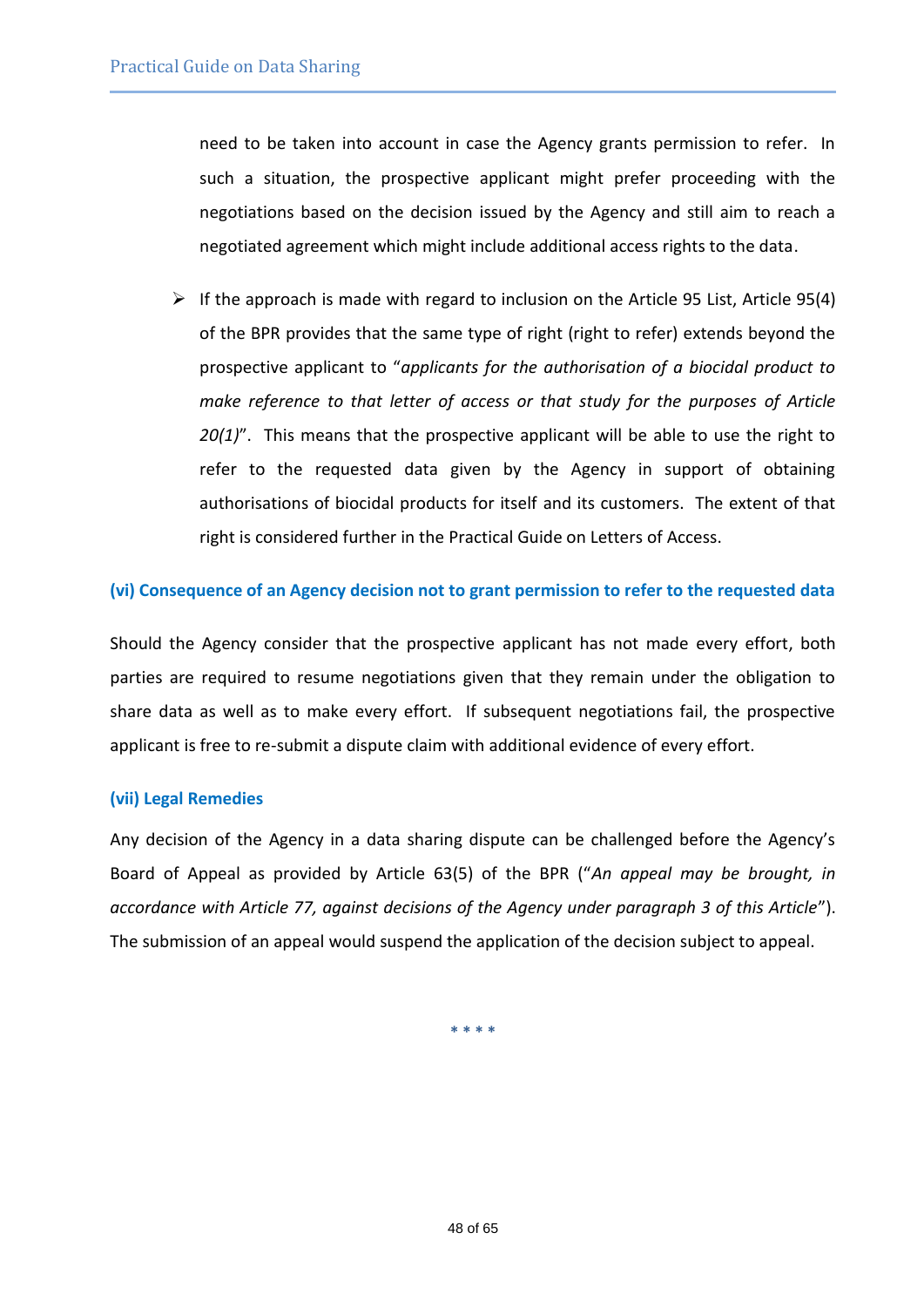# <span id="page-48-0"></span>**5. ANNEXES**

Note that Templates may be subject to updates. Therefore it is recommended to consult the Agency's websites on a regular basis.

| <b>Annex 1:</b> | Template Letter of Request to Data Submitter/Owner |
|-----------------|----------------------------------------------------|
| <b>Annex 2:</b> | Summary table for data sharing negotiations        |
| <b>Annex 3:</b> | Template Non-disclosure / Confidentiality          |
| <b>Annex 4:</b> | Data Sharing Case Scenario                         |
| Annex 5:        | <b>Compensation Calculation Factors</b>            |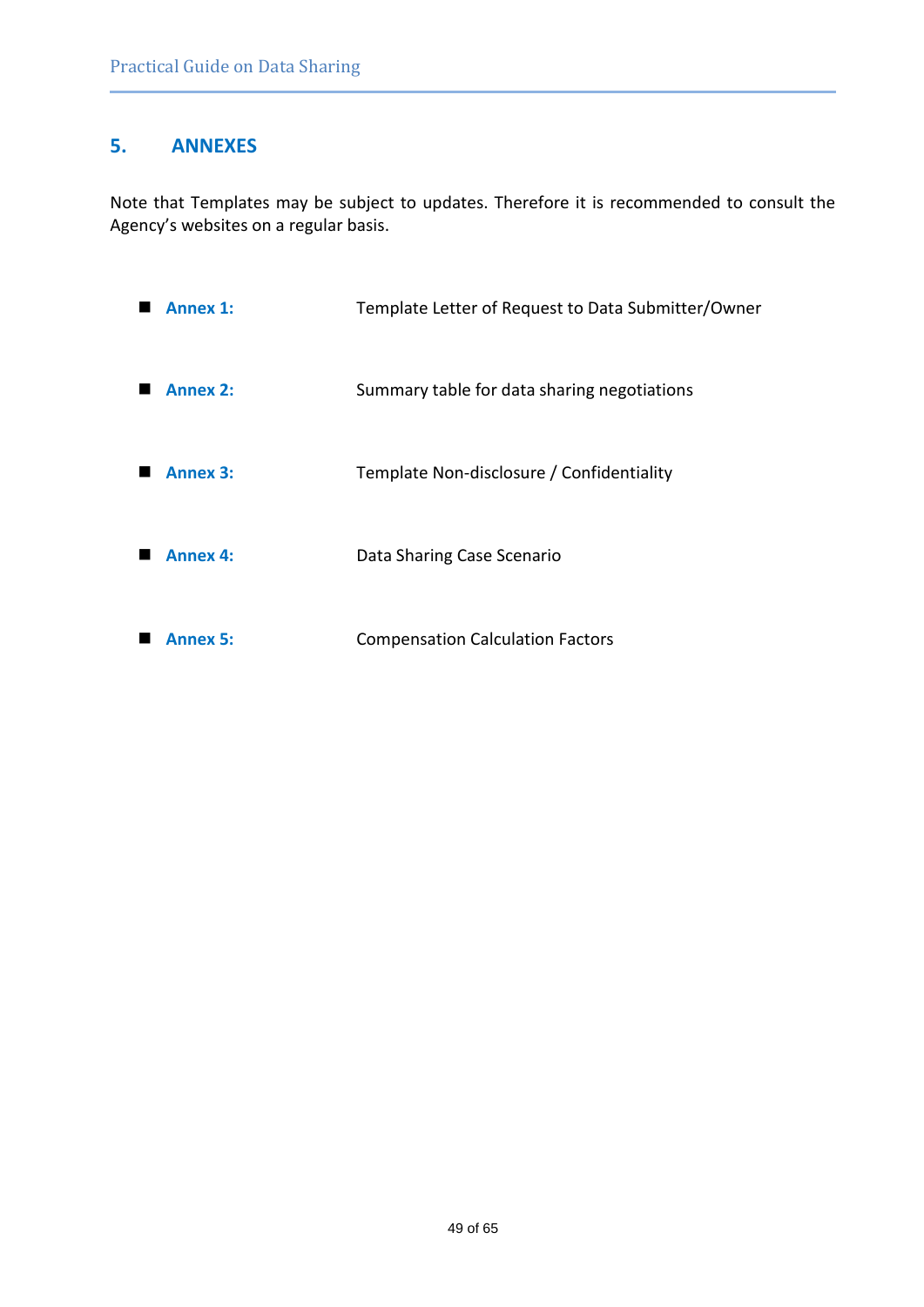#### **Annex 1**

### <span id="page-49-0"></span>**TEMPLATE LETTER OF REQUEST TO DATA SUBMITTER/OWNER**

**[Company letterhead]**

Date  $\qquad \qquad \blacksquare$ 

Dear [*Name of Individual if provided by Agency*] or [*Sir/Madam*],

#### **Re: Request for Data Sharing under Biocidal Products Regulation 528/2012 (the "BPR")**

We understand that you – [*insert name of company/person indicated by the Agency*] – are the submitter of data relating to [*insert name of active substance or biocidal product*].

We are interested in seeking to share (*tick as appropriate*):

□ certain data [*insert further information if available*] relating to this active substance

□ the complete dossier [*insert further information if available*]

Should the data be protected, with this letter, and in terms of Article 63 of the BPR, we request that we enter into data sharing negotiations with a view to obtaining a right to refer and/or other rights to the data mentioned above.

We would appreciate a reply to this letter by the [*insert d*ate] with the following:

- List of the data (i.e. scientific tests and studies) you have submitted on [*insert name of active substance or biocidal product*];
- Confirmation that the data noted above are still protected whether under the BPR;
- An indication, where possible, of the cost compensation that will be requested for
	- $\Box$  Access to hard copies of the data
	- □ Right to refer to the data

and details on how this cost has been calculated; and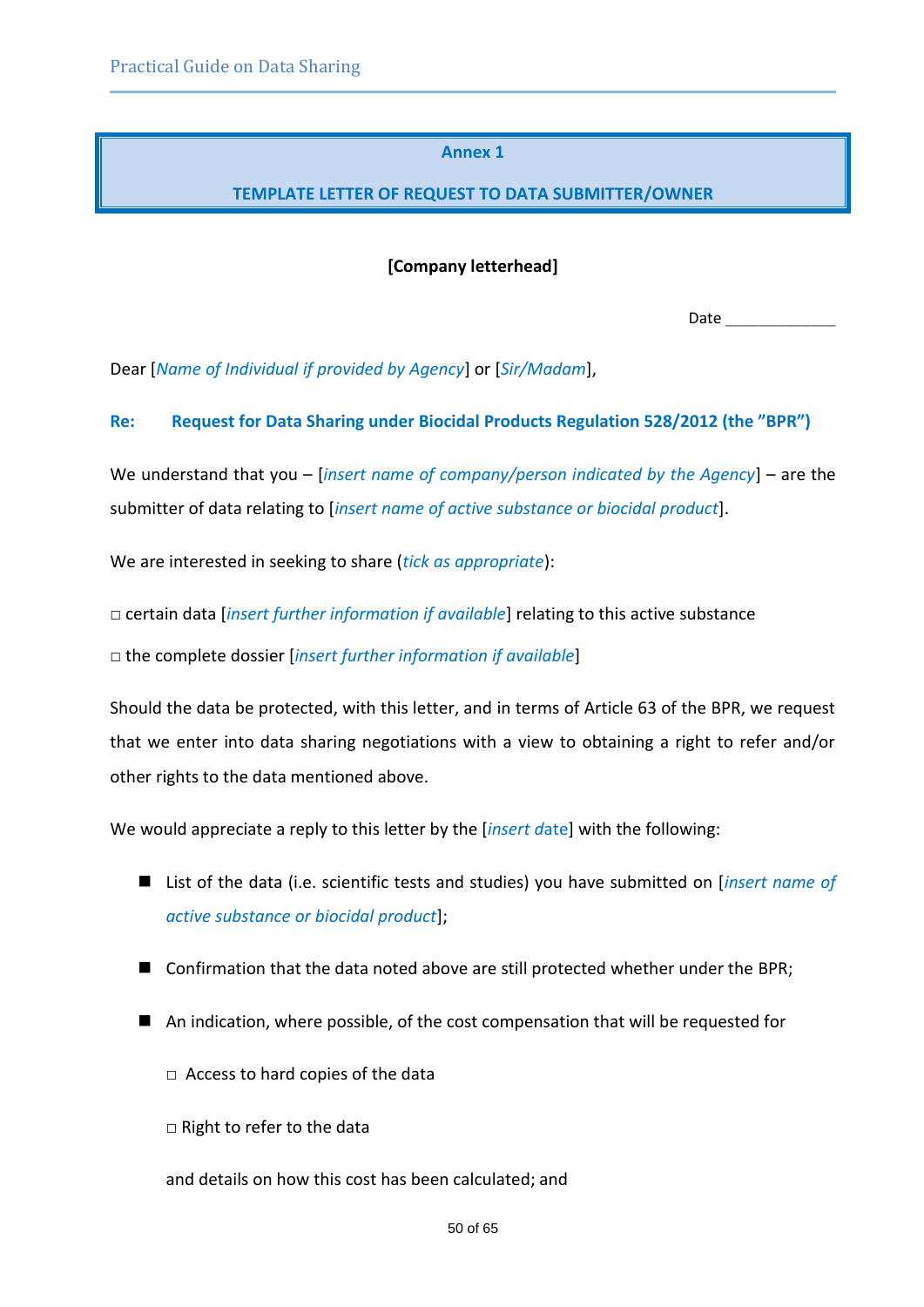\_\_\_\_\_\_\_\_\_\_\_\_\_\_\_\_\_\_\_\_\_\_\_\_\_\_

■ Details of a bank account into which we can make a payment

We request that all communications on the subject matter in this letter be made to:

*[Insert name, address, email and contact telephone numbers].*

Yours sincerely/faithfully [*delete as appropriate*],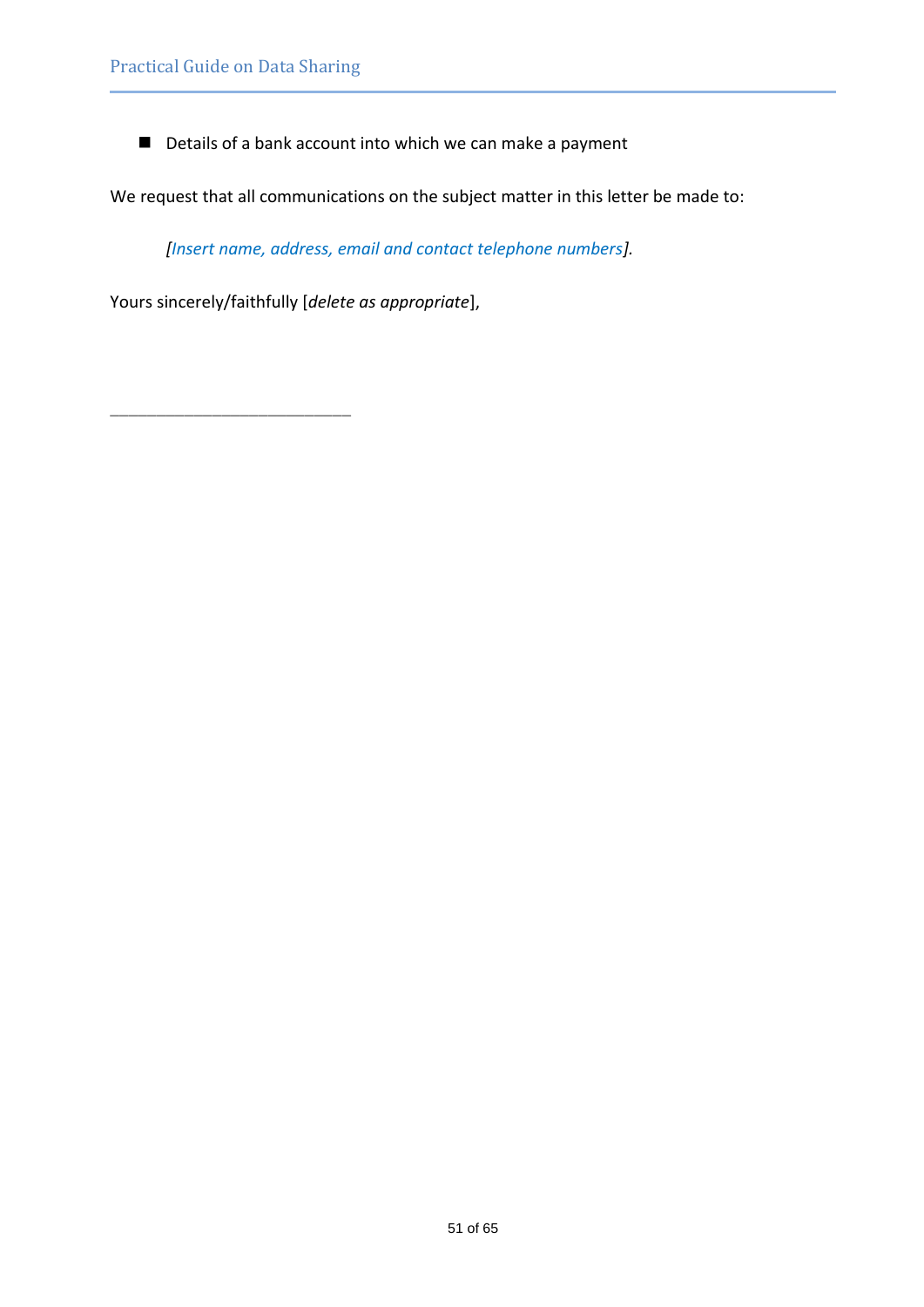#### **Annex 2**

#### **SUMMARY TABLE FOR DATA SHARING NEGOTIATIONS**

<span id="page-51-0"></span>

| <b>DOS</b>                                                                                                                                                    | <b>DON'TS</b>                                                                                                               |  |
|---------------------------------------------------------------------------------------------------------------------------------------------------------------|-----------------------------------------------------------------------------------------------------------------------------|--|
| of Every Effort                                                                                                                                               | of Every Effort                                                                                                             |  |
| $\sqrt{\ }$ Be reliant, consistent and open in all<br>negotiations                                                                                            | $X$ Expect the other party to do your work for<br>you                                                                       |  |
| $\sqrt{\ }$ Act with due regard to the regulatory timing<br>$\sqrt{}$ Keep written records of all steps of the<br>negotiations, every email, call and meeting | $X$ Give an unreasonable timeframe in which<br>to complete the negotiations<br>$\chi$ Ambush the other party with surprises |  |
| $\sqrt{\ }$ Treat the company/person you are<br>negotiating with as you would expect to be<br>treated                                                         | Disclose confidential or commercially<br>X.<br>sensitive information                                                        |  |
| $\sqrt{}$ Be clear and unambiguous in what you are<br>seeking                                                                                                 | $X$ Ignore the costs (time, resources, etc)<br>involved in the negotiations<br>X Delay                                      |  |
| $\sqrt{}$ Be sensitive to the capacity, size, situation<br>of the party you are negotiating with                                                              | $X$ Send confusing signals                                                                                                  |  |
| $\sqrt{}$ Reply promptly to all reasonable<br>requests/questions/communications                                                                               |                                                                                                                             |  |
| $\sqrt{\frac{1}{2}}$ Give the other party a fair and reasonable<br>amount of time to reply to you                                                             |                                                                                                                             |  |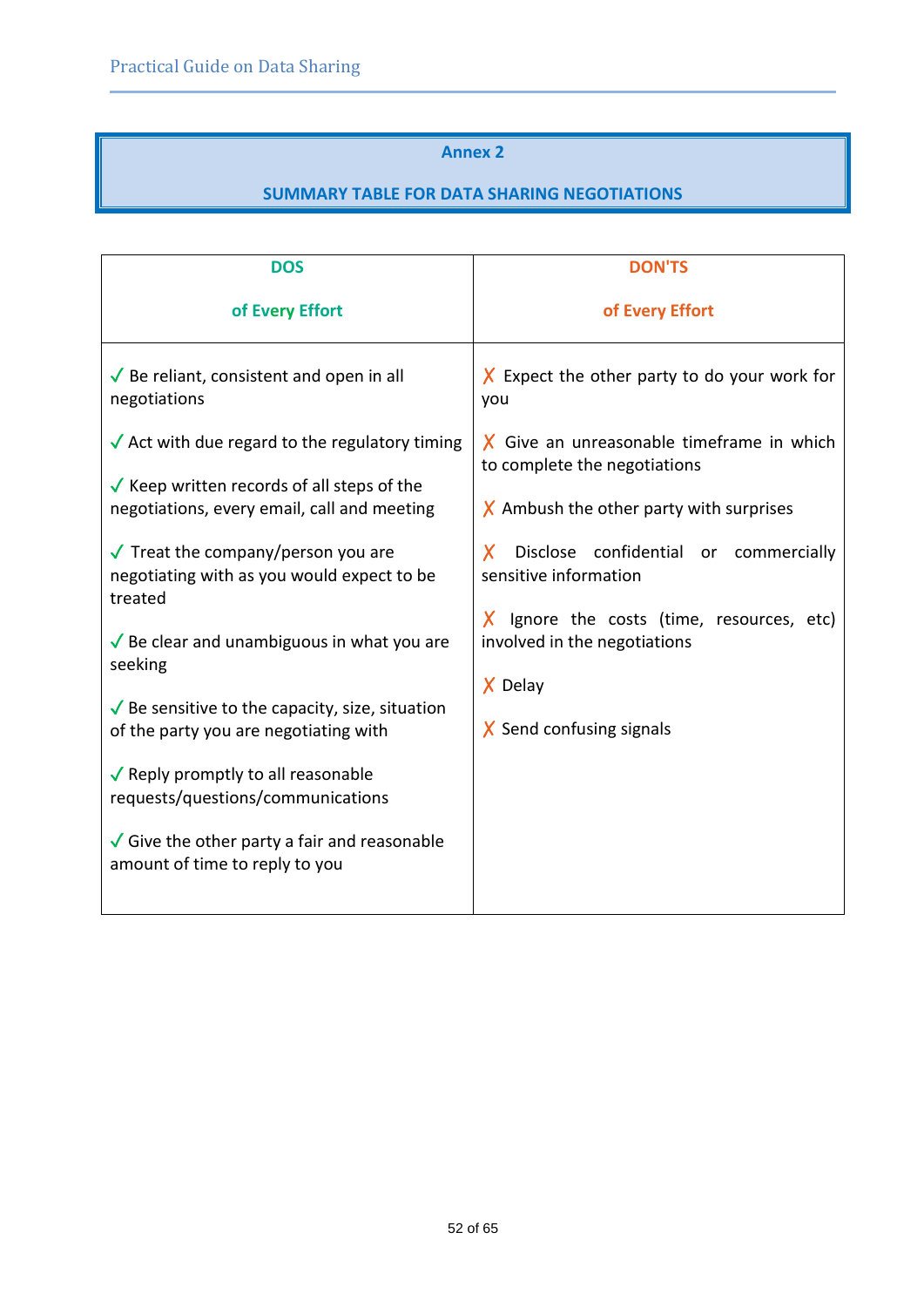#### **Annex 3**

# <span id="page-52-0"></span>**TEMPLATE NON-DISCLOSURE/CONFIDENTIALITY AGREEMENT<sup>24</sup>**

# **NON-DISCLOSURE/CONFIDENTIALITY AGREEMENT**

- **BETWEEN:** [*Name and address of Data Owner*], represented by [*name and position of person signing the agreement*], hereinafter referred to as the "**data owner**";
- **AND:** [*Name and address of prospective applicant*], represented by [*name and position of person signing the agreement*], hereinafter referred to as the "**prospective applicant**";

Together the "**Parties**"

#### **WHEREAS THE PARTIES CONFIRM THAT:**

l

The prospective applicant is seeking to refer to data that the data owner owns;

The prospective applicant is seeking to do so for a purpose under the Biocidal Products Regulation 528/2012 (the "**BPR**");

The data owner and prospective applicant are under an obligation to enter into every effort negotiations to share data;

The Parties are entering into data sharing negotiations; and

A non-disclosure agreement is necessary to reassure the Parties that the use to which any information exchanged or otherwise disclosed during the negotiations will be limited to the legitimate purpose as established in the BPR.

<sup>&</sup>lt;sup>24</sup> This is a general template with typical clauses. Use of this template should be made in consideration of the relevant national contract law (which will vary depending on the choice of law agreed by the parties).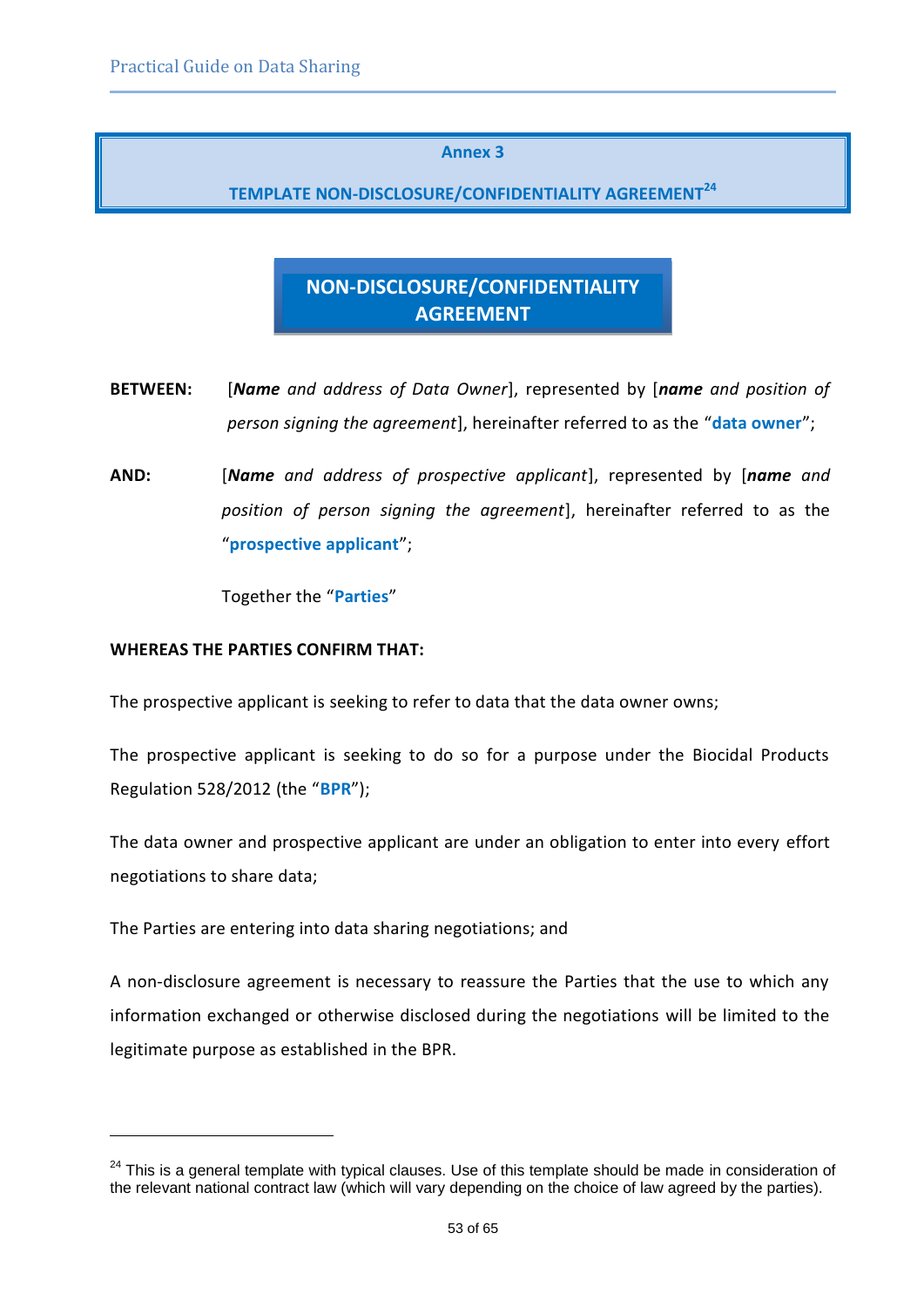#### **THE PARTIES HAVE THEREFORE AGREED AS FOLLOWS:**

#### **1. Disclosure of Information**

- a. A Party may disclose to the other Party information with a view to negotiating the sharing of data for a purpose under the BPR (the "**Purpose**"). The Parties agree that the terms and conditions set forth in this Agreement shall govern any such disclosure of information. Without prejudice to Article 63 of the BPR, all information disclosed by a Party or by Affiliates of a Party to the other Party or its respective Affiliates orally, electronically, writing or by any other means during the data sharing negotiations shall be considered as confidential unless expressly stated otherwise by the disclosing Party. All such confidential information shall be referred to hereinafter as "**Information**". Information shall also include the identity of the Parties, the contents of this agreement and the fact that they have entered into this Agreement.
- b. The Information, including any material support containing Information, will remain the exclusive property of the disclosing Party and the receiving Party will not acquire any right, title, license or interest on or to the Information.
- c. For any disputes arising from the supply, receipt or use of Information by an Affiliate of a Party, this Party shall bear sole responsibility for the purposes of this Agreement. "**Affiliate**" shall mean any company controlling, controlled by, or under common control with a Party to this Agreement, control meaning in this context the direct or indirect ownership of more than fifty percent (50%) of the voting stock/shares of a company, or the power to nominate more than half of the directors, or the power otherwise to determine the policy of a company or organisation.

#### **2. Use of Information**

a. The receiving Party undertakes not to use the Information disclosed to it for any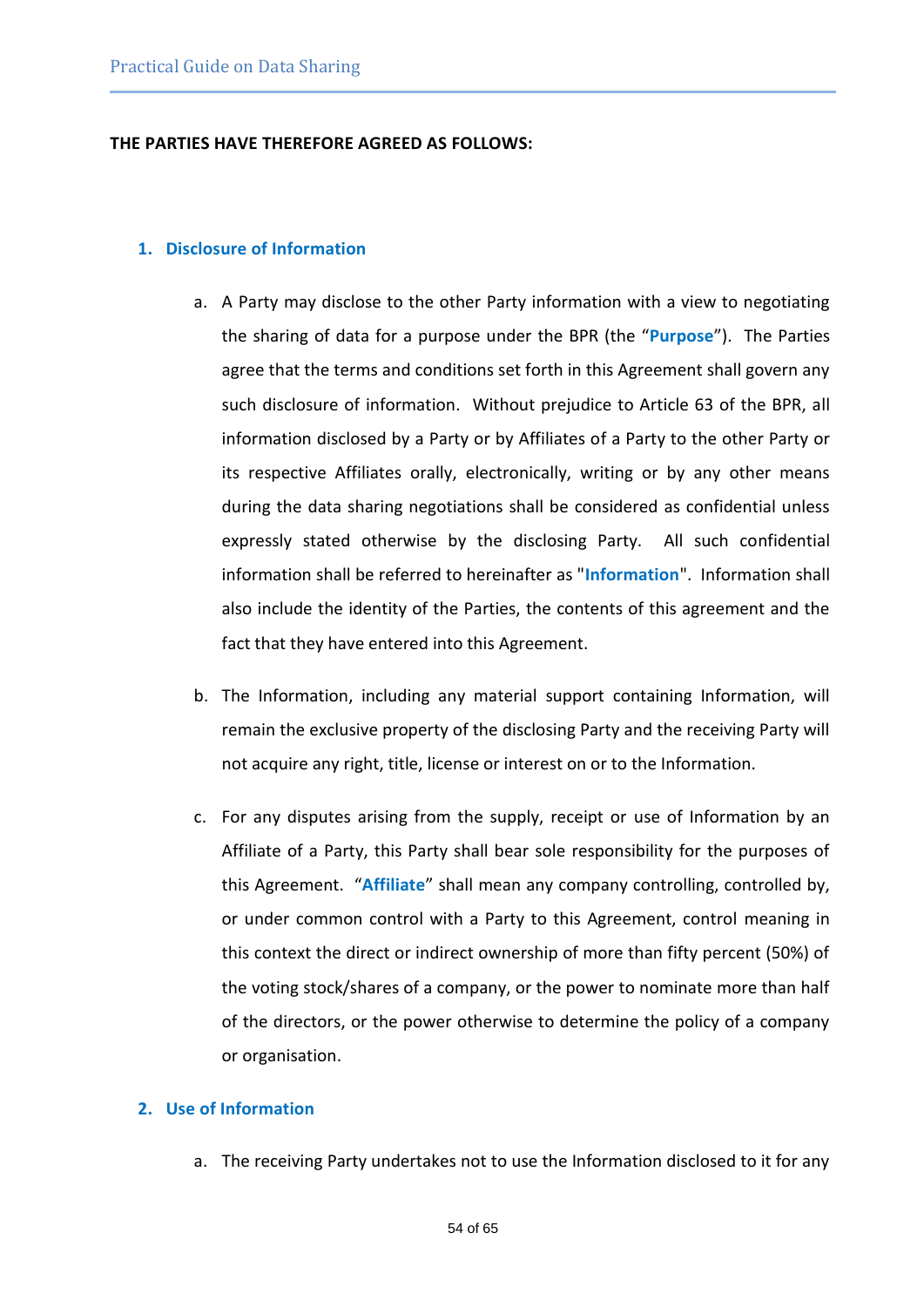purpose except the Purpose. Without prejudice to Article 63 of the BPR, this Agreement does not constitute a license by implication or otherwise to use the Information commercially or otherwise.

- b. The Parties shall disclose the Information to their employees, Affiliates, external experts and/or consultants only on a need to know basis and only to the extent absolutely necessary for the Purpose. Each Party shall require that its Affiliates, external experts and/or consultants also have such policies and procedures in place to ensure their compliance with these confidentiality obligations.
- c. Nothing in this Agreement shall prevent Parties from disclosing to the European Chemicals Agency or any other relevant regulatory authority any Information demonstrating that every effort in terms of the BPR has been used in the negotiations for the Purpose.
- d. The obligations specified in this Article shall not apply to Information for which the receiving Party can reasonably demonstrate that such Information:
	- i. was known to the receiving Party on a non-confidential basis prior to its disclosure pursuant to this Agreement; or
	- ii. is publicly known at the time of disclosure or thereafter becomes publicly known without breach of the terms of this Agreement on the part of the receiving Party; or
	- iii. becomes known to the receiving Party through disclosure by sources other than the disclosing Party, having a right to disclose such Information; or
	- iv. was independently developed by the receiving Party without access to the disclosing Party's Information.

#### **3. Applicable law and dispute resolution**

a. The Parties shall first attempt to settle amicably any dispute arising out of this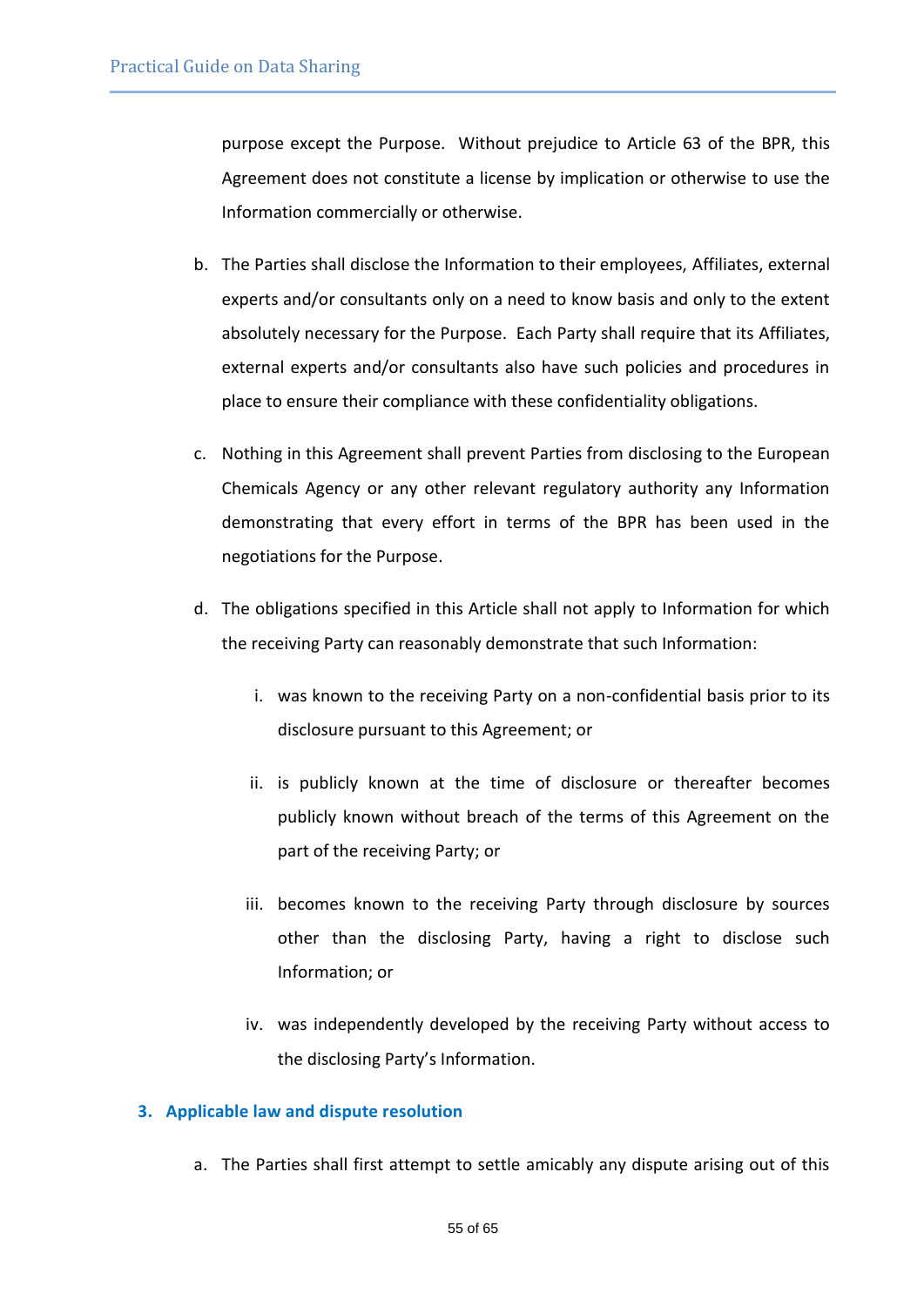Agreement. Any dispute with regard to the interpretation and application of this Agreement that cannot be settled amicably between the Parties shall be exclusively resolved by [*national Courts/Arbitration* – *delete and detail as appropriate*].

- b. This Agreement shall be governed by the laws of [ ], without regard to any principle of conflict or choice of laws that would cause the application of the laws of any other jurisdiction.
- c. If at any time any provision of this Agreement is or becomes invalid or illegal in any respect, this shall have no effect on the validity of the remaining contractual provisions. The invalid provisions are to be replaced, backdated to the time of their becoming ineffective, by provisions which come closest to achieving their objective as agreed by the Parties.

#### **4. Assignment**

This Agreement may not be assigned by a Party hereto without the express written consent to such assignment by the other Parties.

#### **5. Other**

- a. No amendment or modification of this Agreement shall be valid or binding on the Parties unless made in writing and signed on behalf of each of the Parties by their respective duly authorised officers or representatives.
- b. This Agreement shall be valid when signed by duly authorised representatives of the Parties and shall be binding on each Party for 10 (ten) years as from the date of signature of the last signatory, even if at the end of the negotiations a data sharing agreement is not signed between the Parties, or until such time as the Information enters into the public domain.

This Agreement shall be executed in multiple counterparts which together shall constitute but one original.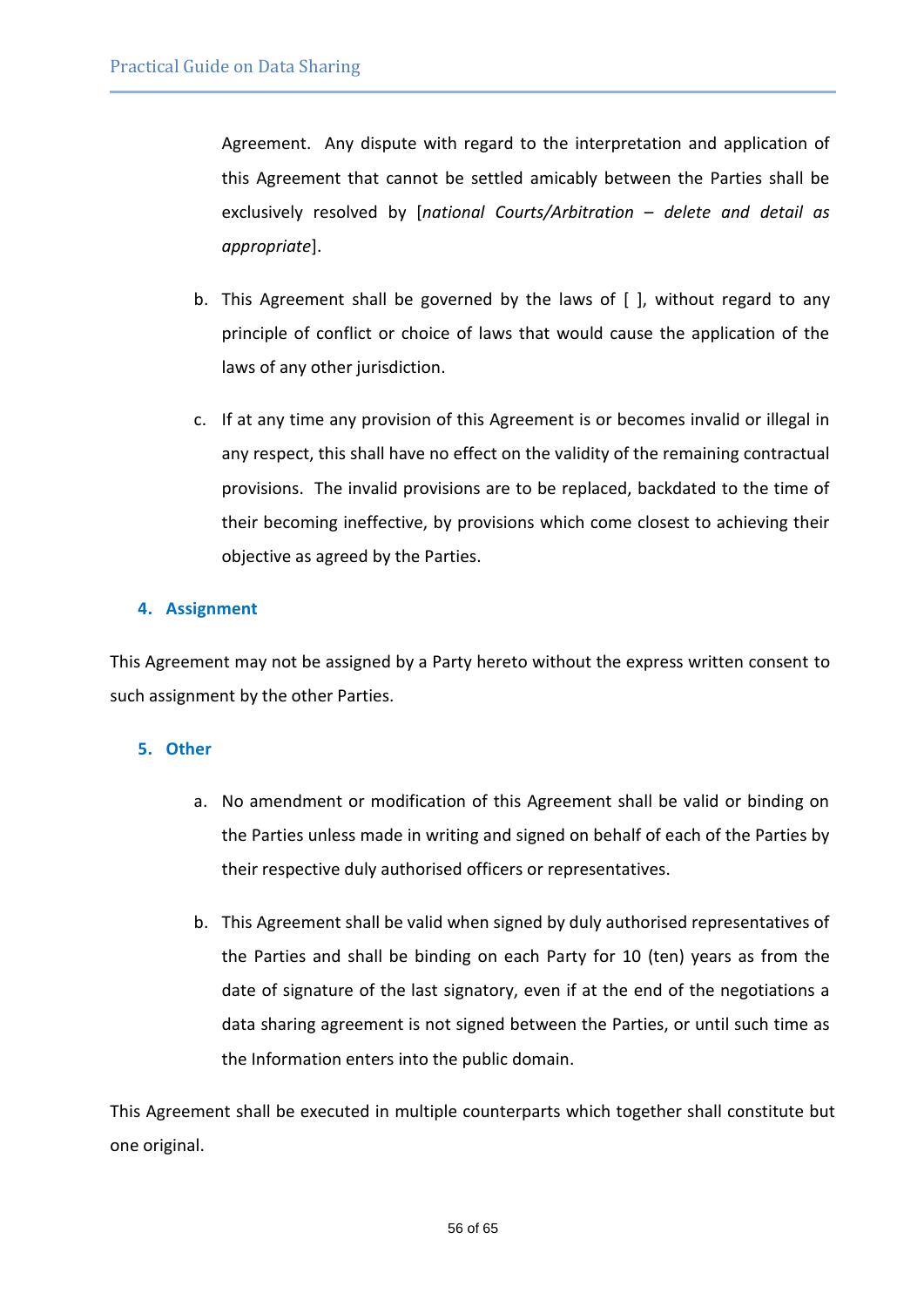L

**Signed \_\_\_\_\_\_\_\_\_\_\_\_\_\_\_\_\_\_\_\_\_**

**\_\_\_\_\_\_\_\_\_\_\_\_\_\_\_\_\_\_\_\_\_**

**\_\_\_\_\_\_\_\_\_\_\_\_\_\_\_\_\_\_\_\_\_**

**Dated \_\_\_\_\_\_\_\_\_\_\_\_\_\_\_\_\_\_\_\_\_**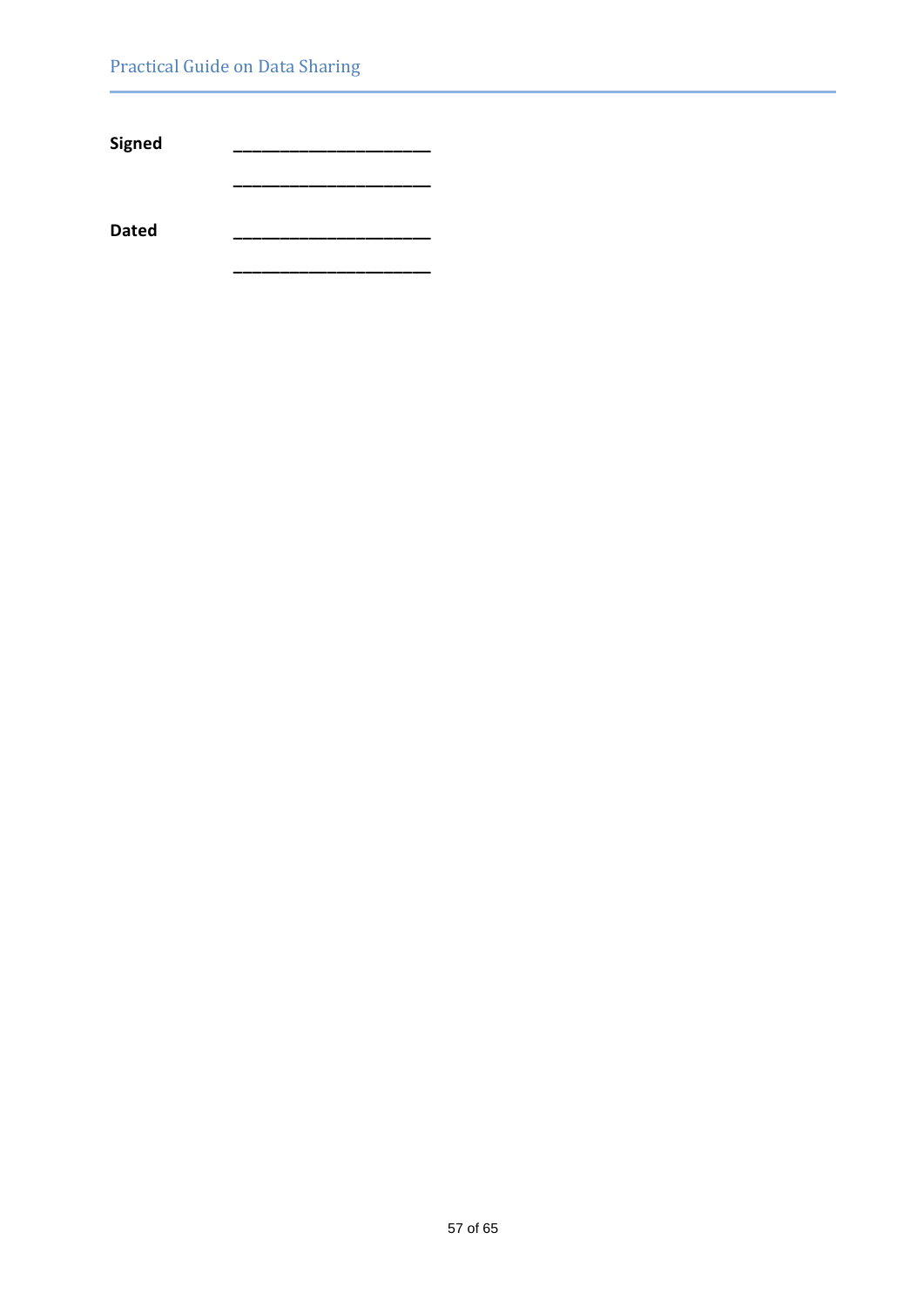#### **Annex 4**

#### **DATA SHARING CASE SCENARIO**

<span id="page-57-0"></span>Company A is a large multi-national chemicals company with offices in various Member States of the EU. It manufactures and has developed a dossier for active substance "Sandsoap" which is a biocide used in PT 1, human hygiene. This dossier is part of the review programme and Company A is a participant in the review programme. Biocidal products containing Sandsoap can be placed on the market under the transitional rules of Article 89 of the BPR and in accordance with the systems or practices currently in place in the Member States, this until a decision on the approval (or not) of Sandsoap will be taken and enter into force. Further, Company A is automatically included on the Article 95 List for Sandsoap in PT 1.

Company B is a manufacturer of biocidal products using Sandsoap which it has been placing on the market in several Member States. However, Company B is not a participant in the review programme for Sandsoap for PT 1. Therefore, from 1 September 2015, Company B needs to ensure that its substance supplier or Company B itself is included on the Art 95 list. Company B will need to assess whether (1) it will buy Sandsoap from Company A (an authorised "substance supplier" on the Article 95 List), or (2) it will itself make an application, as a "product supplier", with the Agency to become included on that list by 1 September 2015. This decision may be driven by a further need for data support when Sandsoap is approved and access to the data used to secure this approval becomes mandatory for authorising Company B's products. Irrespective of the above consideration, Company B will need to explore buying access to data in Company A's dossier (or build their own dossier subject to the limits with regard to repeating vertebrate animal tests).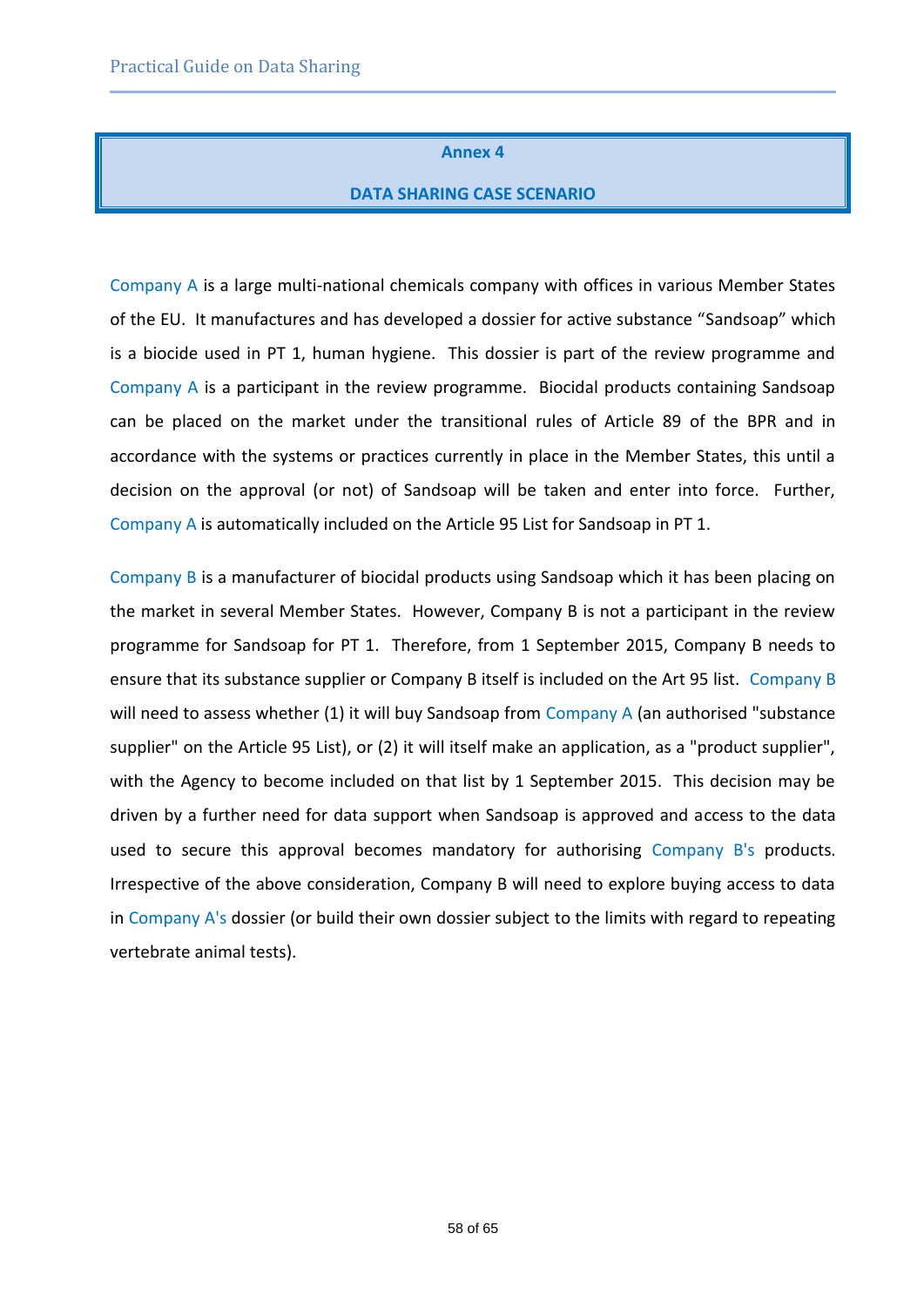# **1 st Interaction**

Company B looks up the Article 95 List and identifies Company A as a supplier of Sandsoap, PT 1. It contacts the Agency via R4BP and requests the contact details of the data submitter for studies on Sandsoap to confirm that Company A is the right company to be negotiating with. The Agency responds after having established that Company A is the data submitter.

# **2nd Interaction**

Company B contacts the data submitter and begins negotiations. Here the data submitter is an EU affiliate of Company A (which owns the data) designated by it to conduct the data sharing negotiations on its behalf (below, they will be referred to both as "Company A").

As with all negotiations under the BPR, both Company A and Company B have to make every effort to negotiate a data sharing agreement. Company B sends a letter using the template in the Practical Guide on Data Sharing informing Company A that it needs access to data in Company A's complete dossier. It asks, amongst other things, what the cost for that access would be. Because the exact data has not been specifically identified in that letter, Company A asks Company B to clarify its request and also the type of access it wants, e.g. Article 95 LoA, LoA for product authorisation, or hard copies of the data including the right to use the data.

# **3rd Interaction**

Company B is unsure of its legal rights and obligations under the BPR and related legislation. It asks Company A to explain these rights and obligations. Company A, while not obliged to provide free legal advice, is under an obligation to make every effort, which could include directing Company B to the Commission's Guides as well as to ensure its communication is clear and understandable.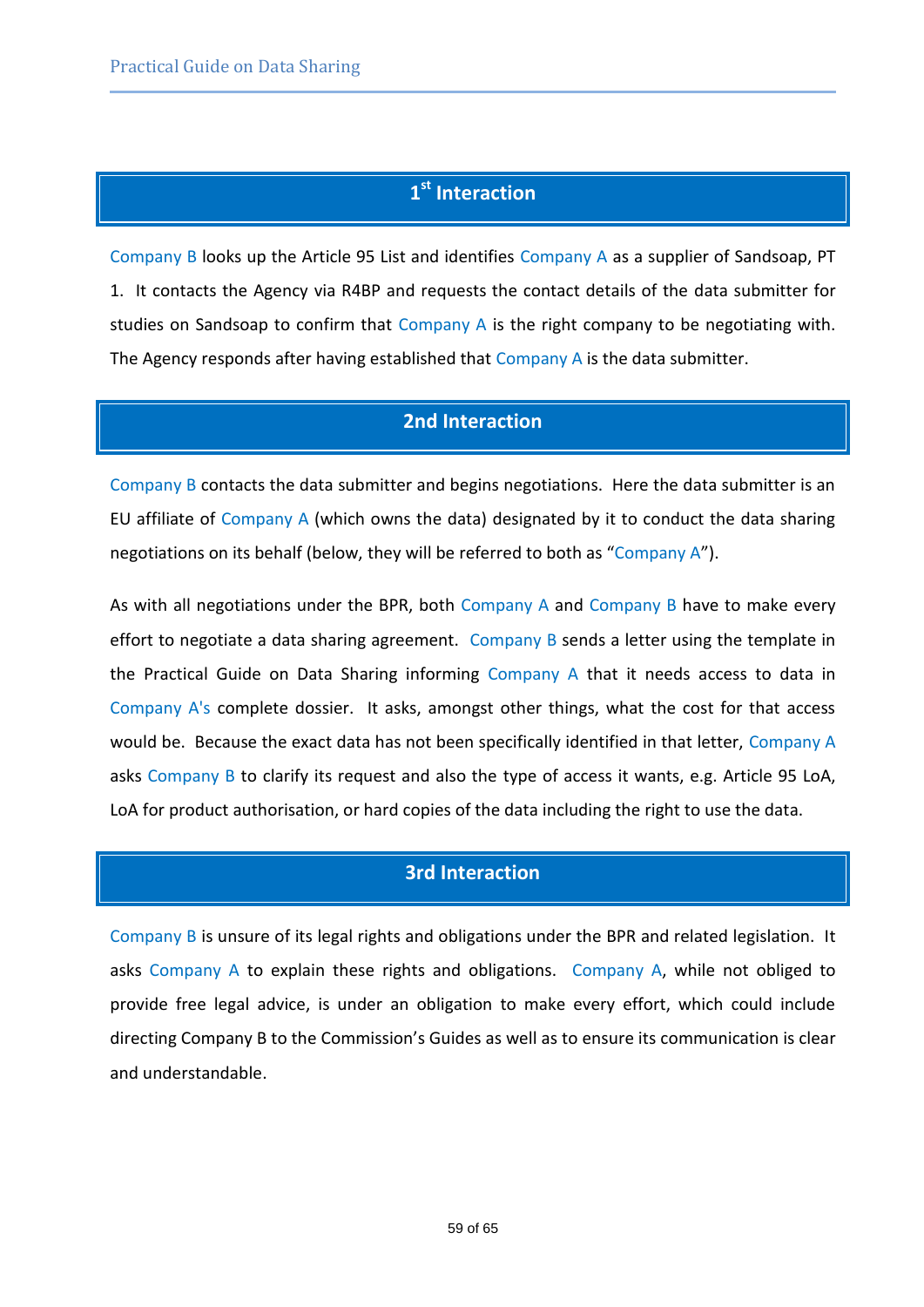# **4th Interaction**

Company B reviews the European Commission's Guides but still has questions; it therefore receives advice from its consultants, from an MSCA helpdesk, from the Agency, etc. It specifies to Company A that it would like an LoA for specific studies related to Sandsoap so that it can be included on the Article 95 List.

# **5th Interaction**

Company A responds with its offer for an Article 95 LoA, and also asks Company B to sign a nondisclosure agreement because the discussions are going to be potentially complex and also to lodge a deposit. Company A explains that the non-disclosure agreement can be used to protect confidential information of Company A and B disclosed during negotiations, while the deposit can be used as an advance of the Article 95 LoA cost.

Company B is happy to sign the non-disclosure agreement (the template for which is found in the Practical Guide on Data Sharing) as it is a two-way document with reciprocal obligations. Both parties are therefore protected, both in terms of the confidentiality of information disclosed during the negotiations and because contractually both parties have agreed not to use the information for any other non-BPR purpose.

Company B, however, refuses to lodge a deposit. It is technically an SME and its current cash flow situation is delicate. It also notes that the Practical Guide on Data Sharing specifically says that a deposit is not a prerequisite for data sharing and refusal to lodge a deposit will not mean that it has not used every effort.

# **6th Interaction**

Company A sets up an online secure data room in order that Company B can review the studies on Sandsoap. Thereafter negotiations follow on the data compensation price. These are conducted by email, teleconference and, on occasion, in a face-to-face meeting. As agreed,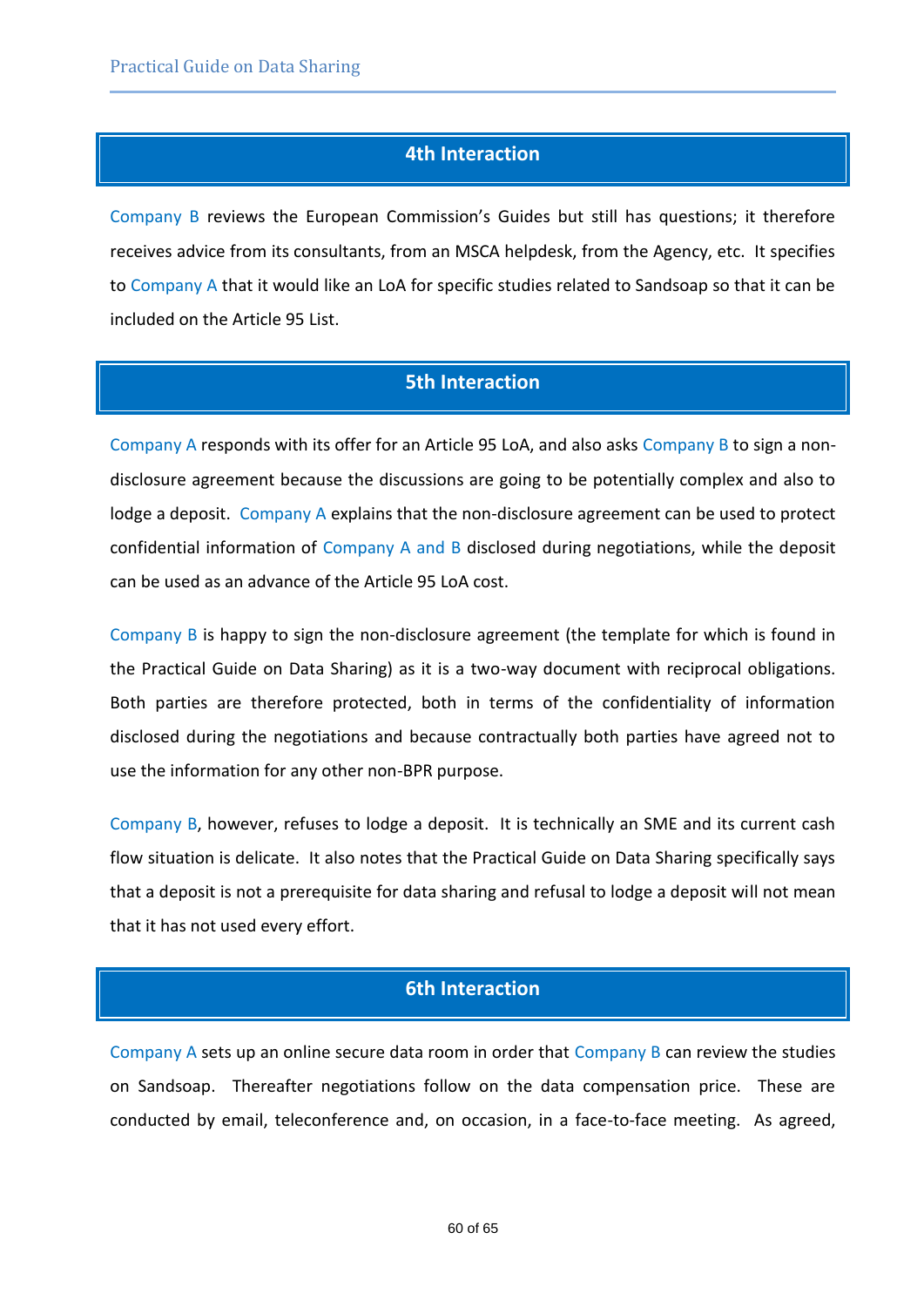whenever a meeting is held, a note is taken alternately by the companies and circulated as soon as possible afterwards for comment/approval.

Company A explains in detail how it has calculated its costs and discusses these further with Company B.

Further, as Company B has a right under the BPR to "cherry-pick" which studies it wants access to, it reduces the number of studies to be included in the proposed LoA; this obviously reduces the data compensation cost.

At the same time as negotiations take place on the data compensation price, Company A and B also negotiate on the text of the data sharing agreement which is intended to contain the parties' agreement of the conditions under which the intended LoA would be granted. Both parties know that technical equivalence is not a prerequisite for data sharing; therefore in order to protect itself, Company A insists on the inclusion of a warranty in the draft data sharing agreement such that Company A does not warrant that the data access granted to Company B will be acceptable to any regulatory authority to which the LoA is submitted or that any application based on the LoA will be successful.

# **Possible Outcomes**

- Successful negotiations: both parties agree a data sharing agreement and the LoA is issued accordingly.
- Referral of case to data sharing complaint procedure of the Agency  $-$  access granted. Company B notifies Company A of its intention to refer the case to the Agency; lodges a share of the costs for the data concerned in Company  $A<sup>'</sup>s$  bank account; and then initiates the data sharing complaint procedure with the Agency by filling out the web form and providing their documentary evidence of their efforts made in the negotiations. Then the Agency also contacts Company A, and requests them to send in their proof of every effort within ten working days and advises both parties to continue to negotiate pending any decision from the Agency. Once all the files are received, the Agency issues a decision within 60 days. Company B has made every effort to come to a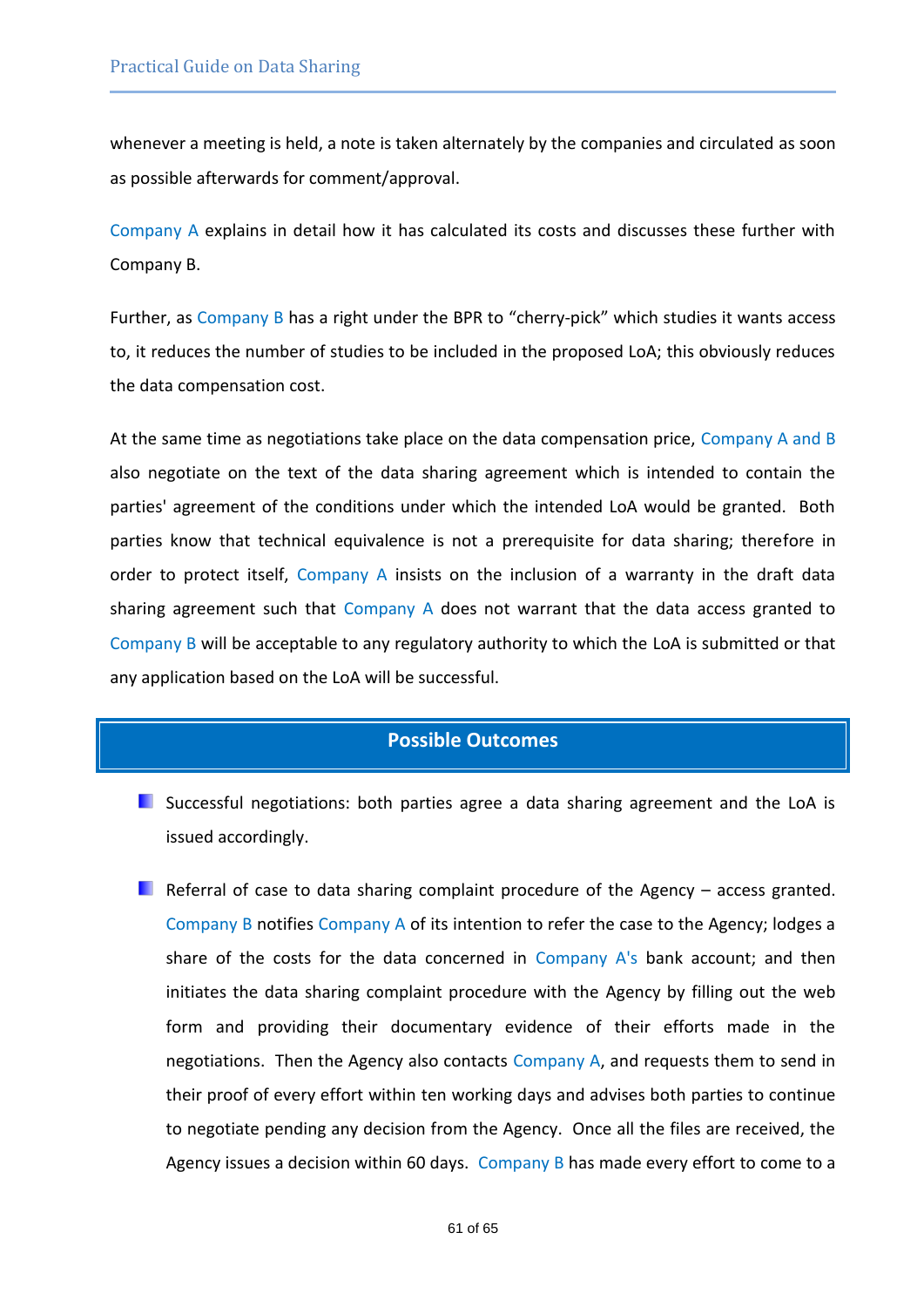data sharing agreement. However, the Agency believes that Company A has for some time sought to delay and frustrate the negotiations; has given unreasonable deadlines such as five working days within which to clarify the data access request; and has not substantiated its data compensation cost despite repeated requests to do so from Company B. Further, Company B has not received a response to its latest offer; negotiations have effectively broken down. The decision is positive and the Agency allows Company B to refer to the requested vertebrate data relating to the Sandsoap dossier as well as the requested toxicological, ecotoxicological and environmental fate and behaviour studies after the receipt of the proof of payment. The data compensation price can still be agreed between Company A and B, but no agreement is forthcoming and Company A brings a case before a national court in order to determine the cost compensation amount.

- Same as above, but companies come to a voluntary agreement during/after the Agency's assessment of the case.
- Referral of case to data sharing complaint procedure of the Agency  $-$  access not granted. Company B follows the procedure outlined in the above paragraph. The Agency then deliberates on the every effort of both parties. Company A has made every effort whereas Company B has not. Company B has, among other things, not challenged alleged delays in Company A's correspondence; not been consistent in the data it requires and has kept changing its request; and has commenced the dispute procedure while negotiations with Company A are clearly ongoing and at a relatively premature stage. The Agency issues a decision not granting the prospective applicant permission to refer and requests both parties to continue to make every effort as the data sharing obligation still applies to them both. The parties therefore continue negotiations and the share of the costs lodged by Company B in Company A's bank account, remains lodged with Company A.

[Note: in any of the above described scenarios where the Agency issues a decision, the parties can refer the case to the Agency's Board of Appeal].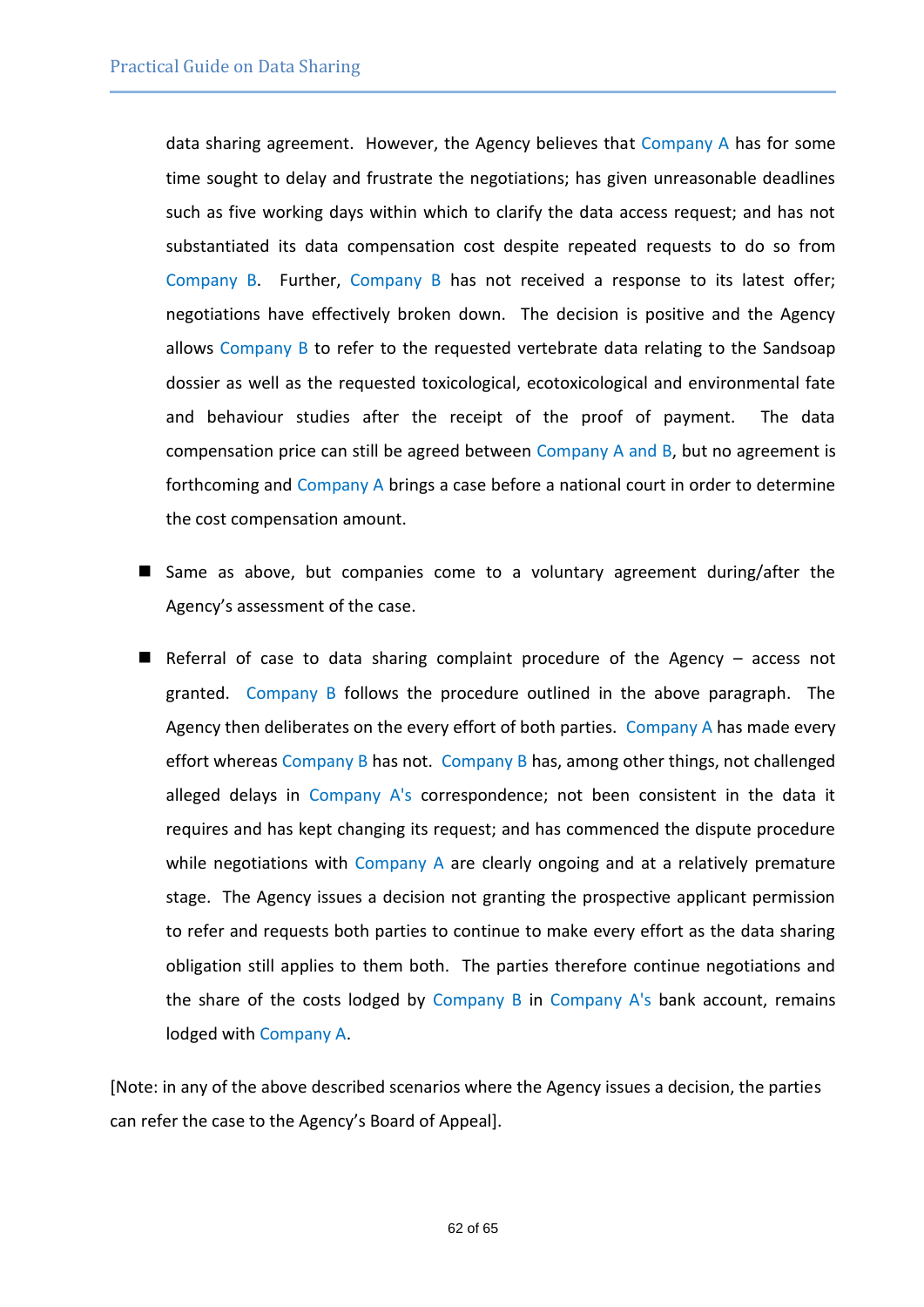#### **Annex 5**

# **COMPENSATION CALCULATION FACTORS**

<span id="page-62-0"></span>

| <b>Claim</b><br><b>Compensation</b><br><b>Costs</b>                                                                                                                                                                                                         | <b>Possible Increments/Decrements</b>                                                                                                                                                                                                                                                                                                                                                                            |
|-------------------------------------------------------------------------------------------------------------------------------------------------------------------------------------------------------------------------------------------------------------|------------------------------------------------------------------------------------------------------------------------------------------------------------------------------------------------------------------------------------------------------------------------------------------------------------------------------------------------------------------------------------------------------------------|
| include                                                                                                                                                                                                                                                     | include                                                                                                                                                                                                                                                                                                                                                                                                          |
| <b>Laboratory Costs</b>                                                                                                                                                                                                                                     | <b>Example Decrement:</b>                                                                                                                                                                                                                                                                                                                                                                                        |
| basis<br>οf<br>The<br>any<br>costs<br>calculation should be a choice<br>between (i) the costs actually<br>borne by the participant/data<br>owner at the time they were<br>incurred or (ii) replacement<br>costs established objectively                     | $\triangleright$ The prospective applicant will<br>wish to contribute less to the<br>costs if its request is for limited<br>access. The reduction should<br>be calculated by reference to<br>an objective criterion such as<br>Eurostat data.<br><b>Example Increment:</b><br>$\triangleright$ Inflation and interest may be<br>sought to be added to the<br>actual costs but will need to be<br>fully justified |
| during<br>paid<br>review<br><b>Fees</b><br>programme<br>Fees and related costs incurred<br>by the data submitter in the<br>BPD/BPR review programme of<br>existing or<br>active<br>new<br>an<br>substance, may form part of the<br>compensation calculation | <b>Example Decrement:</b><br>$\triangleright$ Limited access only sought: as<br>above at $(1)$<br>$\triangleright$ If the prospective applicant is<br>seeking access to only one<br>test/study, it can argue that it<br>should not pay for a relative<br>portion<br>the<br>overall<br>οf<br>administrative fees paid by the<br>data owner in defence of its                                                      |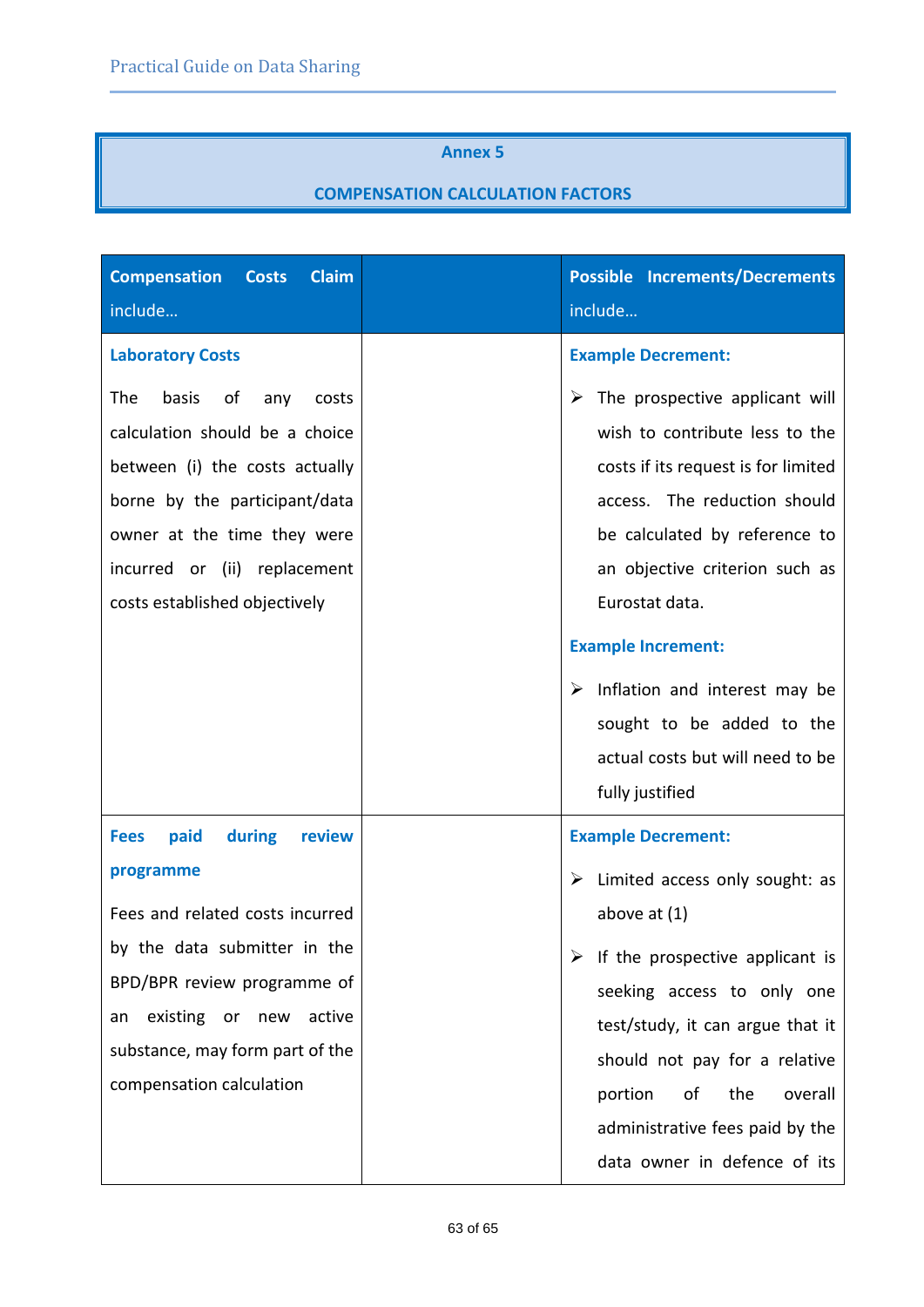| <b>Compensation Costs</b><br><b>Claim</b>                                                                                                                                                                                                            | <b>Possible Increments/Decrements</b>                                                                                                                                                                                                                                                                                                                                                         |
|------------------------------------------------------------------------------------------------------------------------------------------------------------------------------------------------------------------------------------------------------|-----------------------------------------------------------------------------------------------------------------------------------------------------------------------------------------------------------------------------------------------------------------------------------------------------------------------------------------------------------------------------------------------|
| include                                                                                                                                                                                                                                              | include                                                                                                                                                                                                                                                                                                                                                                                       |
|                                                                                                                                                                                                                                                      | dossier<br>$\triangleright$ In so far as this is part of the<br>submitter's<br>data<br>own<br>application, the prospective<br>should<br>applicant<br>not<br>participate in these costs if it<br>will have to pay similar costs<br>itself during its subsequent<br>application<br><b>Example Increment:</b><br>$\triangleright$ As above, inflation/interest<br>may be sought but will need to |
|                                                                                                                                                                                                                                                      | be fully justified                                                                                                                                                                                                                                                                                                                                                                            |
| <b>Third Party Fees</b>                                                                                                                                                                                                                              | <b>Example Decrement:</b>                                                                                                                                                                                                                                                                                                                                                                     |
| Legal fees<br>➤<br>(e.g.<br>in<br>hosting<br>the<br>group,<br>drafting the agreement<br>between them)<br>Technical<br>consultancy<br>➤<br>fees<br>General administrative<br>fees associated with<br>of<br>running a group<br>companies<br>(e.g.<br>a | Limited access only sought: as at<br>$(1)$ above<br><b>Example Increment:</b><br>As above at (1), inflation and<br>interest may be sought but will<br>need to be fully justified                                                                                                                                                                                                              |
| consortium)<br>An overall handling fee<br>➤                                                                                                                                                                                                          |                                                                                                                                                                                                                                                                                                                                                                                               |